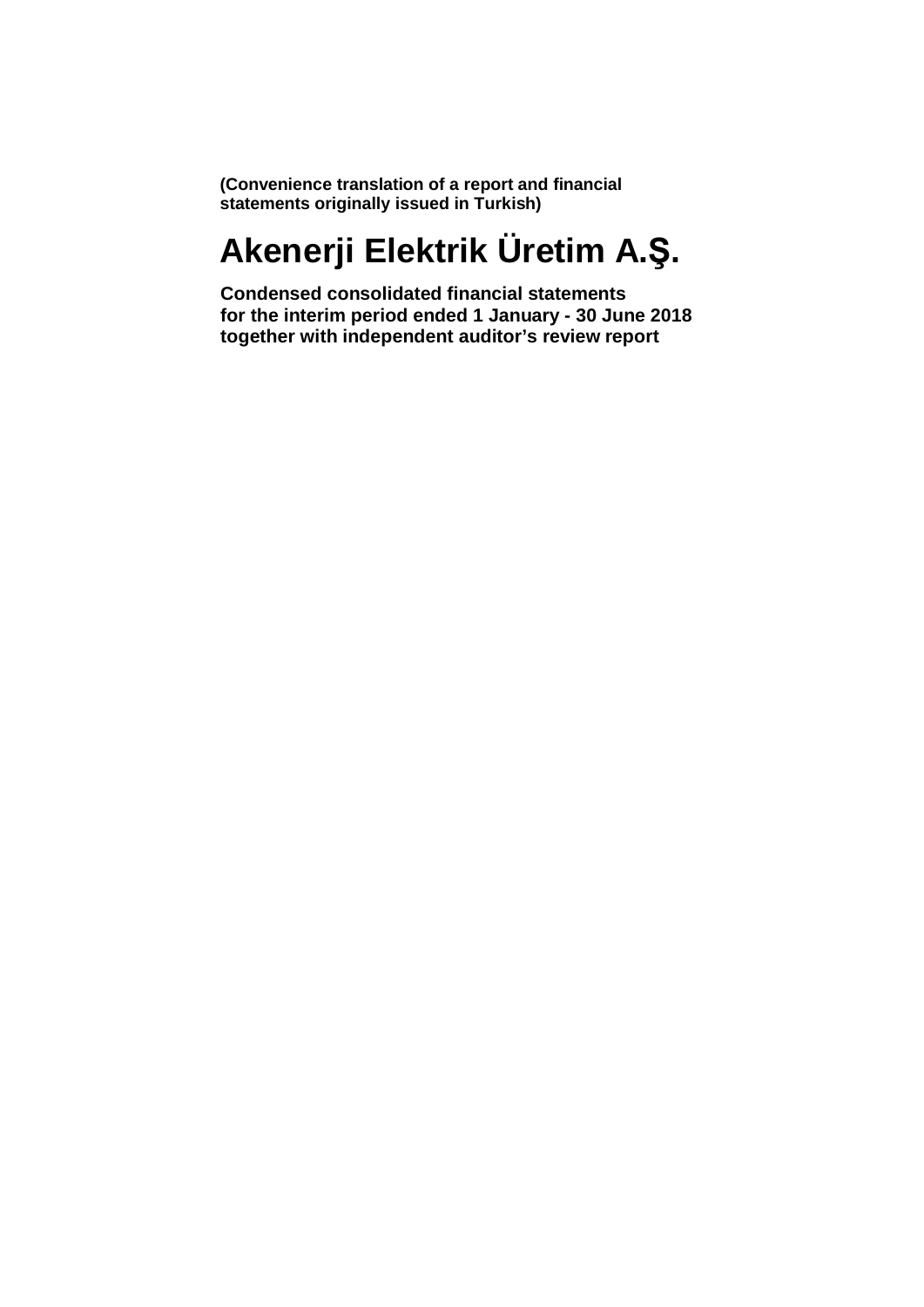

Guney Bağımsız Denetim ve Tel +90 212 315 3000 EX +90 212 230 8291<br>EX Maslak Mahallesi Eski Buyukdere eye air, cy com<br>Cad Orpn Maslak Plaza No 27 Ticaret Sicil No 6479920 Istanbul - Tur kıye

# (Convenience translation of <sup>a</sup> repor<sup>t</sup> and condensed consolidated fınancial statements originally issued in Turkish)

# Report on Review of Interim Condensed Consolidated Financial Statements

# To the Board of Directors of Akenerji Elektrik <sup>Ü</sup>retim A.Ş.

# **Introduction**

We have reviewed the accompanying interim condensed consolidated statement of fınancial position of Akenerji Elektrik Üretim Anonim Şirketi ('the Company") and its subsidiaries ("the Group") as of June 30, <sup>2018</sup> and the interim condensed consolidated statement of proftt or Ioss, interim condensed consolidated statement of other comprehensive income, consolidated statement of changes in equity and the consolidated statement cash fiows for the six-month period then ended. Group managemen<sup>t</sup> is responsible for the preparation and presentation of this interim consolidated financial statements in accordance with Turkish Accounting Standard 34, Interim Financial Reporting ("TAS 34"). Our responsibility is to express a conclusion on these interim condensed financial statements based on our review.

## Scope of Review

We conducted our review in accordance with the Standard on Review Engagements ("SRE") 2410 "Review of Interim Financial Information Performed by the Independent Auditor of the Entity". A review of interim consolidated financial information consists of making inquiries, primarily of persons responsible for financial and accounting matters, and applying analytical and other review procedures. <sup>A</sup> review of interim financial information is substantially less in scope than an audit conducted in accordance with lndependent Auditing Standards and the objective of which is to express an opinion on the financial statements. Consequently, <sup>a</sup> review of the interim fınancial information does not provide assurance that the audit firm will be aware of all significant matters that might be identified in an audit. Accordingly, we da not express an audit opinion.

# Conclusion

Based on our review, nothing has come to our attention that causes us to believe that the accompanying interim consolidated financial statements is not prepared, in all material respects, in accordance with TAS 34.

## Emphasis of Matter

We draw attention to note 2.7 to the consolidated financial statements which indicates the developments that significantly affect the costs of the Group's operations. Our opinion is not modified in respect of this matter.

Güney Bağlımsız Denetim ve Serbest Muhasebeci Mali Müşavirlik Anonim Şirketi member firm of Ernst & Young Global Limited



August 15, 2018 Istanbul, Türkiye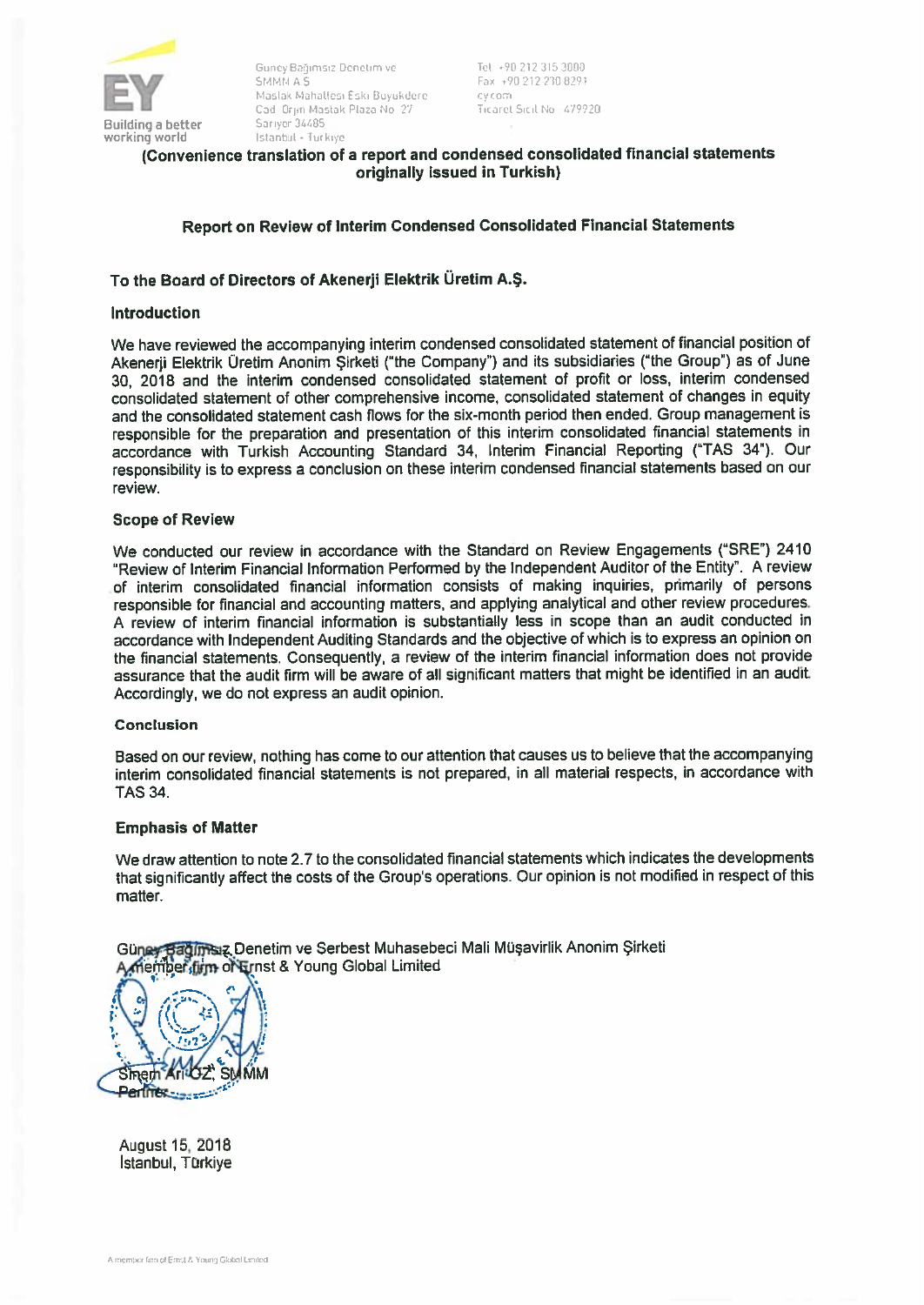|                                                                   | <b>TABLE OF CONTENTS</b>                                 | <b>PAGE</b>    |  |  |  |  |
|-------------------------------------------------------------------|----------------------------------------------------------|----------------|--|--|--|--|
| CONDENSED CONSOLIDATED STATEMENT OF FINANCIAL POSITION<br>$1 - 2$ |                                                          |                |  |  |  |  |
| 3                                                                 |                                                          |                |  |  |  |  |
| CONDENSED CONSOLIDATED STATEMENT OF OTHER COMPREHENSIVE INCOME    |                                                          |                |  |  |  |  |
|                                                                   | CONDENSED CONSOLIDATED STATEMENT OF CHANGES IN EQUITY    | 5              |  |  |  |  |
|                                                                   |                                                          | 6              |  |  |  |  |
|                                                                   | NOTES TO THE CONDENSED CONSOLIDATED FINANCIAL STATEMENTS | $7 - 36$       |  |  |  |  |
| NOTE <sub>1</sub>                                                 |                                                          | $\overline{7}$ |  |  |  |  |
| NOTE <sub>2</sub>                                                 |                                                          | $8 - 15$       |  |  |  |  |
| NOTE <sub>3</sub>                                                 |                                                          | $16 - 18$      |  |  |  |  |
| NOTE <sub>4</sub>                                                 |                                                          | $19 - 20$      |  |  |  |  |
| NOTE <sub>5</sub>                                                 |                                                          | 20             |  |  |  |  |
| NOTE <sub>6</sub>                                                 |                                                          | $21 - 23$      |  |  |  |  |
| NOTE <sub>7</sub>                                                 |                                                          | 24             |  |  |  |  |
| NOTE 8                                                            |                                                          | 25             |  |  |  |  |
| NOTE 9                                                            |                                                          | $26 - 27$      |  |  |  |  |
|                                                                   |                                                          | 28             |  |  |  |  |
|                                                                   |                                                          | 28             |  |  |  |  |
|                                                                   |                                                          | 29             |  |  |  |  |
|                                                                   |                                                          | 30             |  |  |  |  |
|                                                                   |                                                          | 30             |  |  |  |  |
|                                                                   |                                                          | $31 - 32$      |  |  |  |  |
|                                                                   |                                                          | 33-35          |  |  |  |  |
|                                                                   |                                                          | 36             |  |  |  |  |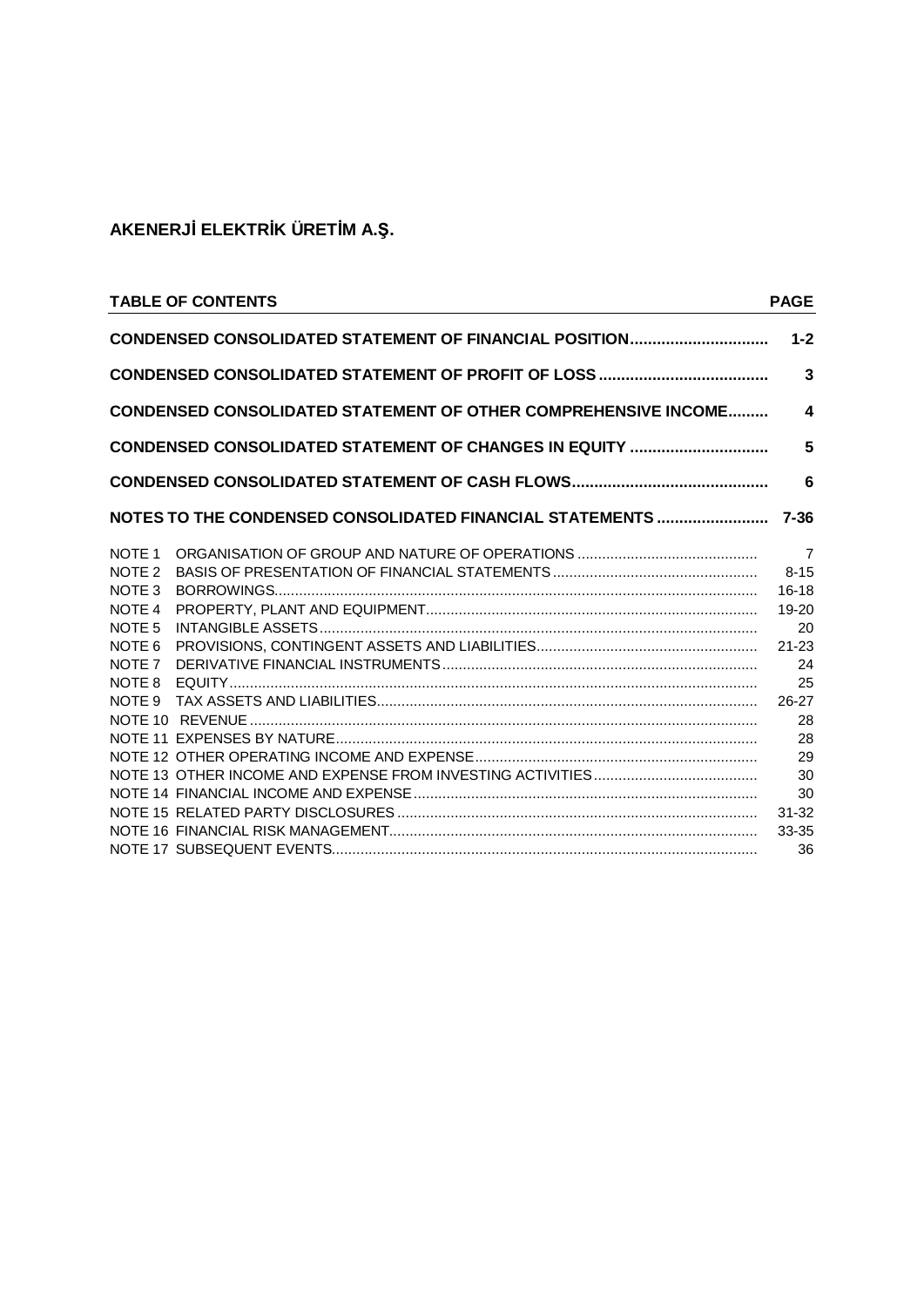## **CONDENSED CONSOLIDATED STATEMENT OF FINANCIAL POSITION AS OF 30 JUNE 2018 AND 31 DECEMBER 2017**

(Amounts expressed in Turkish Lira ("TL") unless otherwise indicated.)

|                                  |              | <b>Current period</b> | <b>Prior period</b> |
|----------------------------------|--------------|-----------------------|---------------------|
|                                  |              | <b>Reviewed</b>       | <b>Audited</b>      |
|                                  |              |                       | Restated (Note 2.5) |
|                                  | <b>Notes</b> | 30 June 2018          | 31 December 2017    |
| <b>ASSETS</b>                    |              |                       |                     |
| <b>Current assets</b>            |              |                       |                     |
| Cash and cash equivalents        |              | 12.064.743            | 45.241.003          |
| Trade receivables                |              |                       |                     |
| - Due from related parties       | 15           | 53.007.198            | 21.236.890          |
| - Due from third parties         |              | 113.455.700           | 69.064.218          |
| Inventories                      |              | 1.484.198             | 1.666.918           |
| Other receivables                |              |                       |                     |
| - Due from third parties         |              | 17.222.403            | 2.395.192           |
| Prepaid expenses                 |              | 14.969.418            | 9.416.948           |
| Derivative financial instruments | 7            | 6.805                 | 497.923             |
| Current income tax assets        | 9            | 260.684               | 2.262.033           |
| Other current assets             |              | 20.517.412            | 20.995.542          |
| <b>Total current assets</b>      |              | 232.988.561           | 172.776.667         |
|                                  |              |                       |                     |
| <b>Non-current assets</b>        |              |                       |                     |
| Trade receivables                |              |                       |                     |
| - Due from third parties         |              |                       | 8.055.071           |
| Other receivables                |              |                       |                     |
| - Due from third parties         |              | 352.518               | 7.325.006           |
| Inventories                      |              | 17.899.707            | 17.154.844          |
| <b>Financial investments</b>     |              | 100.000               | 100.000             |
| Property, plant and equipment    | 4            | 5.270.294.120         | 5.390.359.318       |
| Intangible assets                | 5            | 112.003.996           | 113.308.159         |
| Deferred tax assets              | 9            | 63.152.130            | 16.795.470          |
| Prepaid expenses                 |              | 5.053.455             | 1.894.505           |
| Other non-current assets         |              | 62.214.942            | 67.654.140          |
| <b>Total non-current assets</b>  |              | 5.531.070.868         | 5.622.646.513       |
|                                  |              |                       |                     |
| <b>TOTAL ASSETS</b>              |              | 5.764.059.429         | 5.795.423.180       |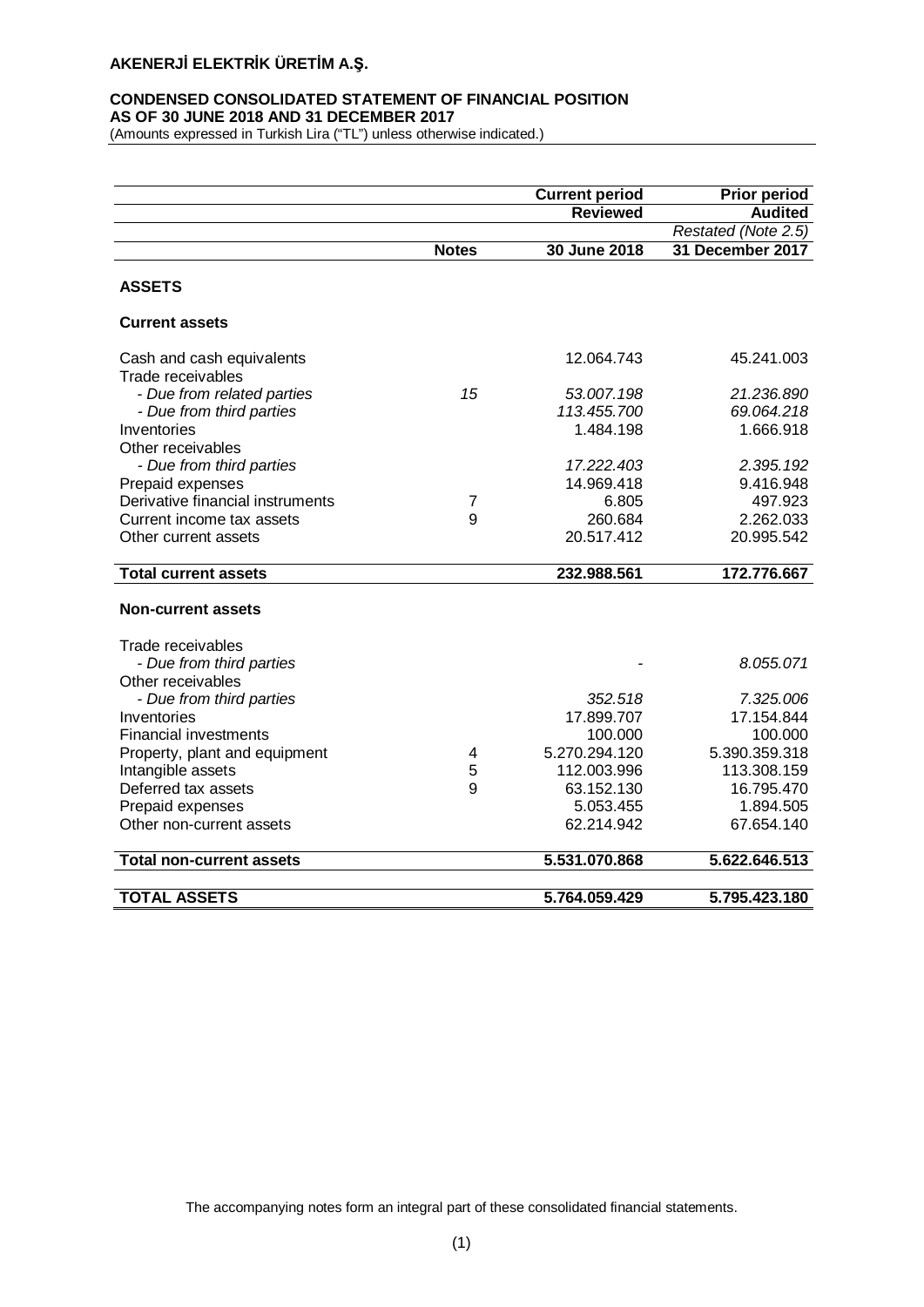## **CONDENSED CONSOLIDATED STATEMENT OF FINANCIAL POSITION AT 30 JUNE 2018 AND 31 DECEMBER 2017**

(Amounts expressed in Turkish Lira ("TL") unless otherwise indicated.)

|                                                                          |              | <b>Current period</b>     | <b>Prior period</b>       |
|--------------------------------------------------------------------------|--------------|---------------------------|---------------------------|
|                                                                          |              | <b>Reviewed</b>           | <b>Audited</b>            |
|                                                                          |              |                           | Restated (Note 2.5)       |
|                                                                          | <b>Notes</b> | 30 June 2018              | 31 December 2017          |
| <b>LIABILITIES</b>                                                       |              |                           |                           |
| <b>Current liabilities</b>                                               |              |                           |                           |
| Short term borrowings                                                    | 3            | 250.038.420               |                           |
| Short term portion of long term borrowings                               |              |                           |                           |
| - Bank Ioans                                                             | 3            | 445.153.019               | 377.892.651               |
| - Financial leasing liabilities                                          | 3            | 5.863.983                 | 4.898.505                 |
| Trade payables                                                           |              |                           |                           |
| - Due to related parties<br>- Due to third parties                       | 15           | 23.700.915<br>187.889.129 | 11.847.438<br>176.033.413 |
| Current income tax liabilities                                           | 9            | 787.937                   | 568.374                   |
| Other payables                                                           |              |                           |                           |
| - Other payables to third parties                                        |              | 5.531.741                 | 1.770.215                 |
| Derivative financial instruments                                         | 7            | 2.419.899                 | 15.163.211                |
| Employee benefit obligations                                             |              | 1.119.056                 | 935.182                   |
| Short term provisions                                                    |              |                           |                           |
| - Provisions for employee benefits                                       |              | 1.405.000                 | 2.975.000                 |
| - Other short term provisions<br>Deferred income                         | 6            | 17.409.593<br>71          | 17.440.977<br>232         |
|                                                                          |              |                           |                           |
| <b>Total current liabilities</b>                                         |              | 941.318.763               | 609.525.198               |
| <b>Non-current liabilities</b>                                           |              |                           |                           |
| Long term borrowings                                                     |              |                           |                           |
| - Bank loans                                                             | 3            | 3.112.679.333             | 2.783.727.773             |
| - Financial leasing liabilities                                          | 3            | 56.380.084                | 50.059.418                |
| Derivative financial instruments                                         | 7            | 12.693.314                | 17.585.703                |
| Trade payables                                                           |              |                           |                           |
| - Due to third parties<br>Other payables                                 |              | 174.638.017               | 200.734.583               |
| - Due to third parties                                                   |              | 16.044                    | 15.728                    |
| Long term provisions                                                     |              |                           |                           |
| - Provisions for employee benefits                                       |              | 4.040.952                 | 3.746.304                 |
| Deferred tax liabilities                                                 | 9            | 250.396.304               | 328.626.654               |
| <b>Total non-current liabilities</b>                                     |              | 3.610.844.048             | 3.384.496.163             |
|                                                                          |              |                           |                           |
| <b>EQUITY</b>                                                            |              |                           |                           |
| Share capital                                                            | 8            | 729.164.000               | 729.164.000               |
| Adjustments to share capital                                             | 8            | 101.988.910               | 101.988.910               |
| Share premiums                                                           |              | 50.220.043                | 50.220.043                |
| Other comprehensive income/expense to be reclassified to profit/loss     |              |                           |                           |
| - Gains/(losses) on cash flow hedging                                    |              | (13.144.130)              | (15.159.903)              |
| Restricted reserves<br>- Legal reserves                                  | 8            | 12.053.172                |                           |
| - Other reserves                                                         |              | (4.322.722)               | 12.053.172<br>(4.322.722) |
| Other comprehensive income/expense not to be reclassified to profit/loss |              |                           |                           |
| - Increase on revaluation of property, plant and equipment               |              | 2.466.503.246             | 2.526.950.583             |
| - Gains/(losses) on re-measurement of defined benefit plans              |              | (1.039.270)               | (1.349.827)               |
| Retained earnings/(losses)                                               |              | (1.537.695.100)           | (1.090.945.284)           |
| Net profit/(loss) for the period                                         |              | (591.831.531)             | (507.197.153)             |
| <b>Total equity</b>                                                      |              | 1.211.896.618             | 1.801.401.819             |
|                                                                          |              |                           |                           |
| TOTAL LIABILITIES AND EQUITY                                             |              | 5.764.059.429             | 5.795.423.180             |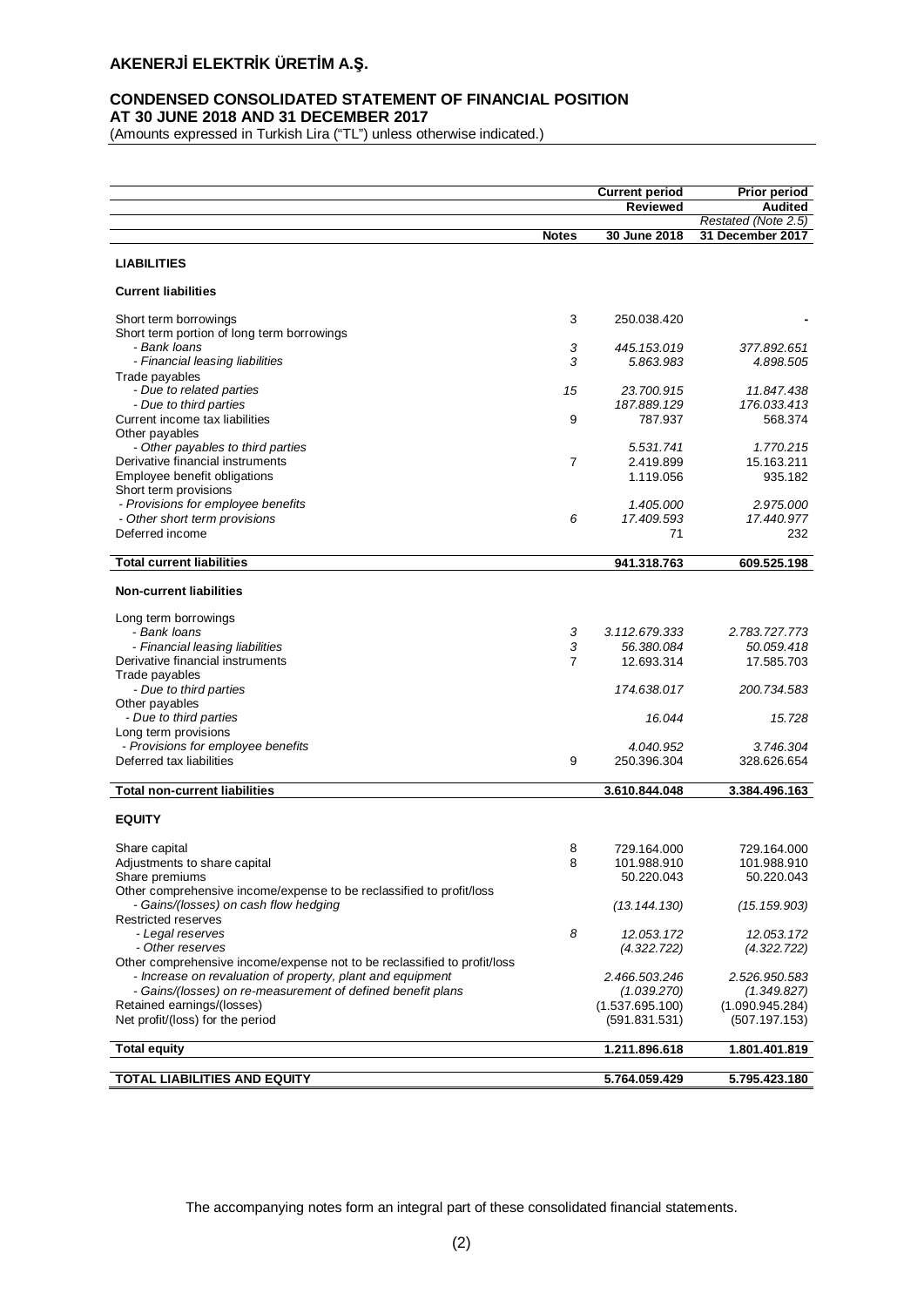## **CONDENSED CONSOLIDATED STATEMENT OF PROFIT OF LOSS FOR THE INTERIM PERIODS BETWEEN 1 JANUARY - 30 JUNE 2018 AND 2017**

(Amounts expressed in Turkish Lira ("TL"), unless otherwise indicated.)

|                                                               |              | <b>Current period</b>      | <b>Prior period</b>       |               |                           |
|---------------------------------------------------------------|--------------|----------------------------|---------------------------|---------------|---------------------------|
|                                                               |              | <b>Reviewed</b>            | <b>Reviewed</b>           |               |                           |
|                                                               |              | 1 January -                | 1 January -               | 1 April -     | 1 April -                 |
|                                                               | <b>Notes</b> | 30 June 2018               | 30 June 2017              | 30 June 2018  | 30 June 2017              |
| Revenue                                                       | 10           | 932.962.996                | 807.199.198               | 435.848.645   | 410.475.582               |
| Cost of sales (-)                                             | 11           | (882.959.838)              | (774.365.090)             | (416.922.970) | (398.744.189)             |
|                                                               |              |                            |                           |               |                           |
| <b>GROSS PROFIT</b>                                           |              | 50.003.158                 | 32.834.108                | 18.925.675    | 11.731.393                |
|                                                               | 11           |                            |                           | (13.385.225)  |                           |
| General administrative expenses (-)<br>Other operating income | 12           | (26.590.276)<br>11.359.562 | (25.023.091)<br>8.457.175 | 7.192.320     | (12.791.068)<br>1.148.037 |
| Other operating expenses (-)                                  | 12           | (14.899.987)               | (30.093.787)              | (10.831.945)  | (10.385.118)              |
|                                                               |              |                            |                           |               |                           |
| <b>OPERATING PROFIT / (LOSS)</b>                              |              | 19.872.457                 | (13.825.595)              | 1.900.825     | (10.296.756)              |
|                                                               |              |                            |                           |               |                           |
| Income/(expenses) from investing activities, net              | 13           | 166.102                    | (796.226)                 | 127.119       | (875.281)                 |
| <b>OPERATING PROFIT / (LOSS)</b>                              |              |                            |                           |               |                           |
| <b>BEFORE FINANCIAL INCOME/ (EXPENSE)</b>                     |              | 20.038.559                 | (14.621.821)              | 2.027.944     | (11.172.037)              |
| Financial income                                              | 14           | 26.464.471                 | 26.561.180                | 5.715.029     | 5.931.133                 |
| Financial expenses (-)                                        | 14           | (762.069.977)              | (159.287.471)             | (542.611.437) | 18.095.675                |
|                                                               |              |                            |                           |               |                           |
| <b>PROFIT / (LOSS) BEFORE TAX</b>                             |              | (715.566.947)              | (147.348.112)             | (534.868.464) | 12.854.771                |
| Tax (Expense)/Income                                          |              |                            |                           |               |                           |
|                                                               |              |                            |                           |               |                           |
| Current income tax expense                                    | 9            | (1.433.056)                | (969.843)                 | (785.780)     | (488.136)                 |
| Deferred tax (expense) / income                               | 9            | 125.168.472                | (26.012.136)              | 88.131.657    | (34.878.862)              |
| NET PROFIT / (LOSS) FOR THE PERIOD                            |              | (591.831.531)              | (174.330.091)             | (447.522.587) | (22.512.227)              |
|                                                               |              |                            |                           |               |                           |
| Net profit / (loss) attributable to:                          |              |                            |                           |               |                           |
| Equity holders of the parent                                  |              | (591.831.531)              | (174.330.091)             | (447.522.587) | (22.512.227)              |
|                                                               |              |                            |                           |               |                           |
|                                                               |              | (591.831.531)              | (174.330.091)             | (447.522.587) | (22.512.227)              |
| Earnings/(losses) per share (1.000 shares)                    |              | (8, 12)                    | (2, 39)                   | (6, 14)       | (0, 31)                   |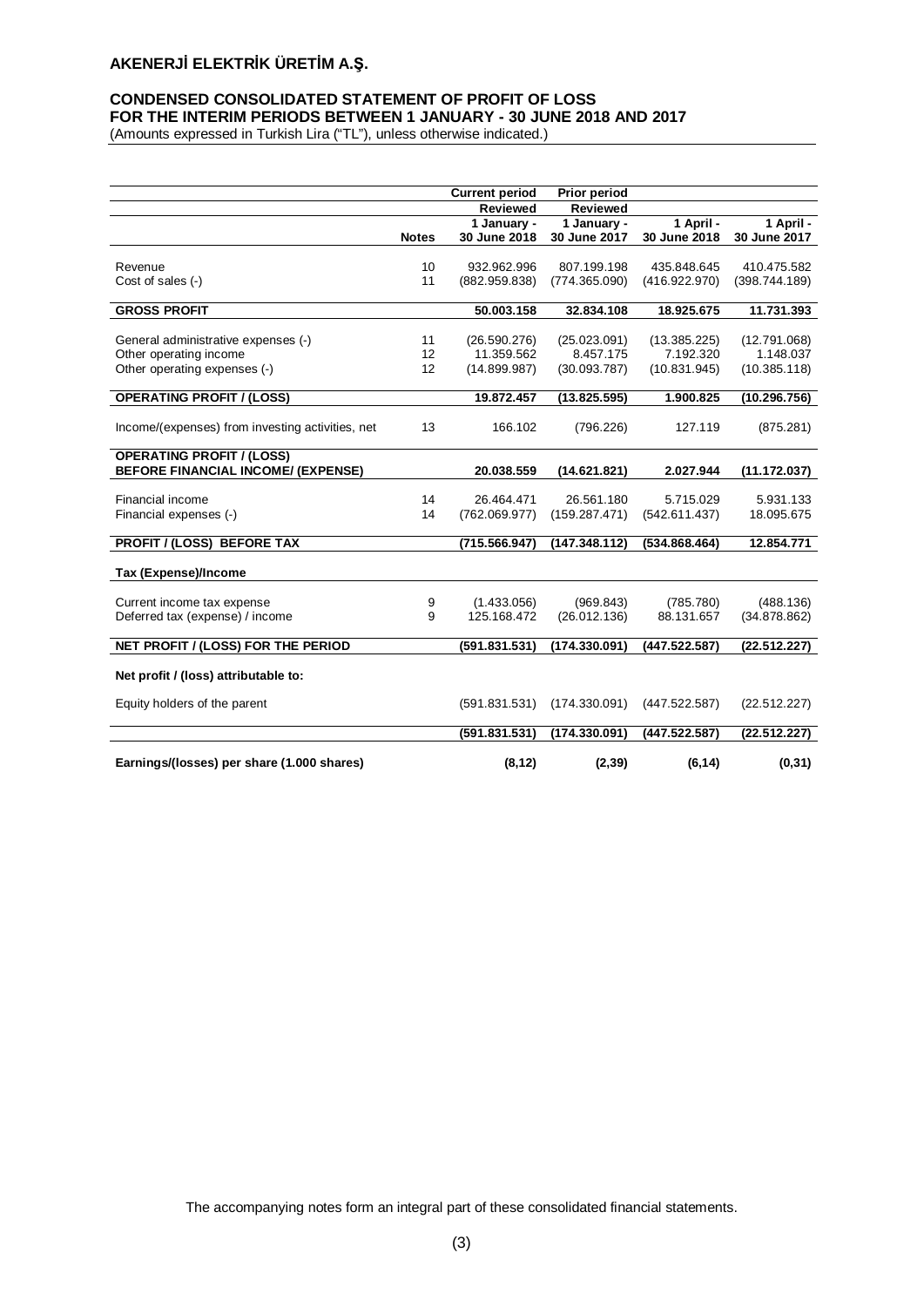## **CONDENSED CONSOLIDATED STATEMENT OF OTHER COMPREHENSIVE INCOME FOR THE INTERIM PERIODS BETWEEN 1 JANUARY - 30 JUNE 2018 AND 2017**

(Amounts expressed in Turkish Lira ("TL"), unless otherwise indicated.)

|                                                             | <b>Current period</b> | <b>Prior period</b> |               |              |
|-------------------------------------------------------------|-----------------------|---------------------|---------------|--------------|
|                                                             | <b>Reviewed</b>       | <b>Reviewed</b>     |               |              |
|                                                             | 1 January -           | 1 January -         | 1 April -     | 1 April -    |
|                                                             | 30 June 2018          | 30 June 2017        | 30 June 2018  | 30 June 2017 |
| Net profit/(loss) for the period                            | (591.831.531)         | (174.330.091)       | (447.522.587) | (22.512.227) |
| <b>Other comprehensive</b><br>income/(expense)              |                       |                     |               |              |
| Not to be reclassified to profit<br>or loss                 |                       |                     |               |              |
| Actuarial gain/(loss) arising from<br>defined benefit plans | 388.196               | (1.598.727)         | 37.509        |              |
| Deferred tax income/(expense)<br>effect                     | (77.639)              | 319.745             | (7.502)       |              |
| <b>OTHER COMPREHENSIVE</b><br><b>INCOME/(EXPENSE)</b>       | 310.557               | (1.278.982)         | 30.007        |              |
| <b>TOTAL COMPREHENSIVE</b><br><b>INCOME/(LOSS)</b>          | (591.520.974)         | (175.609.073)       | (447.492.580) | (22.512.227) |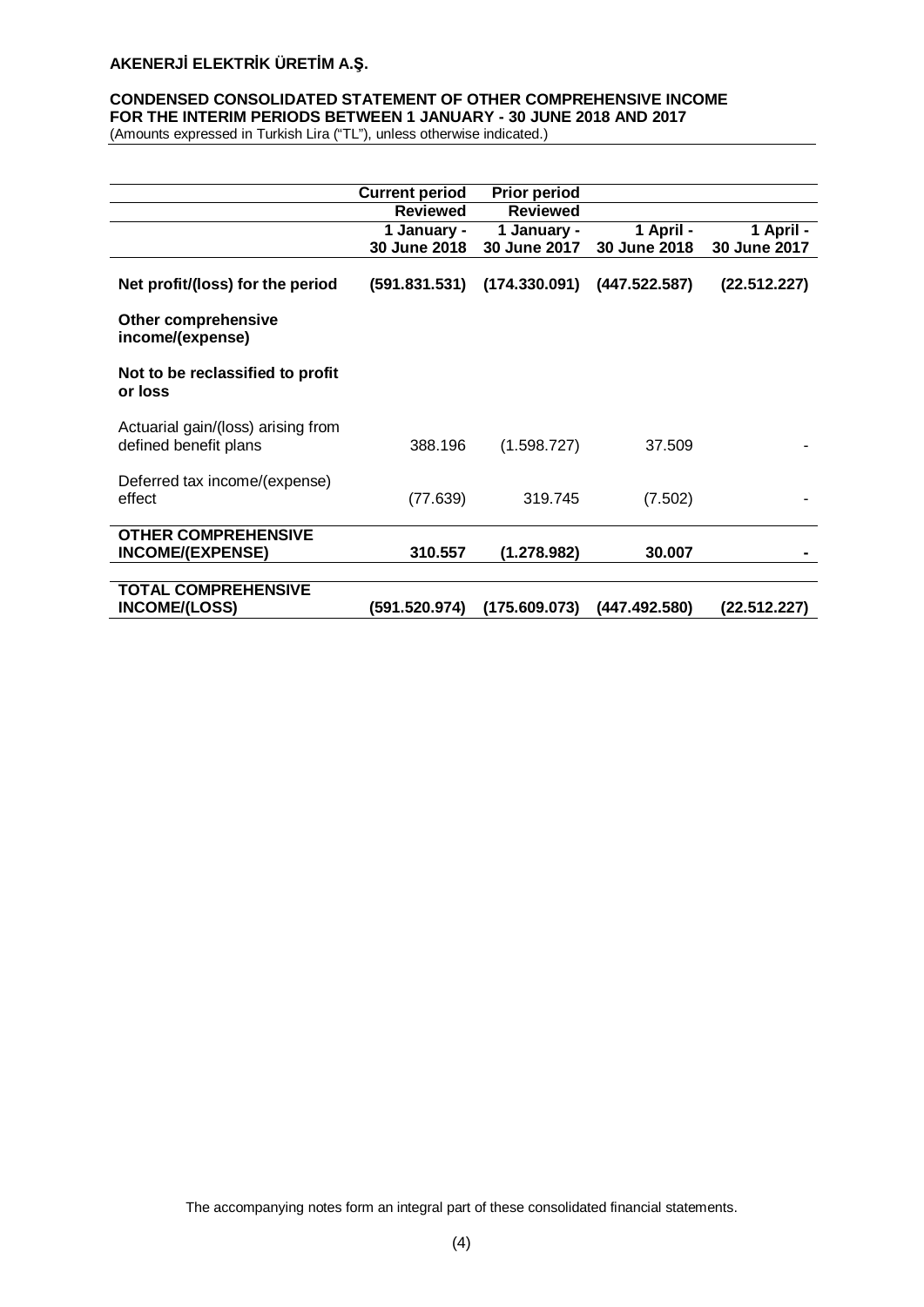# **CONDENSED CONSOLIDATED STATEMENT OF CHANGES IN EQUITY FOR THE INTERIM PERIODS BETWEEN 1 JANUARY - 30 JUNE 2018 AND 2017**

(Amounts expressed in Turkish Lira ("TL"), unless otherwise indicated.)

|                                                           |                  |                                           |                          | Other<br>comprehensive<br>income<br>/(expenses) to be<br>reclassified<br>to profit or loss |                   | <b>Restricted reserves</b> | Other comprehensive<br>income /(expenses)<br>not to be<br>reclassified<br>to profit or loss | Gains/(losses)                                       |                             |                                               |                     |
|-----------------------------------------------------------|------------------|-------------------------------------------|--------------------------|--------------------------------------------------------------------------------------------|-------------------|----------------------------|---------------------------------------------------------------------------------------------|------------------------------------------------------|-----------------------------|-----------------------------------------------|---------------------|
|                                                           | Share<br>capital | <b>Adjustments</b><br>to share<br>capital | <b>Share</b><br>premiums | Gains / (losses)<br>on cash flow<br>hedging (**)                                           | Other<br>reserves | Legal<br>reserves          | Increase on<br>revaluation of<br>property, plant and<br>equipment                           | on re-<br>measurement<br>of defined<br>benefit plans | Retained<br>earning         | <b>Net</b><br>profit/(loss)<br>for the period | <b>Total equity</b> |
| 1 January 2017                                            | 729.164.000      | 101.988.910                               | 50.220.043               | (30.964.517)                                                                               | (4.322.722)       | 12.053.172                 | 1.409.709.068                                                                               |                                                      | (618.995.310)               | (548.673.970)                                 | 1.100.178.674       |
| Transfers<br>Other adjustments (*)<br>Total comprehensive |                  |                                           |                          | 7.837.357                                                                                  |                   |                            | (32.916.351)                                                                                |                                                      | (548.673.970)<br>32.916.351 | 548.673.970                                   | 7.837.357           |
| income/(loss)                                             |                  |                                           |                          |                                                                                            |                   |                            | $\blacksquare$                                                                              | (1.278.982)                                          |                             | $-$ (174.330.091)                             | (175.609.073)       |
| 30 June 2017                                              | 729.164.000      | 101.988.910                               | 50.220.043               | (23.127.160)                                                                               | (4.322.722)       | 12.053.172                 | 1.376.792.717                                                                               | (1.278.982)                                          | (1.134.752.929)             | (174.330.091)                                 | 932.406.958         |
| 1 January 2018 - previously<br>reported                   | 729.164.000      | 101.988.910                               | 50.220.043               | (15.159.903)                                                                               | (4.322.722)       | 12.053.172                 | 2.526.950.583                                                                               | (1.349.827)                                          | (1.090.945.284)             | (505.044.383)                                 | 1.803.554.589       |
| <b>Restatement effect (Note</b><br>2.5)                   |                  |                                           |                          |                                                                                            |                   |                            |                                                                                             |                                                      | $\sim$                      | (2.152.770)                                   | (2.152.770)         |
| 1 January 2018 - restated                                 | 729.164.000      | 101.988.910                               | 50.220.043               | (15.159.903)                                                                               | (4.322.722)       | 12.053.172                 | 2.526.950.583                                                                               | (1.349.827)                                          | (1.090.945.284)             | (507.197.153)                                 | 1.801.401.819       |
| Transfers<br>Other adjustments (*)<br>Total comprehensive |                  |                                           |                          | 2.015.773                                                                                  |                   |                            | (60.447.337)                                                                                |                                                      | (507.197.153)<br>60.447.337 | 507.197.153                                   | 2.015.773           |
| Income/(loss)                                             |                  |                                           |                          |                                                                                            |                   |                            |                                                                                             | 310.557                                              | $\sim$                      | (591.831.531)                                 | (591.520.974)       |
| 30 June 2018                                              | 729.164.000      | 101.988.910                               | 50.220.043               | (13.144.130)                                                                               | (4.322.722)       | 12.053.172                 | 2.466.503.246                                                                               | (1.039.270)                                          | (1.537.695.100)             | (591.831.531)                                 | 1.211.896.618       |

(\*) As of 30 June 2018 the depreciation difference between acquisition cost and carrying values of assets subjected to revaluation method is TL 75.559.172 (30 June 2017: TL 41.145.439) and were reclassified under the retained earnings net of the deferred tax impact amounting to TL 60.447.337 (30 June 2017: TL 32.916.351) has been transferred from the revaluation reserve to retained earnings.

(\*\*) Since the Group has ceased to apply hedge accounting on 30 September 2015, the " Gains / (losses) on cash flow hedging ", which is included in equity, has been recorded in the statement of profit or loss for the duration of related contracts.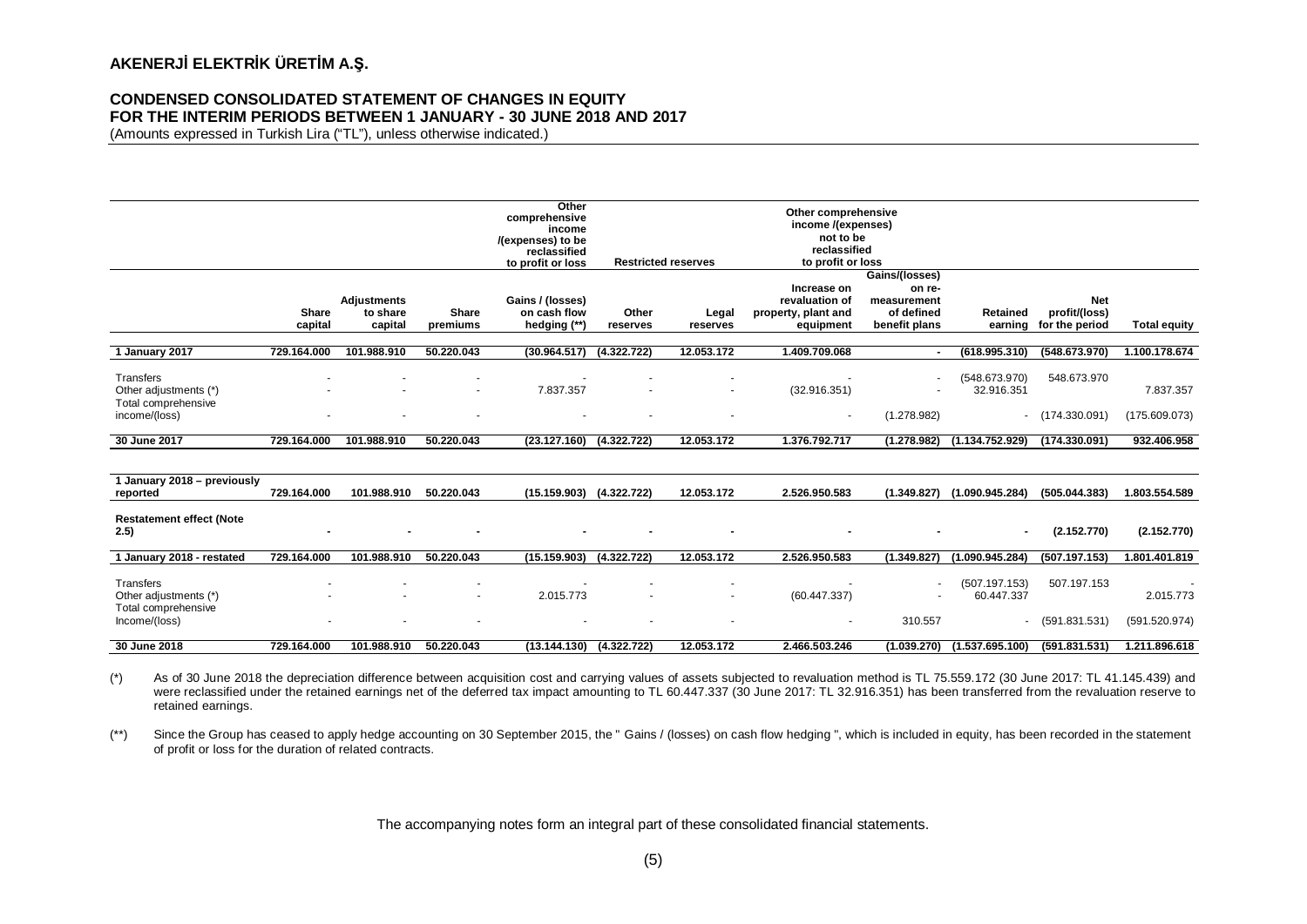## **CONDENSED CONSOLIDATED STATEMENT OF CASH FLOWS FOR THE INTERIM PERIODS BETWEEN 1 JANUARY - 30 JUNE 2018 AND 2017**

(Amounts expressed in Turkish Lira ("TL"), unless otherwise indicated.)

|                                                                                                    |              | <b>Reviewed</b>               | Reviewed                      |
|----------------------------------------------------------------------------------------------------|--------------|-------------------------------|-------------------------------|
|                                                                                                    |              | <b>Current period</b>         | Prior period                  |
|                                                                                                    | <b>Notes</b> | January 1, -<br>June 30, 2018 | January 1, -<br>June 30, 2017 |
| A. Cash flow from operating activities                                                             |              | (55.499.553)                  | 119.594.177                   |
| Net profit / (loss) for the period                                                                 |              | (591.831.531)                 | (174.330.091)                 |
| Adjustments to reconcile net income                                                                |              | 635.754.015                   | 255.768.269                   |
|                                                                                                    |              |                               |                               |
| Adjustments for depreciation and amortization expenses<br>Adjustment for provisions of receivables | 4, 11        | 125.033.007                   | 89.036.912<br>599.204         |
| Adjustments for provisions                                                                         |              |                               |                               |
| - Adjustments for litigation provisions                                                            | 6            | (103.604)                     | 372.693                       |
| - Adjustments for other provisions                                                                 | 6            | 72.220                        | 325.562                       |
| - Adjustment for provision for employee benefits                                                   |              | 546.324                       | (839.716)                     |
| Adjustment for unrealized foreign exchange difference                                              |              | 548.565.460                   | (4.392.944)                   |
| Adjustment for tax (income) / expense                                                              |              | (123.735.416)                 | 25.792.166                    |
| Adjustment for loss on sale of property, plant and equipment                                       | 13           | (166.102)                     | (796.226)                     |
| Fair value of derivative instruments                                                               |              | (17.642.507)                  | 9.796.696                     |
| Adjustment for interest (income)/expense, net                                                      |              | 103.184.633                   | 135.873.922                   |
| Changes in working capital                                                                         |              | (98.776.411)                  | 40.685.648                    |
|                                                                                                    |              |                               |                               |
| Increase / decrease in trade receivables from related parties                                      |              | (31.770.308)                  | 4.373.061                     |
| Increase / decrease in trade receivables from third parties                                        |              | (36.113.297)                  | 56.043.985                    |
| Increase / decrease in other receivables from related parties                                      |              |                               | (12.538)                      |
| Increase / decrease in other receivables from third parties                                        |              | (7.854.723)                   | (15.009.339)                  |
| Increase / decrease in inventories                                                                 |              | (562.143)                     | (1.048.286)                   |
| Increase / decrease in prepaid expenses                                                            |              | (8.711.420)                   | 5.574.666                     |
| Increase / decrease in other assets                                                                |              | 5.917.328                     | (9.746.731)                   |
| Increase / decrease in trade payables to related parties                                           |              | (9.884.477)                   | (22.372.438)                  |
| Increase / decrease in trade payables to third parties                                             |              | (14.240.850)                  | 25.003.831                    |
| Increase / decrease in derivative financial instruments                                            |              | 497.924                       | (3.209.950)<br>376.294        |
| Increase / decrease in deferred income                                                             |              | (161)<br>183.874              |                               |
| Increase / decrease in employee benefit obligations                                                |              |                               | (436.814)<br>1.149.907        |
| Increase / decrease in other payables to third parties                                             |              | 3.761.842                     |                               |
| Cash flows from operating activities                                                               |              | (54.853.927)                  | 122.123.826                   |
| Payments related to provisions for employee benefits                                               |              | (1.433.482)                   | (1.055.784)                   |
| Tax (payments) / receipts                                                                          |              | 787.856                       | (1.473.865)                   |
|                                                                                                    |              |                               |                               |
| B. Cash flows from investing activities                                                            |              | (3.497.544)                   | (26.662.817)                  |
| Cash outflows due to purchase of property, plant and equipment                                     | 4            | (3.652.516)                   | (45.252.604)                  |
| Cash outflows due to purchase of intangible assets                                                 | 5            | (12.003)                      | (153.107)                     |
| Cash inflows due to sale of property, plant and equipment                                          |              | 166.975                       | 1.779.046                     |
| Cash inflows from sales of assets held for sale                                                    |              |                               | 16.963.848                    |
| C. Cash flows from financing activities                                                            |              | 23.395.476                    | (270.481.071)                 |
|                                                                                                    |              |                               |                               |
| Cash inflows due on borrowings received                                                            |              | 268.274.320                   |                               |
| Cash outflows due to repayment of bank borrowings                                                  |              | (177.870.435)                 | (149.110.438)                 |
| Interest paid                                                                                      |              | (66.205.163)                  | (138.084.316)                 |
| Interest received                                                                                  | 14           | 1.622.115                     | 7.200.060                     |
| Other cash inflows / (outflows) (*)                                                                |              | (2.425.361)                   | 9.513.623                     |
| Net increase / (decrease) in cash and cash equivalents                                             |              | (35.601.621)                  | (177.549.711)                 |
|                                                                                                    |              |                               |                               |
| Cash and cash equivalents at the beginning of the period (*)                                       |              | 44.170.711                    | 422.326.571                   |
| Cash and cash equivalents at the end of the period (*)                                             |              | 8.569.090                     | 244.776.860                   |

(\*) Cash and cash equivalents at the beginning of the period and at the end of the period does not include does not include interest accruals and blockage deposits, and the change in blocked deposits in the period is disclosed in "Other cash inflows / (outflows)" line.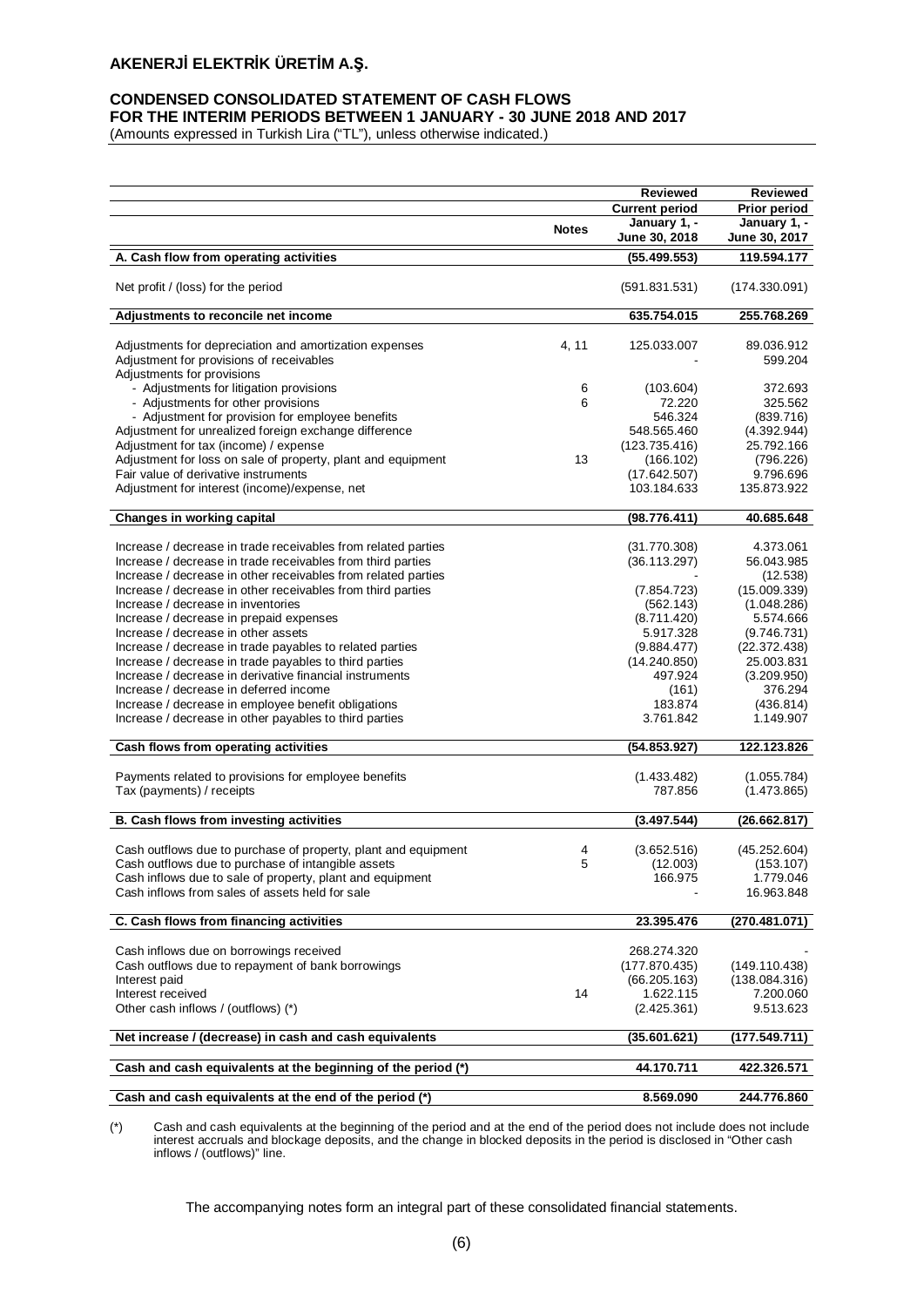## **NOTES TO THE CONDENSED CONSOLIDATED FINANCIAL STATEMENTS FOR THE INTERIM PERIOD BETWEEN 1 JANUARY - 30 JUNE 2018** (Amounts expressed in Turkish Lira ("TL"), unless otherwise indicated.)

# **NOTE 1 – GROUP'S ORGANISATION AND NATURE OF OPERATIONS**

Akenerji Elektrik Üretim A.Ş. ("the Company" or "Akenerji") is engaged in establishing, renting and operating facilities of electrical energy production plant, producing electricity and trading electricity to the customers. The Company was established by Akkök Sanayi Yatırım ve Geliştirme A.Ş. in 1989 (Akkök Sanayi Yatırım ve Geliştirme A.Ş. is registered as Akkök Holding A.Ş. on 13 May 2014). Since 14 May 2009, the Company has become a joint venture between Akkök Holding A.Ş. and CEZ a.s.

The Company is registered in Turkey and its registered address is as follows;

Miralay Şefik Bey Sokak No:15 Akhan Kat: 3-4 Gümüşsuyu / Istanbul - Turkey

The Company is registered to the Capital Markets Board ("CMB"), and its shares are publicly traded in Istanbul Stock Exchange ("ISE"). As of 30 June 2018, 52,83% of its shares are open for trading (31 December 2017: 52,83%).

As of 30 June 2018, the number of employees employed Akenerji and its subsidiaries (Akenerji and its subsidiaries will be referred called as the "Group") is 194 (31 December 2017: 206).

These condensed consolidated financial statements for the interim period between 1 January – 30 June 2018 have been approved for issue by the Board of Directors at 15 August 2018.

The nature of business and registered addresses of the entities included in the consolidation ("Subsidiaries") are presented below.

| <b>Subsidiary</b>                                                                                 | Nature of<br>business                                                    | <b>Registered</b><br>address                 |
|---------------------------------------------------------------------------------------------------|--------------------------------------------------------------------------|----------------------------------------------|
| Akenerji Elektrik Enerjisi İthalat-İhracat<br>ve Toptan Ticaret A.Ş. ("Akenerji Toptan")          | Electricity trading                                                      | Gümüşsuyu / İstanbul                         |
| Ak-el Yalova Elektrik Üretim A.Ş.<br>$("Ak-el")$<br>Egemer Elektrik Üretim A.Ş. ("Egemer")        | Electricity production and trading<br>Electricity production and trading | Gümüşsuyu / İstanbul<br>Gümüşsuyu / İstanbul |
| Ak-el Kemah Elektrik Üretim A.Ş.<br>("Akel Kemah")<br>Akenerji Doğalgaz İthalat İhracat ve Toptan | Electricity production and trading                                       | Gümüşsuyu / İstanbul                         |
| Ticaret A.Ş. ("Akenerji Doğalgaz")                                                                | Natural gas trading                                                      | Gümüşsuyu / İstanbul                         |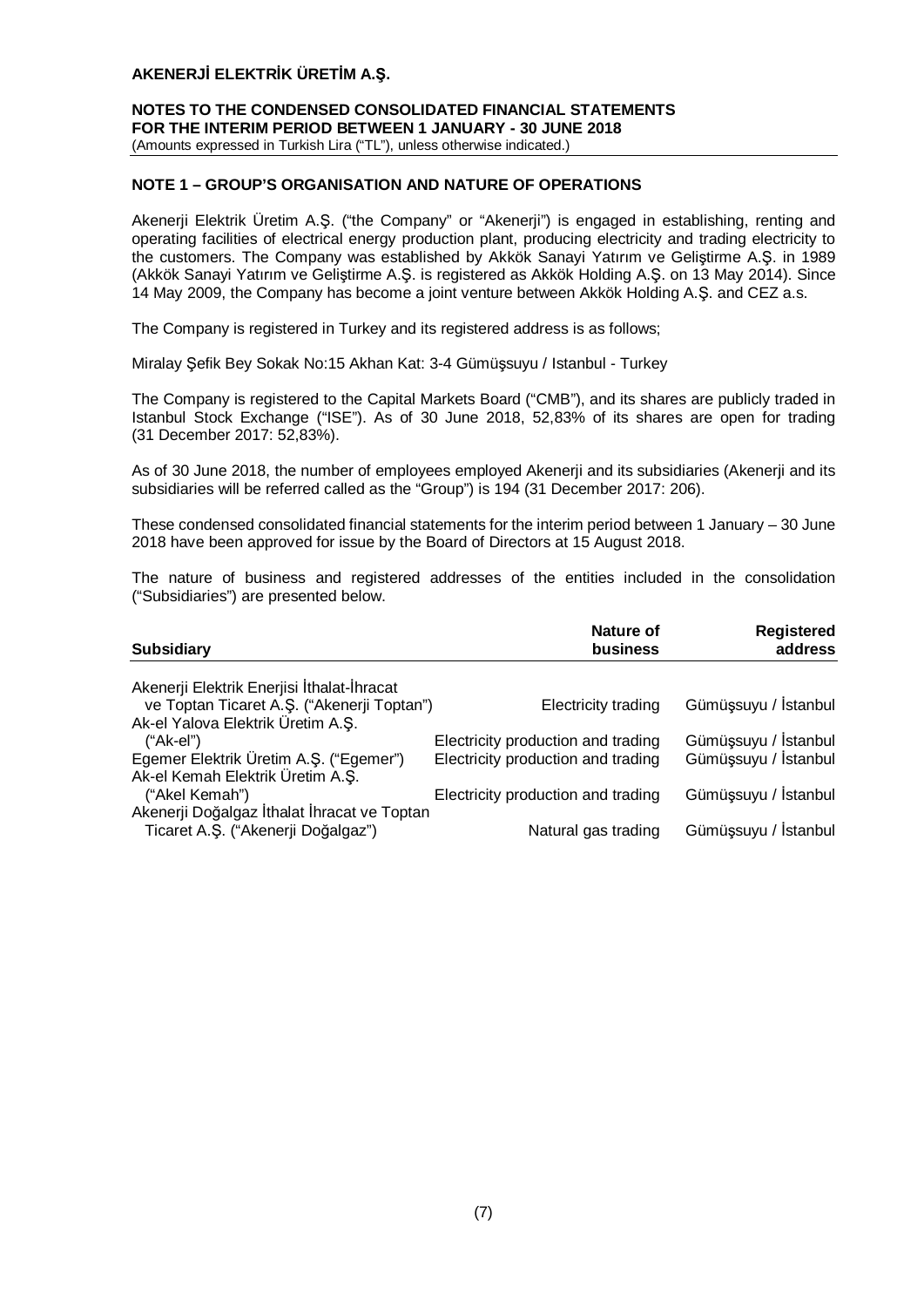**NOTES TO THE CONDENSED CONSOLIDATED FINANCIAL STATEMENTS FOR THE INTERIM PERIOD BETWEEN 1 JANUARY - 30 JUNE 2018** (Amounts expressed in Turkish Lira ("TL"), unless otherwise indicated.)

# **NOTE 2 - BASIS OF PRESENTATION OF FINANCIAL STATEMENTS**

## **2.1 Basis of Presentation**

## **Principles of Preparation of Interim Condensed Consolidated Financial Statements**

The accompanying interim condensed consolidated financial statements have been prepared in accordance with Communiqué Serial II, No:14.1, "Principles of Financial Reporting in Capital Markets" ("the Communiqué") of Capital Market Board ("CMB") of Turkey published in the Official Gazette numbered 28676 on 13 June 2013. According to Article 5 of the Communiqué, interim condensed consolidated financial statements are prepared in accordance with the Turkish Accounting Standards 34 "Interim Financial Reporting" ("TAS 34") issued by Public Oversight Accounting and Auditing Standards Authority of Turkey ("POA").

In accordance with the TAS 34 "Interim Financial Reporting", entities are allowed to prepare a complete or condensed set of interim financial statements. In this respect, the Group has preferred to prepare condensed consolidated financial statements in the interim periods. Accordingly, these interim condensed consolidated financial statements does not include all required explanatory notes as should be provided and should be read in conjunction with the annual consolidated financial statements for the year ended 31 December 2017.

The Group and its subsidiaries registered in Turkey maintain their books of account and prepare their statutory financial statements in accordance with Turkish Commercial Code ("TCC"), tax legislations and Turkish Uniform Chart of Accounts issued by the Ministry of Finance. The condensed consolidated interim financial statements have been prepared with the historical cost principle and adjustments and reclassifications, required for the fair presentation of the consolidated financial statements in conformity with the Turkish Accounting Standards / Turkish Financial Reporting Standards ("TAS/TFRS") have been accounted for in the statutory financial statements.

With the decision taken on 17 March 2015, the CMB announced that, effective from 1 January 2015, the application of inflation accounting is no longer required for companies operating in Turkey. The Group has prepared its consolidated financial statements in accordance with this decision.

# **2.2 Basis of Consolidation**

- **a)** The condensed consolidated interim financial statements include the accounts of the parent company, Akenerji, and its Subsidiaries on the basis set out in sections (b) to (c) below. The financial statements of the companies included in the scope of consolidation have been prepared at the date of the consolidated financial statements and have been prepared in accordance with TAS by applying uniform accounting policies and presentation. The results of operations of Subsidiaries are included or excluded from their effective dates of acquisition or disposal respectively.
- **b)** Subsidiaries are companies in which Akenerji has the power to control the financial and operating policies for the benefit of itself, either through the power to exercise more than 50% of voting rights related to shares in the companies as a result of shares owned directly and/or indirectly by itself.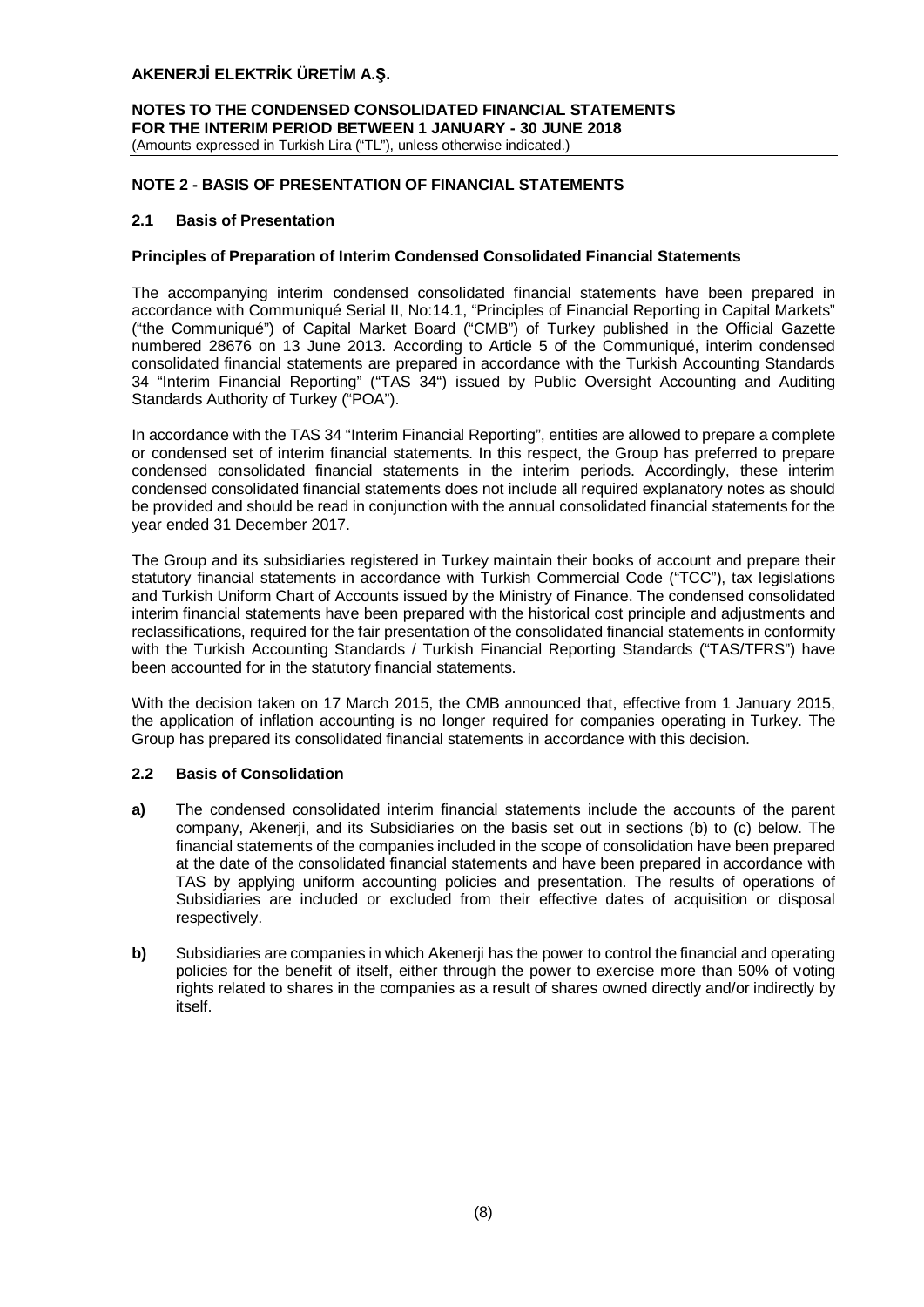# **NOTES TO THE CONDENSED CONSOLIDATED FINANCIAL STATEMENTS FOR THE INTERIM PERIOD BETWEEN 1 JANUARY - 30 JUNE 2018**

(Amounts expressed in Turkish Lira ("TL"), unless otherwise indicated.)

# **NOTE 2 - BASIS OF PRESENTATION OF FINANCIAL STATEMENTS (Continued)**

The table below sets out all Subsidiaries and demonstrates the proportion of ownership interest as of 30 June 2018 and 31 December 2017:

|                     | Direct and indirect ownership interest by<br>the Company and its Subsidiaries (%) |                  |  |  |
|---------------------|-----------------------------------------------------------------------------------|------------------|--|--|
| <b>Subsidiaries</b> | 30 June 2018                                                                      | 31 December 2017 |  |  |
| Akenerji Toptan     | 100.00                                                                            | 100,00           |  |  |
| Ak-el               | 100,00                                                                            | 100,00           |  |  |
| Egemer              | 100.00                                                                            | 100,00           |  |  |
| Akel Kemah          | 100,00                                                                            | 100,00           |  |  |
| Akenerji Doğalgaz   | 100.00                                                                            | 100.00           |  |  |

Subsidiaries are consolidated from the date on which the control is transferred to the Group and are deconsolidated from the date that the control ceases. Where necessary, accounting policies for subsidiaries have been changed to ensure consistency with the policies adopted by the Group.

Carrying values of the Subsidiaries' shares held by the Company are eliminated against the related equity of Subsidiaries. Intercompany transactions and balances between Akenerji and its Subsidiaries are eliminated on consolidation. Dividends arising from shares held by the Company in its Subsidiaries are eliminated from income for the period and equity, respectively.

**c)** The minority shareholders' share in the net assets and results of subsidiaries for the period are separately classified as non-controlling interest in the condensed consolidated balance sheets and statements of comprehensive income. There are no minority shares in subsidiaries of the Company.

## **2.3 The New Standards, Amendments and Interpretations**

The accounting policies adopted in preparation of the interim condensed consolidated financial statements as at 30 June 2018 are consistent with those of the previous financial year, except for the adoption of new and amended TFRS and TFRIC interpretations effective as of 1 January 2018. The effects of these standards and interpretations on the Group's financial position and performance have been disclosed in the related paragraphs.

## **i) The new standards, amendments and interpretations which are effective as at 1 January 2018 are as follows:**

- TFRS 15 Revenue from Contracts with Customers
- TFRS 9 Financial Instruments
- TFRS 4 Insurance Contracts (Amendments)
- TFRIC 22 Foreign Currency Transactions and Advance Consideration
- TFRS 2 Classification and Measurement of Share-based Payment Transactions (Amendments)
- TAS 40 Investment Property: Transfers of Investment Property (Amendments)
- Annual Improvements to TFRSs 2014-2016 Cycle

The standards, amendments and interpretations did not have a significant impact on the financial position or performance the Group and the impact of the transition to TFRS 15 - Revenue from Contracts with Customers and TFRS 9 - Financial Instruments is provided at Note 2.4.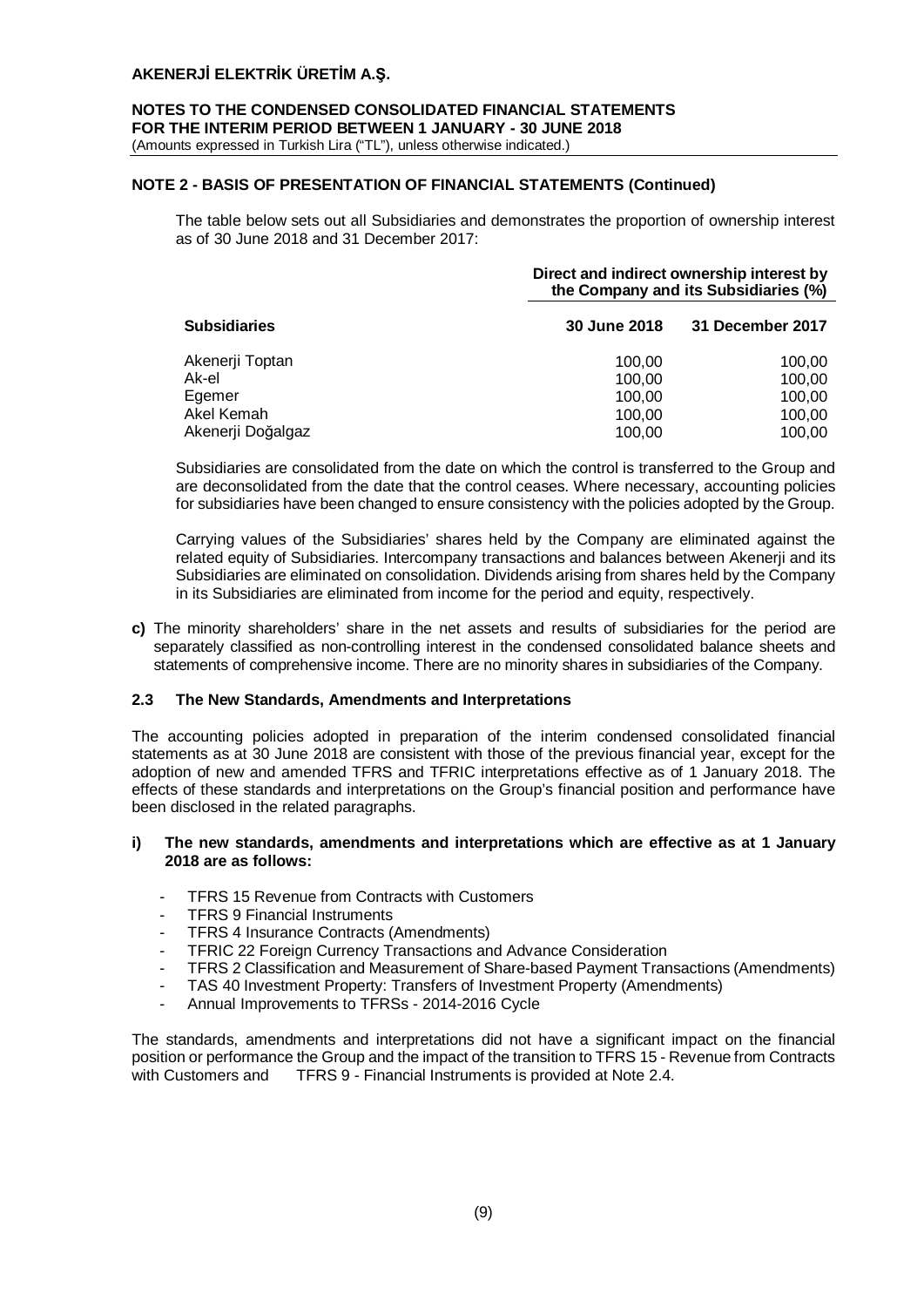**NOTES TO THE CONDENSED CONSOLIDATED FINANCIAL STATEMENTS FOR THE INTERIM PERIOD BETWEEN 1 JANUARY - 30 JUNE 2018** (Amounts expressed in Turkish Lira ("TL"), unless otherwise indicated.)

# **NOTE 2 - BASIS OF PRESENTATION OF FINANCIAL STATEMENTS (Continued)**

## **ii) Standards issued but not yet effective and not early adopted**

Standards, interpretations and amendments to existing standards that are issued but not yet effective up to the date of issuance of the interim condensed consolidated financial statements are as follows. The Group will make the necessary changes if not indicated otherwise, which will be affecting the consolidated financial statements and disclosures, when the new standards and interpretations become effective.

- TFRS 16 Leases
- Amendments to TAS 28 Investments in Associates and Joint Ventures (Amendments)
- TFRS 10 and TAS 28: Sale or Contribution of Assets between an Investor and its Associate or Joint Venture (Amendments)
- TFRIC 23 Uncertainty over Income Tax Treatments

The Group is in the process of assessing the impact of the standard on financial position or performance of the Group.

## **iii) The new standards, amendments and interpretations that are issued by the International Accounting Standards Board ("IASB") but not issued by Public Oversight Authority ("POA")**

The following standards, interpretations and amendments to existing IFRS standards are issued by the IASB but not yet effective up to the date of issuance of the financial statements. However, these standards, interpretations and amendments to existing IFRS standards are not yet adapted/issued by the POA, thus they do not constitute part of TFRS. The Group will make the necessary changes to its consolidated financial statements after the new standards and interpretations are issued and become effective under TFRS.

- Annual Improvements 2010–2012 Cycle
- Annual Improvements 2011–2013 Cycle
- IFRS 17 The new Standard for insurance contracts
- Prepayment Features with Negative Compensation (Amendments to IFRS 9)
- Annual Improvements 2015–2017 Cycle
- Plan Amendment, Curtailment or Settlement" (Amendments to IAS 19)

The Group is in the process of assessing the impact of the standard on financial position or performance of the Group.

## **2.4 Summary of Significant Accounting Policies**

The Group adopted TFRS 15 Revenue from Contracts with Customers and TFRS 9 Financial Instruments for the period starting from 1 January 2018, the accounting policies of these standards are set out below. Except for these newly adopted standards, the accounting policies adopted in preparation of the interim condensed consolidated financial statements are consistent with those adopted of the previous financial year. Accordingly these interim condensed consolidated financial statements should be read in conjunction with the annual consolidated financial statements for the year ended 31 December 2017.

## **TFRS 9 Financial Instruments:**

# **Financial assets - Classification and measurement**

Group classified its financial assets in three categories as financial assets carried at amortized cost, financial assets carried at fair value though profit of loss, financial assets carried at fair value though other comprehensive income. Classification is performed in accordance with the business model determined based on the purpose of benefits from financial assets and expected cash flows. Management performs the classification of financial assets at the acquisition date.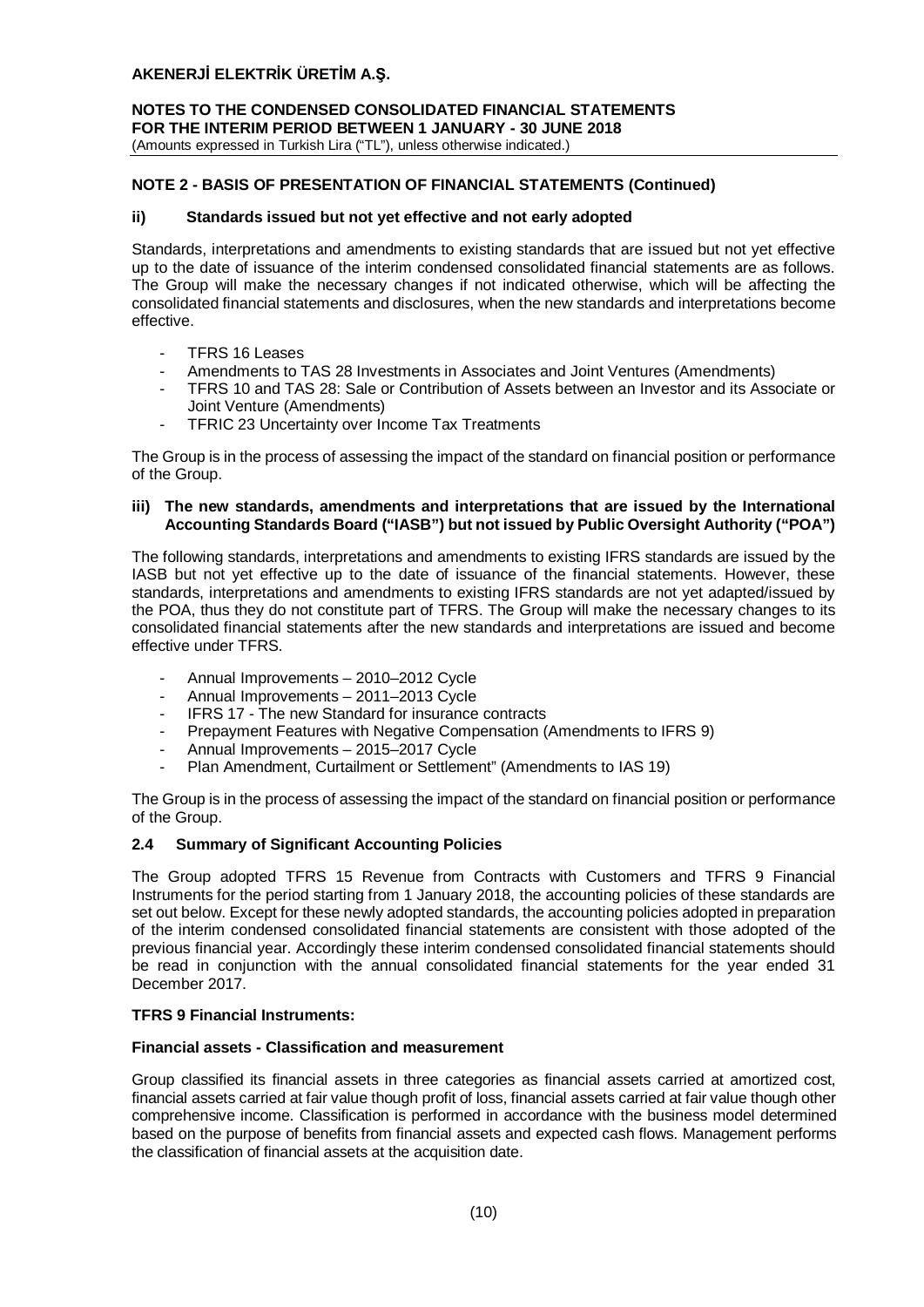**NOTES TO THE CONDENSED CONSOLIDATED FINANCIAL STATEMENTS FOR THE INTERIM PERIOD BETWEEN 1 JANUARY - 30 JUNE 2018** (Amounts expressed in Turkish Lira ("TL"), unless otherwise indicated.)

# **NOTE 2 - BASIS OF PRESENTATION OF FINANCIAL STATEMENTS (Continued)**

## **(a) Financial assets carried at amortised cost**

Assets that are held for collection of contractual cash flows where those cash flows represent solely payments of principal and interest, whose payments are fixed or predetermined, which are not actively traded and which are not derivative instruments are measured at amortized cost. They are included in current assets, except for maturities more than12 months after the balance sheet date. Those with maturities more than 12 months are classified as non-current assets. The Group's financial assets carried at amortized cost comprise "trade receivables", "other receivables" and "cash and cash equivalents" in the statement of financial position.

## *Impairment*

Group has applied simplified approach and used impairment matrix for the calculation of impairment on its receivables carried at amortized cost on its interim condensed consolidated financial statements, since they do not comprise of any significant finance component. In accordance with this method, if any provision provided to the trade receivables as a result of a specific events, Group measures expected credit loss from these receivables by the life-time expected credit loss. The calculation of expected credit loss is performed based on the past experience of the Group and its expectation based on the macroeconomic indications.

## **(b) Financial assets carried at fair value**

Assets that are held by the management for collection of contractual cash flows and for selling the financial assets are measured at their fair value. If the management do not plan to dispose these assets in 12 months after the balance sheet date, they are classified as non-current assets. The Group make a choice for the equity instruments during the initial recognition and elect profit or loss or other comprehensive income for the presentation of fair value gain and loss:

## *i) Financial assets carried at fair value through profit or loss*

Financial assets carried at fair value through profit or loss comprise of "derivative instruments" in the statement of financial position. Derivative instruments are recognized as asset when the fair value of the instrument is positive, as liability when the fair value of the instrument is negative. Group's financial instruments at fair value through profit or loss consist of forward contracts and currency swaps.

## *ii) Financial assets carried at fair value through other comprehensive income*

Financial assets carried at fair value through other comprehensive income comprise of "financial assets" in the statement of financial position.

## *Transition to TFRS 9 "Financial instruments"*

The Group has applied TFRS 9 "Financial instruments" on 1 January 2018. The amendments include the classification and measurement of financial assets and liabilities and the expected credit risk model which will replace incurred credit risk model. The effect of the transition to TFRS 9 does not have a significant impact on the consolidated financial statements of the Group as at 1 January 2018.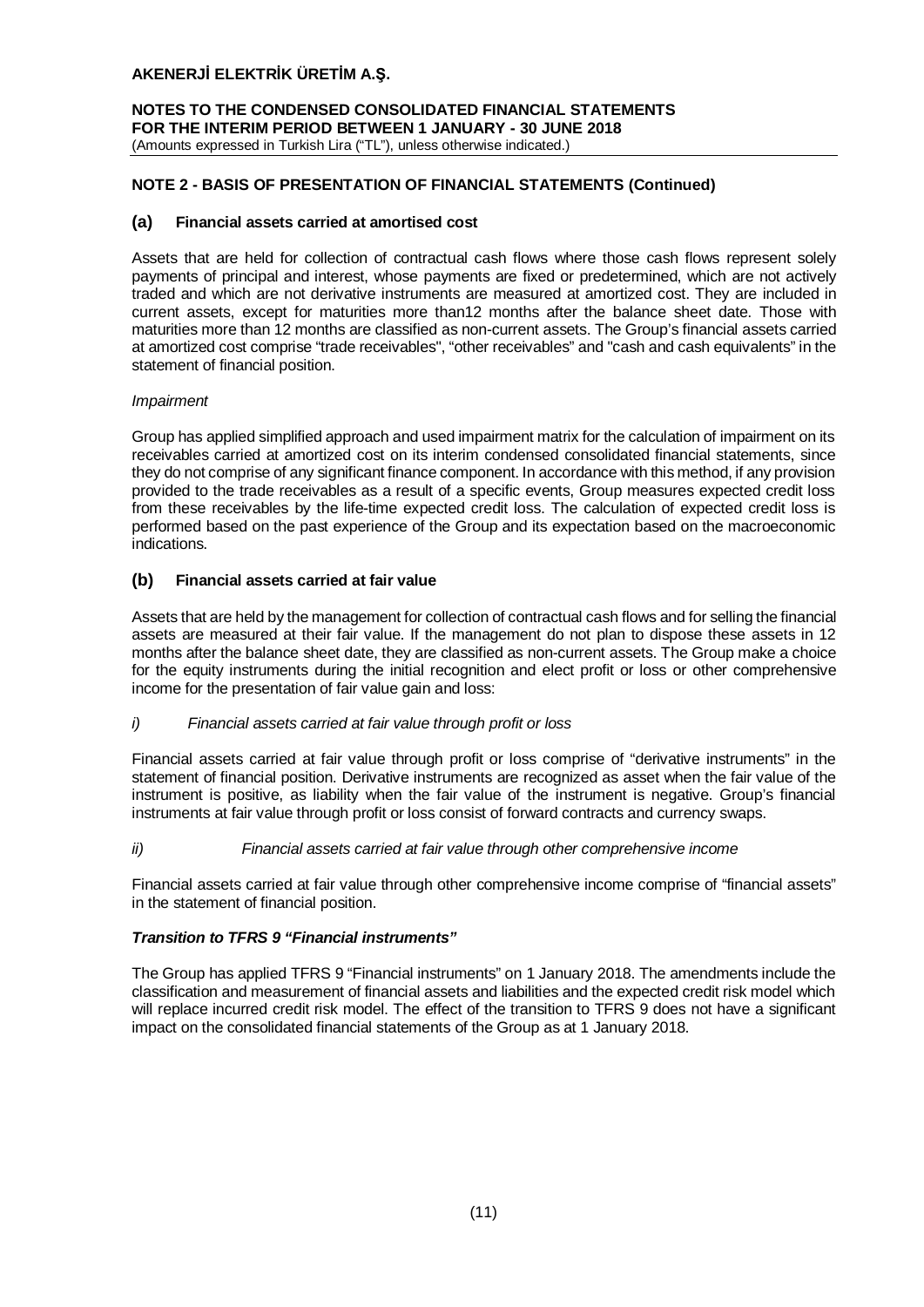# **NOTES TO THE CONDENSED CONSOLIDATED FINANCIAL STATEMENTS FOR THE INTERIM PERIOD BETWEEN 1 JANUARY - 30 JUNE 2018**

(Amounts expressed in Turkish Lira ("TL"), unless otherwise indicated.)

# **NOTE 2 - BASIS OF PRESENTATION OF FINANCIAL STATEMENTS (Continued)**

Changes related to the classification of financial assets and liabilities are as follows and these changes in the classification do not result in changes in measurement of assets.

|                           | <b>Original classification</b>      | <b>New classification</b>       |
|---------------------------|-------------------------------------|---------------------------------|
| <b>Financial assets</b>   | under TAS 39                        | under TFRS 9                    |
| Cash and cash equivalents | Loans and receivables               | Amortised cost                  |
| Trade receivables         | Loans and receivables               | Amortised cost                  |
|                           | Fair value through statement of     | Fair value through statement of |
| Derivative instruments    | profit or loss                      | profit or loss                  |
|                           |                                     | Fair value through other        |
| Financial assets (*)      | Available for sale financial assets | comprehensive income            |
|                           | Original algooification             | Now algooification              |

|                              | <b>Original classification</b>  | <b>New classification</b>       |
|------------------------------|---------------------------------|---------------------------------|
| <b>Financial liabilities</b> | under TAS 39                    | under TFRS 9                    |
|                              | Fair value through statement of | Fair value through statement of |
| Derivative instruments       | profit or loss                  | profit or loss                  |
| <b>Borrowings</b>            | Amortised cost                  | Amortised cost                  |
| Financial lease liabilities  | Amortised cost                  | Amortised cost                  |
| Trade payables               | Amortised cost                  | Amortised cost                  |

(\*) Financial assets carried at cost due to the lack of fair value information in accordance with TAS 39 are carried at their fair values in accordance with TFRS 9.

## **TFRS 15 Revenue from Contracts with Customers:**

Group recognizes revenue when the goods or services is transferred to the customer and when performance obligation is fulfilled. Goods is counted to be transferred when the control belongs to the customer.

Group recognizes revenue based on the following main principles:

- Identification of customer contracts
- Identification of performance obligations
- Determination of transaction price in the contract
- Allocation of price to performance obligations
- Recognition of revenue when the performance obligations are fulfilled

Group recognizes revenue from its customers only when all of the following criteria are met:

- The parties to the contract have approved the contract (in writing, orally or in accordance with other customary business practices) and are committed to perform their respective obligations,
- Group can identify each party's rights regarding the goods or services to be transferred,
- Group can identify the payment terms for the goods or services to be transferred;
- The contract has commercial substance,
- It is probable that Group will collect the consideration to which it will be entitled in exchange for the goods or services that will be transferred to the customer. In evaluating whether collectability of an amount of consideration is probable, an entity shall consider only the customer's ability and intention to pay that amount of consideration when it is due.

At the contract inception date, the Group evaluates the goods and services committed to be provided to the customer based on the contract and identifies each commitment as a separate performance obligation. In addition to that, the Group determines whether it satisfies the performance obligation over time or satisfies the performance obligation at a point in time.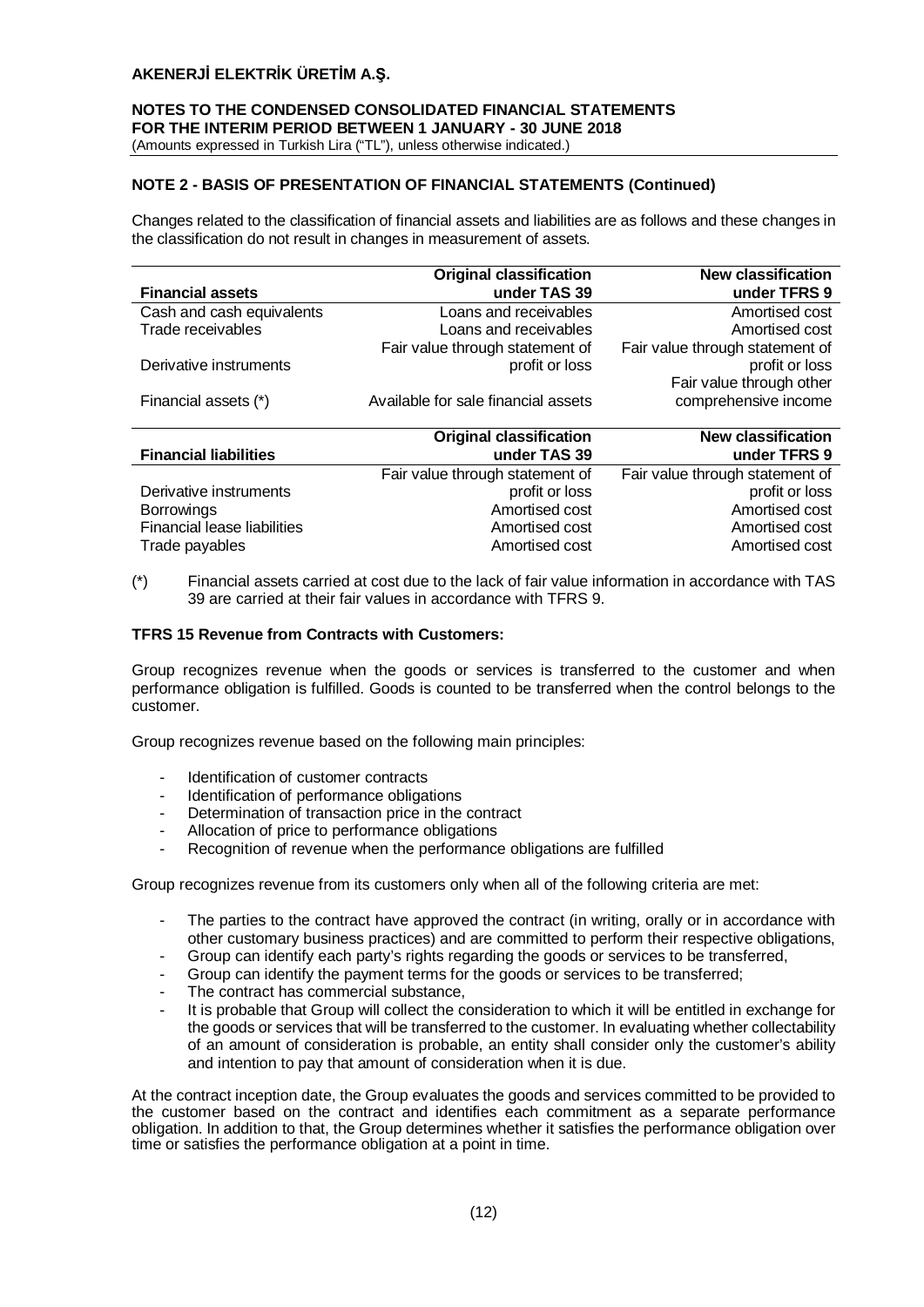## **NOTES TO THE CONDENSED CONSOLIDATED FINANCIAL STATEMENTS FOR THE INTERIM PERIOD BETWEEN 1 JANUARY - 30 JUNE 2018** (Amounts expressed in Turkish Lira ("TL"), unless otherwise indicated.)

# **NOTE 2 - BASIS OF PRESENTATION OF FINANCIAL STATEMENTS (Continued)**

When another party is involved in providing goods or services to a customer, the group determines whether the nature of its promise is a performance obligation to provide the specified goods or services itself or to arrange for the other party to provide those goods or services. The group is a principal if it controls a promised good or service before the group transfers the good or service to a customer. When a group that is a principal satisfies a performance obligation, it recognizes as revenue the gross amount of consideration which it expects to be entitled to in exchange for those goods or services. The group is an agent if its performance obligation is to arrange for the provision of goods or services by another party and in such a position, the Group does not recognize the revenue of the consideration at gross amount.

The Group determines the transaction price in accordance with contract terms and customs of trade. Transaction price is the amount of consideration which is expected to be entitled in exchange for transferring promised goods or services to a customer, excluding amounts collected on behalf of third parties. The Group, allocates the transaction price to each performance obligation (or distinct goods or services), by reference to the consideration is considered to be deserved in return of the goods and services transferred to the customer. In this allocation, the Group allocates the transaction price determined in the contract to the standalone independent sales prices of these goods and services, where the Group identifies the prices of goods and services committed to be provided in the contract at the date of the inception of the contract and allocates the transaction price on these independent relative prices proportionally.

If the aggregate independent sales prices of the goods and services undertaken in the contract exceeds the transaction price in the contract, the customer has received discount on the purchase of goods or services. The Group allocates the discount to the all performance obligations retained in the contract proportionally except for the circumstances where there are observable inputs indicating that, the discount is provided for some but not all of the performance obligations.

The performance obligations of the Group consists of wholesale electricity sales and in return of this sale, a wholesale electricity sales revenue is recognized. The electricity sold is transferred to the customer by the electricity transmission lines owned by the government agencies. The Group does not deal with retail sale of electricity. The customer consumes the economic benefit of the performance obligation of the Company at the same time it is transferred, accordingly, the Group transfers the control of the goods and services to the customer and fulfills its performance obligation simultaneously and the revenue is recognized at the time the performance obligation is fulfilled. Considering the operations of the Group, TFRS 15, does not have significant impact on the financial position and financial performance of the Group.

## **2.5 Comparatives and restatement of prior year financial statements**

The financial statements are prepared in a comparative manner with respect to the financial statements and performance trends. Consolidated financial statements are reclassified in accordance with the amendment in order to provide comparability when presentation or classification of financial statements are changed.

The Group has expensed, the option fee on the put option transaction, which expired and not utilized in the year ended 31 December 2017, in the accompanying financial statements as of 31 December 2017. The restatement has made an impact of reducing the prepaid expenses provided in the statement of financial position as at 31 December 2017 by TL 2.152.770 and increasing other operating expenses and net loss for the period provided in the statement of profit or loss by TL 2.152.770. The restatement does not make any impact of the statement of profit or loss and statement of other comprehensive income as of 30 June 2017.

As a result of the assessments made by the Group, the provision for unused vacation rights of employees amounting to TL 502.185 has been reclassified from short-term provisions for employee benefits to long-term provisions for employee benefits in the accompanying statement of financial position as of 31 December 2017.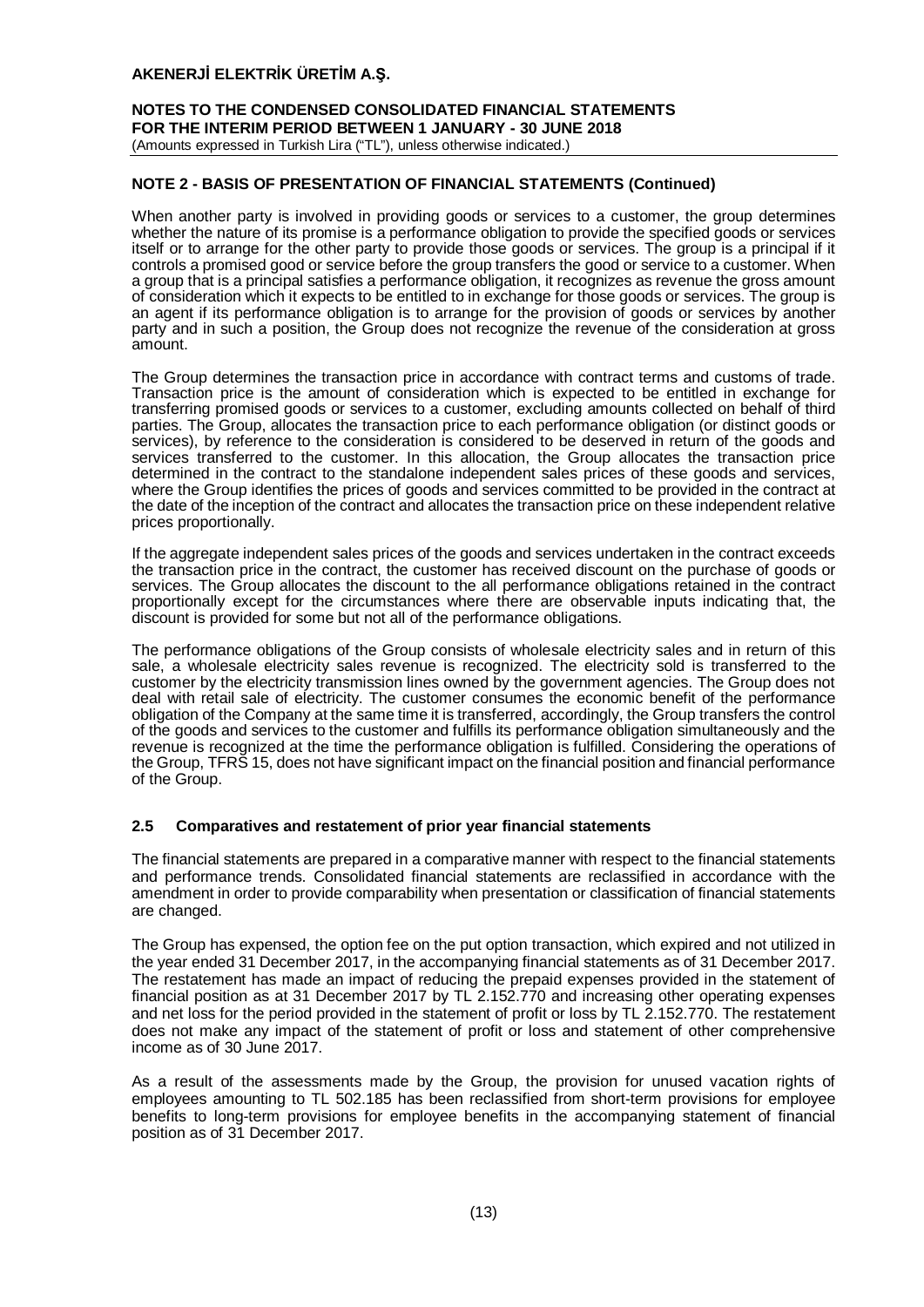## **NOTES TO THE CONDENSED CONSOLIDATED FINANCIAL STATEMENTS FOR THE INTERIM PERIOD BETWEEN 1 JANUARY - 30 JUNE 2018** (Amounts expressed in Turkish Lira ("TL"), unless otherwise indicated.)

# **NOTE 2 - BASIS OF PRESENTATION OF FINANCIAL STATEMENTS (Continued)**

As a result of the assessments made by the Group, long-term trade receivables from third parties incurred from the sale of a turbine amounting to TL 7.009.504 has been reclassified to long-term other receivables from third parties in the accompanying statement of financial position as of 31 December 2017.

As a result of the assessments made by the Group, short-term other receivables from related parties amounting to TL 52.962 has been reclassified to short-term trade receivables from related parties in the accompanying statement of financial position as of 31 December 2017.

As a result of the assessments made by the Group, Banking and Insurance Transaction Tax liability incurred from the interest rate swap contracts of the Group amounting to TL 111.376 accounted under short-term other provisions has been reclassified to short-term other liabilities to third parties in the accompanying statement of financial position as of 31 December 2017.

As a result of the assessments made by the Group, income from provisions no longer required arising from unused vacation rights and employee termination benefits amounting to TL 375.616 accounted other operating income has been reclassified to personnel expenses under general administrative expenses in the accompanying statement of profit or loss for the interim period ended 30 June 2017.

As a result of the assessments made by the Group, banking commission and expenses amounting to TL 1.412.619 accounted general administrative expenses has been reclassified to finance expenses in the accompanying statement of profit or loss for the interim period ended 30 June 2017.

## **2.6 Critical accounting estimates and judgments**

The preparation of condensed consolidated financial statements necessitates the use of estimates and judgments that affect asset and liability amounts reported as of the balance sheet date, explanations of contingent liabilities and assets; and income judgments and expense amounts reported for the accounting period. Although these estimates and assumptions are based on all management information related to the events and transactions, actual results may differ from them. The estimates and judgments that are material to the carrying values of assets and liabilities are outlined below:

Deferred tax assets for the carry forward tax losses: Deferred tax assets are accounted for only where it is likely that related temporary differences and accumulated losses will be recovered through expected future profits when accounting for deferred tax assets it is necessary to make critical estimations and evaluations with regard to taxable profits in the future periods.

As of 30 June 2018, the Group has carry forward tax losses amounting to TL 349.602.731 (31 December 2017: TL 245.045.520) which are expected to be deducted from future profits and did not recognize deferred tax assets for the carry forward tax losses amounting to TL 620.145.936 (31 December 2017: TL 534.454.080) for which the Group believes it will not utilize in the future. If the net income projections which are explained in Note 9 are not realized, related deferred tax assets for the carry forward tax losses will be accounted as an expense in the consolidated statements of income.

Fair value of derivative financial instruments contracts: Derivative financial instruments contracts are determined using valuation techniques of fair value. Each balance sheet date, Group predicts the future changes of swap majorly based on market data.

Explanations for revaluation method and fair value measurement: Group has chosen revaluation method as an accounting policy among application methods mentioned under IAS 16 for lands, land improvements, buildings, machinery and equipments belonging its power plants commencing from 30 September 2015. The Group has applied revaluation method initially at 31 December 2015 and then 31 December 2017. The critical accounting estimates and judgments related to revaluation has been disclosed in financial statements of 31 December 2015 and 31 December 2017. Any difference in realization of these estimates and assumptions may have material impact on the fair value of these assets.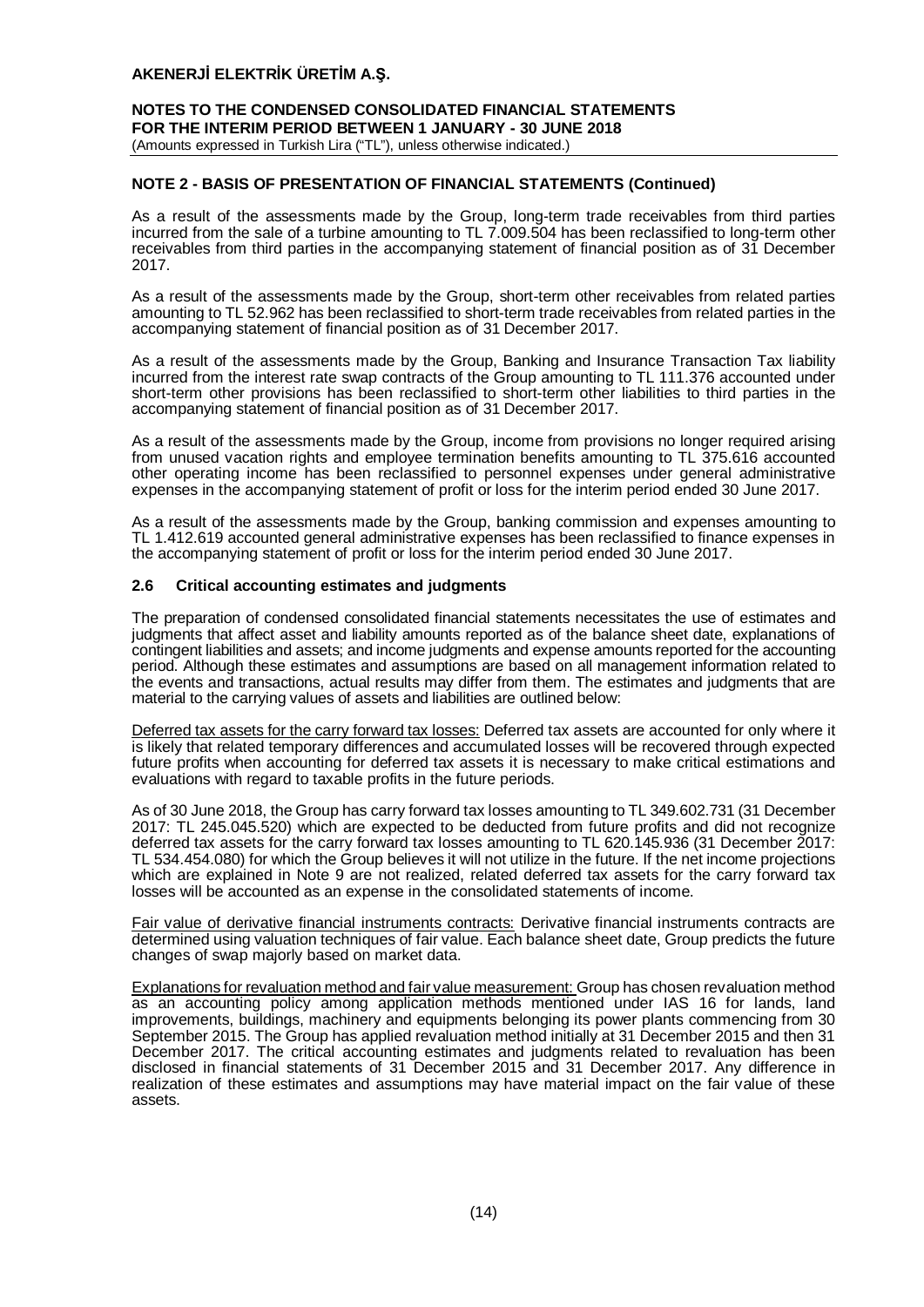## **NOTES TO THE CONDENSED CONSOLIDATED FINANCIAL STATEMENTS FOR THE INTERIM PERIOD BETWEEN 1 JANUARY - 30 JUNE 2018** (Amounts expressed in Turkish Lira ("TL"), unless otherwise indicated.)

# **NOTE 2 - BASIS OF PRESENTATION OF FINANCIAL STATEMENTS (Continued)**

# **2.7 Going concern**

The Group has prepared its consolidated financial statements on a going concern basis in a foreseeable future. During the interim period 1 January - 30 June 2018, the Group generated cash and cash equivalents from the recognized operating profit before depreciation and amortization and was able to pay the interest of its borrowings which were due. With the effect of revenue generated in USD terms as part of the Renewable Energy Resources Support Mechanism ("YEKDEM"), total revenues of the Group for the interim period 1 January – 30 June 2018 has increased significantly. The 12 years termed refinancing loan agreement with a one year nonrefundable period, signed with Yapı Kredi Bankası A.Ş. on 30 September 2015, positively contributed to the cash flows of the Company. Additionally, the exposure to exchange rate risk of the Group is reduced because a portion of this refinanced loan was converted into TL. Additionally, as part of its daily operations, the Group is continuously seeking for new opportunities through consultations with financial institutions that could be in favor the Group and may positively affect the cash flows of the Group.

The Group continuously monitors the financial and operational risks (changes in natural gas prices, changes in natural gas supply conditions and their impact on the electricity market, changes in foreign exchange rates (i.e. approximately 44% depreciation of TL against USD and approximately 41% depreciation of TL against EUR between 30 June 2018 and 14 August 2018) etc.) through its risk inventory and takes necessary actions to reduce the effects of risks.

On 1 August 2018, Boru Hatları ile Petrol Taşıma A.Ş. ("BOTAŞ"), increased the natural gas prices of the natural gas sold to power plants which is used in electricity production by 49,5% and decided the consideration to be paid in TL which will be converted from USD using the official spot rate of TCMB at the payment day. The cost of natural gas is a significant item on the cost of production of the Group due to Erzin combined natural gas cycle power plant of Egemer, which is a subsidiary of the Group. However, the Group management is in the opinion that, the impact of the increase in natural gas prices on the total consolidated cost of production will be limited through the Group's differentiation strategy of balanced, flexible and efficient portfolio by having different type of power plants and taking advantage of YEKDEM mechanism.

Erzin, which has an advantageous position in terms of efficiency, operation and location, has high financial potential in medium and long term. The Group management anticipates that, when cost-based pricing becomes the basis, low-efficient power plants come out of the system and the purchase guarantees for the Build-Operate centers terminates, electricity prices will be set at a more rational basis and the Group management believes that, potential adverse effects of natural gas prices on the consolidated financial statements increase will be eliminated on spot and futures electricity markets.

As BOTAŞ approved the monthly spot natural gas purchase from the private sector as of 1 February 2018, the private sector provided natural gas for the Erzin power plant at a discounted price as compared to the prices declared by BOTAŞ. If it is needed in the following months, the natural gas supply can continue to be provided from the private sector to maintain cost advantage.

Erzin combined natural gas cycle power plant has the significant advantage on competition in the daily profitability compared to similar plants under favor of its largest amount of reserves in Turkey in daily operations and the maximum amount of benefit from the ancillary services market operations (Primary Frequency Control and Secondary Frequency Control services). In addition, "Revenue on Capacity Mechanism", which was introduced in 2018 to support primary level electricity generation sources, contributes positively to the financial position of the Group.

Within the termed electricity trade, the studies carried out for the purpose of increasing the transaction intensity of the products indexed to BOTAS natural gas sale tariff are coming to an end and it is predicted that the profitability of electricity generation facilities based on natural gas consumption will be preserved as a long term as a result of these studies.

Akenerji, aware of all of its short term and long term liabilities, has been taking the necessary actions maintain its operations in a healthy financial structure within the framework of proactive approach.

## **2.8 Seasonality of Group's operations**

The results of Group's operations do not show a significant change by season.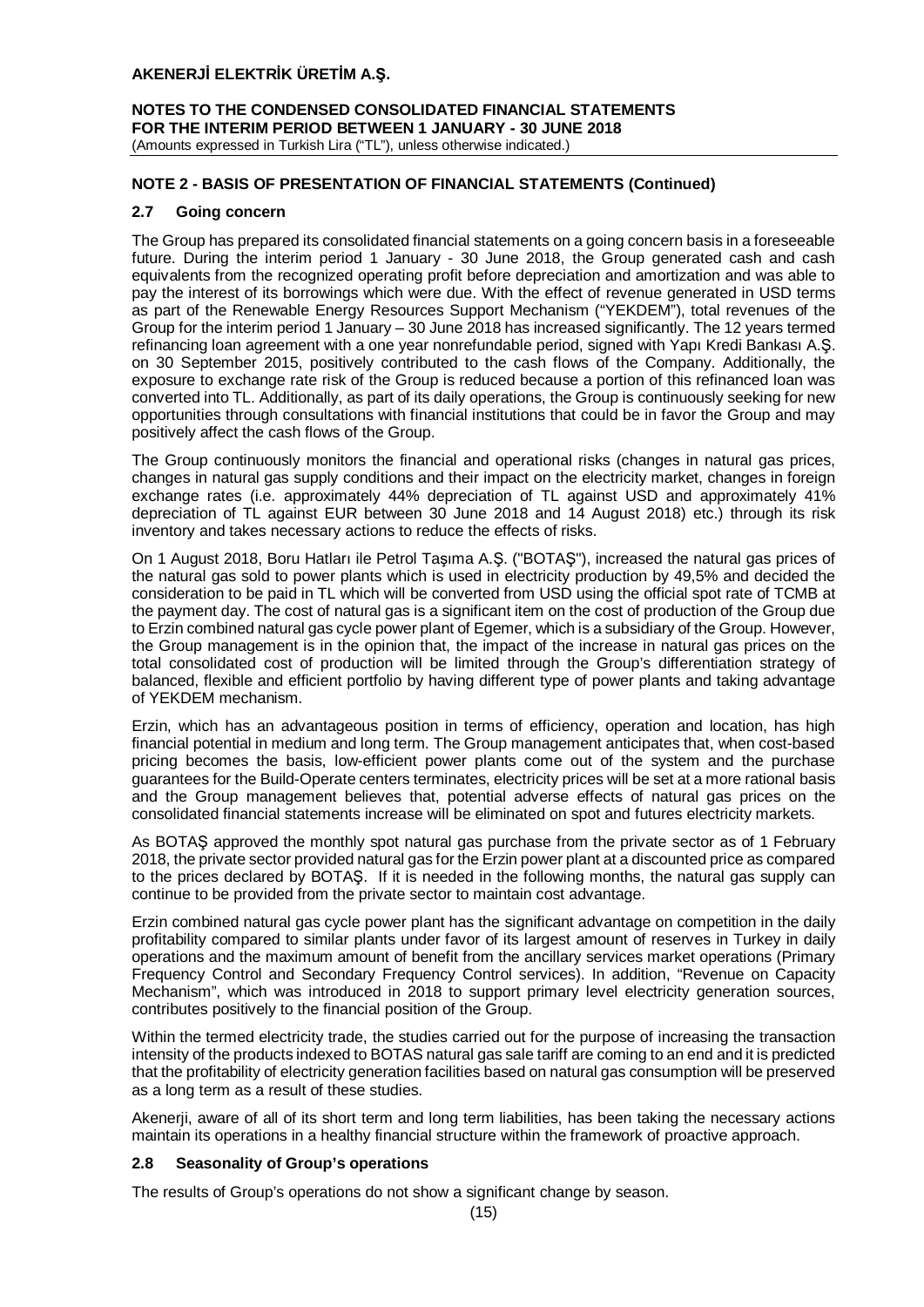# **NOTES TO THE CONDENSED CONSOLIDATED FINANCIAL STATEMENTS FOR THE INTERIM PERIOD BETWEEN 1 JANUARY - 30 JUNE 2018**

(Amounts expressed in Turkish Lira ("TL"), unless otherwise indicated.)

# **NOTE 3 - BORROWINGS**

The details of borrowings of the Group as of 30 June 2018 and 31 December 2017 is as follows:

|                                                  |               | 30 June 2018 31 December 2017 |
|--------------------------------------------------|---------------|-------------------------------|
| <b>Short term borrowings</b>                     |               |                               |
| -Bank loans                                      | 250.038.420   |                               |
| <b>Total short term borrowings</b>               | 250.038.420   |                               |
| Short-term portion of long term borrowings       |               |                               |
| -Bank loans (*)                                  | 445.153.019   | 377.892.651                   |
| -Financial leasing payables (**)                 | 5.863.983     | 4.898.505                     |
| Total short-term portion of long term borrowings | 451.017.002   | 382.791.156                   |
| Long term borrowings                             |               |                               |
| -Bank loans <sup>(*)</sup>                       | 3.112.679.333 | 2.783.727.773                 |
| - Financial leasing payables (**)                | 56.380.084    | 50.059.418                    |
| <b>Total long term borrowings</b>                | 3.169.059.417 | 2.833.787.191                 |
| Total short term and long term borrowings        | 3.870.114.839 | 3.216.578.347                 |

As of 30 June 2018, the accrued interest expense on short-term and long-term bank borrowings is TL 69.687.466 (31 December 2017: TL 59.357.881).

- (\*) The loan obtained pursuant to the loan agreement ("Loan Agreement") signed with Yapı Kredi Bankası A.Ş. on 30 September 2015, amounts to TL 3.556.619.087 (TL 429.565.217 and USD 685.652.174). Commissions amounting to TL 69.558.797, including the new loan arrangement commission of TL 27.770.131 arrangement commission for paid-off loans amounting to TL 15.839.857 and early payment commission amounting to TL 25.948.810 were paid and deducted from the total loan amount. Such commissions are amortized during the term of the loans. As the loan agreement signed on 30 September 2015 is the modification of the loan agreement signed with the bank consortium consisting of T. Garanti Bankası A.Ş., Yapı Kredi Bankası A.Ş. and T. Vakıflar Bankası T.A.O. on October 11, 2011, commissions paid for the loans used pursuant to this agreement is also deducted from the loan amount as of 30 June 2018.
- (\*\*) Financial leasing is related to machinery and equipment with a leasing period of 12 years. The ownership of the machinery and equipments will transfer to the Group at the end of the 12 year leasing term. The Group's financial lease liabilities are secured by the lessor's ownership interest on the leased asset.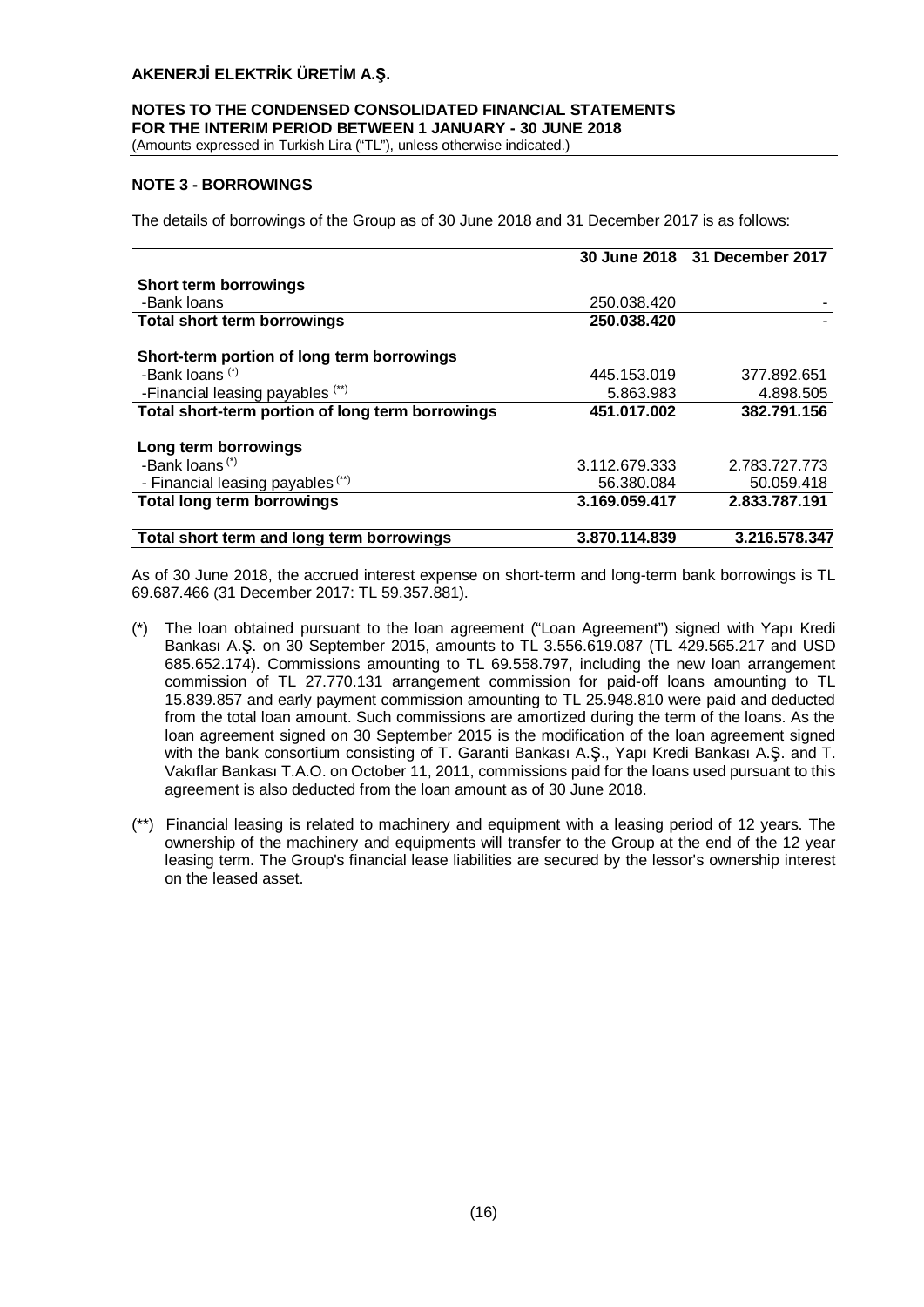# **NOTES TO THE CONDENSED CONSOLIDATED FINANCIAL STATEMENTS FOR THE INTERIM PERIOD BETWEEN 1 JANUARY - 30 JUNE 2018**

(Amounts expressed in Turkish Lira ("TL"), unless otherwise indicated.)

## **NOTE 3 – BORROWINGS (Continued)**

The detail of short-term portion of long-term bank borrowings of the Group as of 30 June 2018 and 31 December 2017 is as follows:

|                                                                                                                                                                                                                                  |                                                |                                               |                                                         | 30 June 2018                                               |
|----------------------------------------------------------------------------------------------------------------------------------------------------------------------------------------------------------------------------------|------------------------------------------------|-----------------------------------------------|---------------------------------------------------------|------------------------------------------------------------|
|                                                                                                                                                                                                                                  | <b>Currency</b>                                | <b>Effective</b><br><b>Interest</b><br>rate % | Original<br><b>Amount</b>                               | <b>Amount in</b><br>TL                                     |
| Short-term bank loans                                                                                                                                                                                                            | TL                                             | 24,90                                         | 250.038.420                                             | 250.038.420                                                |
| Total short-term bank loans                                                                                                                                                                                                      |                                                |                                               |                                                         | 250.038.420                                                |
| Short-term portion of long-term bank loans<br>Short-term portion of long-term bank loans<br>Short-term portion of long-term finance lease<br>payables<br>Cost of short-term portion of long-term finance<br>leasing payables (-) | <b>USD</b><br>TL<br><b>EURO</b><br><b>EURO</b> | 6,66<br>11,95<br>3,40<br>3,40                 | 84.433.676<br>60.076.353<br>1.310.016<br>(205.522)      | 385.076.666<br>60.076.353<br>6.955.140<br>(1.091.157)      |
| <b>Total short-term borrowings</b>                                                                                                                                                                                               |                                                |                                               |                                                         | 451.017.002                                                |
| Long term bank loans<br>Long term bank loans<br>Long-term finance lease payables<br>Cost of long-term finance leasing payables (-)                                                                                               | <b>USD</b><br>TL<br><b>EURO</b><br><b>EURO</b> | 6,66<br>11,95<br>3,40<br>3,40                 | 613.478.261<br>377.854.801<br>13.120.165<br>(2.500.847) | 2.734.824.532<br>377.854.801<br>69.657.580<br>(13.277.496) |

# **Total long-term borrowings 3.169.059.417**

|                                                                                                                                           |                                         |                                               |                                                         | 31 December 2017                                           |
|-------------------------------------------------------------------------------------------------------------------------------------------|-----------------------------------------|-----------------------------------------------|---------------------------------------------------------|------------------------------------------------------------|
|                                                                                                                                           | <b>Currency</b>                         | <b>Effective</b><br><b>Interest</b><br>rate % | Original<br><b>Amount</b>                               | Amount in<br>TL                                            |
| Short-term portion of long-term bank loans<br>Short-term portion of long-term bank loans<br>Short-term portion of long-term finance lease | <b>USD</b><br>TL                        | 6.23<br>11,95                                 | 84.150.304<br>60.486.119                                | 317.406.532<br>60.486.119                                  |
| payables<br>Cost of short-term portion of long-term finance<br>leasing payables (-)                                                       | <b>EURO</b>                             | 3,40                                          | 1.310.016                                               | 5.915.378                                                  |
|                                                                                                                                           | <b>EURO</b>                             | 3,40                                          | (225.196)                                               | (1.016.873)                                                |
| <b>Total short-term borrowings</b>                                                                                                        |                                         |                                               |                                                         | 382.791.156                                                |
| Long term bank loans<br>Long term bank loans<br>Long-term finance lease payables<br>Cost of long-term finance leasing payables (-)        | <b>USD</b><br>TL<br><b>EURO</b><br>EURO | 11.95<br>3,40<br>3,40                         | 649.565.217<br>399.269.982<br>13.775.173<br>(2.689.044) | 2.384.457.791<br>399.269.982<br>62.201.795<br>(12.142.377) |
| <b>Total long-term borrowings</b>                                                                                                         |                                         |                                               |                                                         | 2.833.787.191                                              |

Guarantees, pledges and mortgages given related to borrowings are explained in Note 6.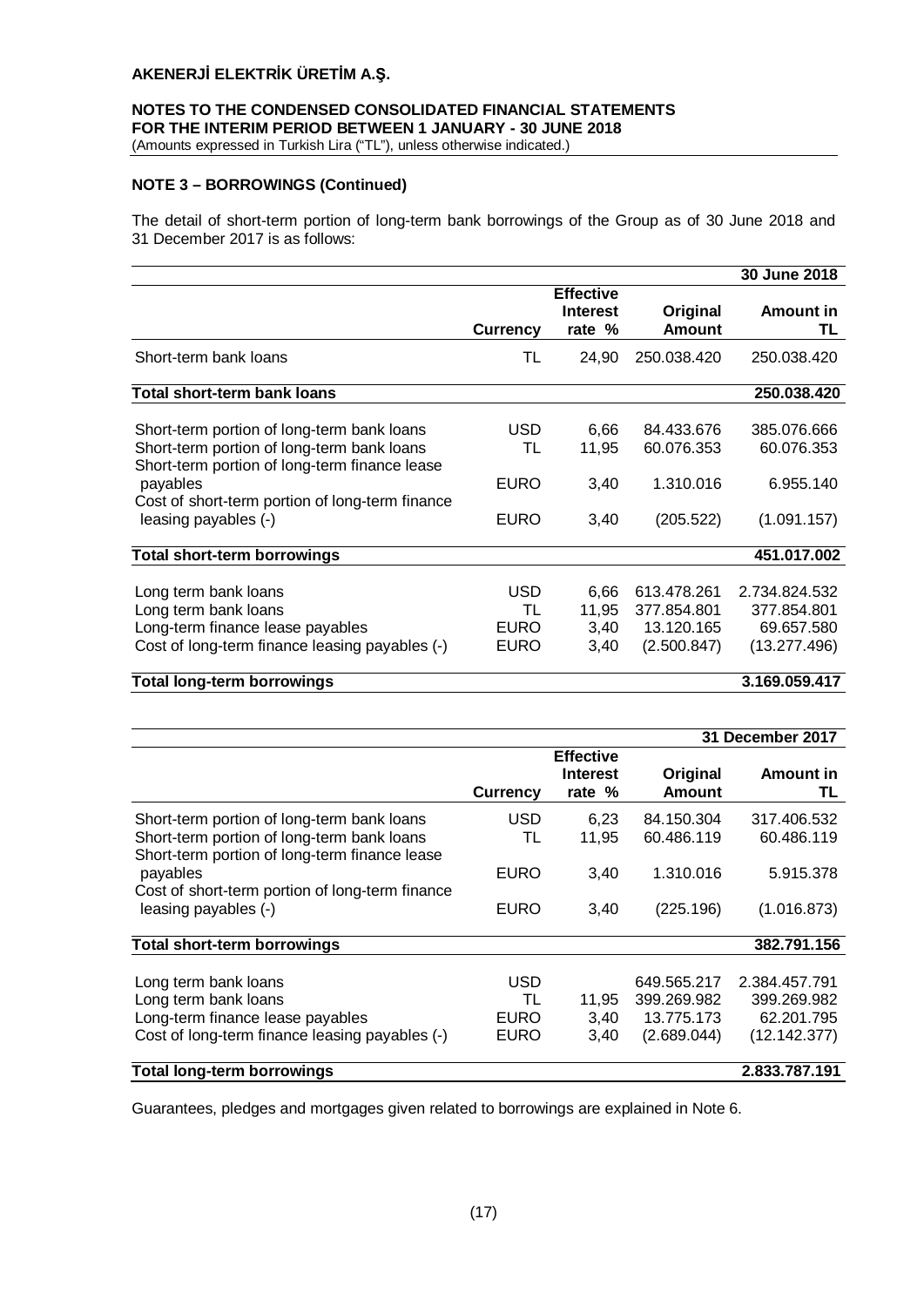# **NOTES TO THE CONDENSED CONSOLIDATED FINANCIAL STATEMENTS FOR THE INTERIM PERIOD BETWEEN 1 JANUARY - 30 JUNE 2018**

(Amounts expressed in Turkish Lira ("TL"), unless otherwise indicated.)

# **NOTE 3 – BORROWINGS (Continued)**

The loan repayment of the long-term bank borrowings as of 30 June 2018 and 31 December 2017 is as follows:

|                     |               | 30 June 2018 31 December 2017 |
|---------------------|---------------|-------------------------------|
|                     |               |                               |
| Up to $1 - 2$ years | 366.197.569   | 309.303.086                   |
| Up to $2 - 3$ years | 366.197.569   | 309.303.086                   |
| Up to $3 - 4$ years | 366.197.569   | 309.303.086                   |
| Up to $4 - 5$ years | 366.197.569   | 309.303.086                   |
| More than 5 years   | 1.647.889.057 | 1.546.515.429                 |
|                     | 3.112.679.333 | 2.783.727.773                 |

The financial leasing repayment schedule of the long-term financial leasing payables as of 30 June 2018 and 31 December 2017 is as follows:

|                    |            | <b>Minimum</b> |            | Present value of<br>financial leasing payables |  |  |
|--------------------|------------|----------------|------------|------------------------------------------------|--|--|
|                    |            | rent payments  |            |                                                |  |  |
|                    | 30 June    | 31 December    | 30 June    | 31 December                                    |  |  |
|                    | 2018       | 2017           | 2018       | 2017                                           |  |  |
| Up to 1-2 years    | 6.955.139  | 5.915.379      | 5.083.722  | 4.251.557                                      |  |  |
| Up to 2-3 years    | 6.955.139  | 5.915.379      | 5.257.786  | 4.397.128                                      |  |  |
| Up to 3-4 years    | 6.955.139  | 5.915.379      | 5.437.810  | 4.547.683                                      |  |  |
| Up to 4-5 years    | 6.955.139  | 5.915.379      | 5.624.000  | 4.703.395                                      |  |  |
| Up to 5-6 years    | 6.955.139  | 5.915.379      | 5.816.564  | 4.864.438                                      |  |  |
| Up to 6-7 years    | 6.955.139  | 5.915.379      | 6.015.723  | 5.030.996                                      |  |  |
| Up to 7-8 years    | 6.955.139  | 5.915.379      | 6.221.702  | 5.203.257                                      |  |  |
| Up to 8-9 years    | 6.955.139  | 5.915.379      | 6.434.734  | 5.381.417                                      |  |  |
| Up to 9-10 years   | 6.955.139  | 5.915.379      | 6.655.061  | 5.565.678                                      |  |  |
| More than 10 years | 7.061.329  | 8.963.384      | 3.832.982  | 6.113.869                                      |  |  |
|                    | 69.657.580 | 62.201.795     | 56.380.084 | 50.059.418                                     |  |  |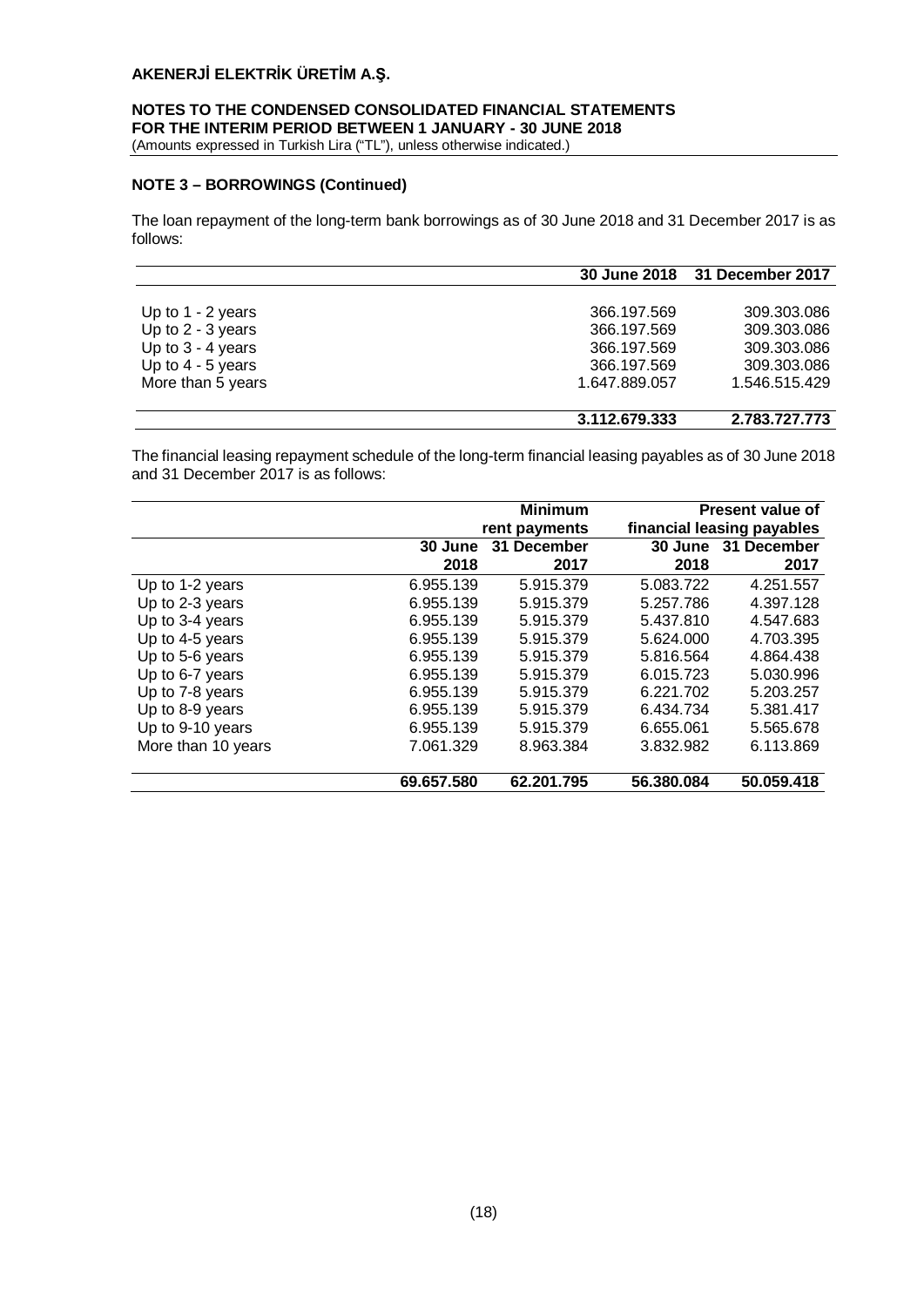## **NOTES TO THE CONDENSED CONSOLIDATED FINANCIAL STATEMENTS FOR THE INTERIM PERIOD BETWEEN 1 JANUARY - 30 JUNE 2018**

(Amounts expressed in Turkish Lira ("TL"), unless otherwise indicated.)

# **NOTE 4 - PROPERTY, PLANT AND EQUIPMENT**

|                                  | 1 January 2018 | <b>Additions</b> | <b>Transfers</b> | Disposals                | 30 June 2018  |
|----------------------------------|----------------|------------------|------------------|--------------------------|---------------|
|                                  |                |                  |                  |                          |               |
| Cost:                            |                |                  |                  |                          |               |
| Lands                            | 159.340        |                  |                  |                          | 159.340       |
| Land improvements (*)            | 2.363.244.144  | 180.800          |                  |                          | 2.363.424.944 |
| <b>Buildings</b>                 | 652.618.266    |                  |                  |                          | 652.618.266   |
| Machinery and equipment (**)     | 2.714.836.619  | 49.816           |                  |                          | 2.714.886.435 |
| Motor vehicles                   | 1.048.929      | 111.438          |                  | (259.653)                | 900.714       |
| Furniture and fixture            | 10.276.857     | 314.249          |                  |                          | 10.591.106    |
| Leasehold improvements           | 1.082.778      | 97.225           |                  |                          | 1.180.003     |
| Construction in progress (***)   | 28.843.107     | 2.898.988        |                  | $\overline{\phantom{0}}$ | 31.742.095    |
|                                  |                |                  |                  |                          |               |
|                                  | 5.772.110.040  | 3.652.516        |                  | (259.653)                | 5.775.502.903 |
|                                  |                |                  |                  |                          |               |
| <b>Accumulated depreciation:</b> |                |                  |                  |                          |               |
| Land improvements                | 156.299.676    | 40.552.648       |                  | ٠                        | 196.852.324   |
| <b>Buildings</b>                 | 24.651.424     | 8.776.881        |                  |                          | 33.428.305    |
| Machinery and equipment          | 192.289.165    | 73.858.256       |                  |                          | 266.147.421   |
| Motor vehicles                   | 745.728        | 63.151           |                  | (258.780)                | 550.099       |
| Furniture and fixture            | 7.009.494      | 412.607          | -                |                          | 7.422.101     |
| Leasehold improvements           | 755.235        | 53.298           |                  |                          | 808.533       |
|                                  | 381.750.722    | 123.716.841      |                  | (258.780)                | 505.208.783   |
| Net book value                   | 5.390.359.318  |                  |                  |                          | 5.270.294.120 |

|                                  | 1 January 2017 | <b>Additions</b> | Transfers <sup>(***)</sup> | <b>Disposals</b> | 30 June 2017  |
|----------------------------------|----------------|------------------|----------------------------|------------------|---------------|
|                                  |                |                  |                            |                  |               |
| Cost:                            |                |                  |                            |                  |               |
| Lands                            | 147.481        |                  |                            |                  | 147.481       |
| Land improvements                | 2.061.004.601  | 633.937          | 11.990.882                 |                  | 2.073.629.420 |
| <b>Buildings</b>                 | 412.844.609    | 37.000           |                            |                  | 412.881.609   |
| Machinery and equipment          | 1.652.477.010  | 49.242.211       | 477.123                    | (1.100.437)      | 1.701.095.907 |
| Motor vehicles                   | 927.308        | 63.425           |                            | (92.573)         | 898.160       |
| Furniture and fixture            | 9.837.999      | 338.084          |                            |                  | 10.176.083    |
| Leasehold improvements           | 999.432        | 37.930           |                            |                  | 1.037.362     |
| Construction in progress         | 42.083.278     | 43.480.183       | (12.468.005)               |                  | 73.095.456    |
|                                  |                |                  |                            |                  |               |
|                                  | 4.180.321.718  | 93.832.770       | $\blacksquare$             | (1.193.010)      | 4.272.961.478 |
|                                  |                |                  |                            |                  |               |
| <b>Accumulated depreciation:</b> |                |                  |                            |                  |               |
| Land improvements                | 86.979.607     | 34.655.540       |                            |                  | 121.635.147   |
| <b>Buildings</b>                 | 13.596.792     | 5.525.944        |                            |                  | 19.122.736    |
| Machinery and equipment          | 97.546.617     | 47.303.607       |                            | (117.821)        | 144.732.403   |
| Motor vehicles                   | 779.136        | 54.904           |                            | (92.369)         | 741.671       |
| Furniture and fixture            | 6.160.069      | 424.532          |                            |                  | 6.584.601     |
| Leasehold improvements           | 659.777        | 45.286           |                            |                  | 705.063       |
|                                  | 205.721.998    | 88.009.813       |                            | (210.190)        | 293.521.621   |
| Net book value                   | 3.974.599.720  |                  |                            |                  | 3.979.439.857 |

(\*) Within the capacity increase project of Ayyıldız wind power plant, the cost of land improvement acquired through financial leasing as of 27 January 2017 is amounting to TL 495.485 (31 December 2017: TL 495.485). As of 30 June 2018, the total amount of accumulated depreciation of related land improvement is TL 19.559 (31 December 2017: TL 13.039).

(\*\*) Within the capacity increase project of Ayyıldız wind power plant, the cost of machinery and equipment acquired through financial leasing as of 27 January 2017 is amounting to TL 49.219.854 (31 December 2017: TL 49.219.854). As of 30 June 2018, the total amount of accumulated depreciation of the related machinery and equipment is TL 7.382.979 (31 December 2017: TL 4.921.986).

(\*\*\*) The construction in progress as of 30 June 2018, construction in progress mainly consists of Feke II dam building and fish passage productions in several hydropower plants (30 June 2017: Additional investments made for Egemer Erzin natural Gas Combined Power Plant).

(\*\*\*\*) Transfers made in 1 January – 30 June 2017 resulted from capitalization of the capacity increase investments of the Group made for the Ayyıldız windpower plant in Bandırma.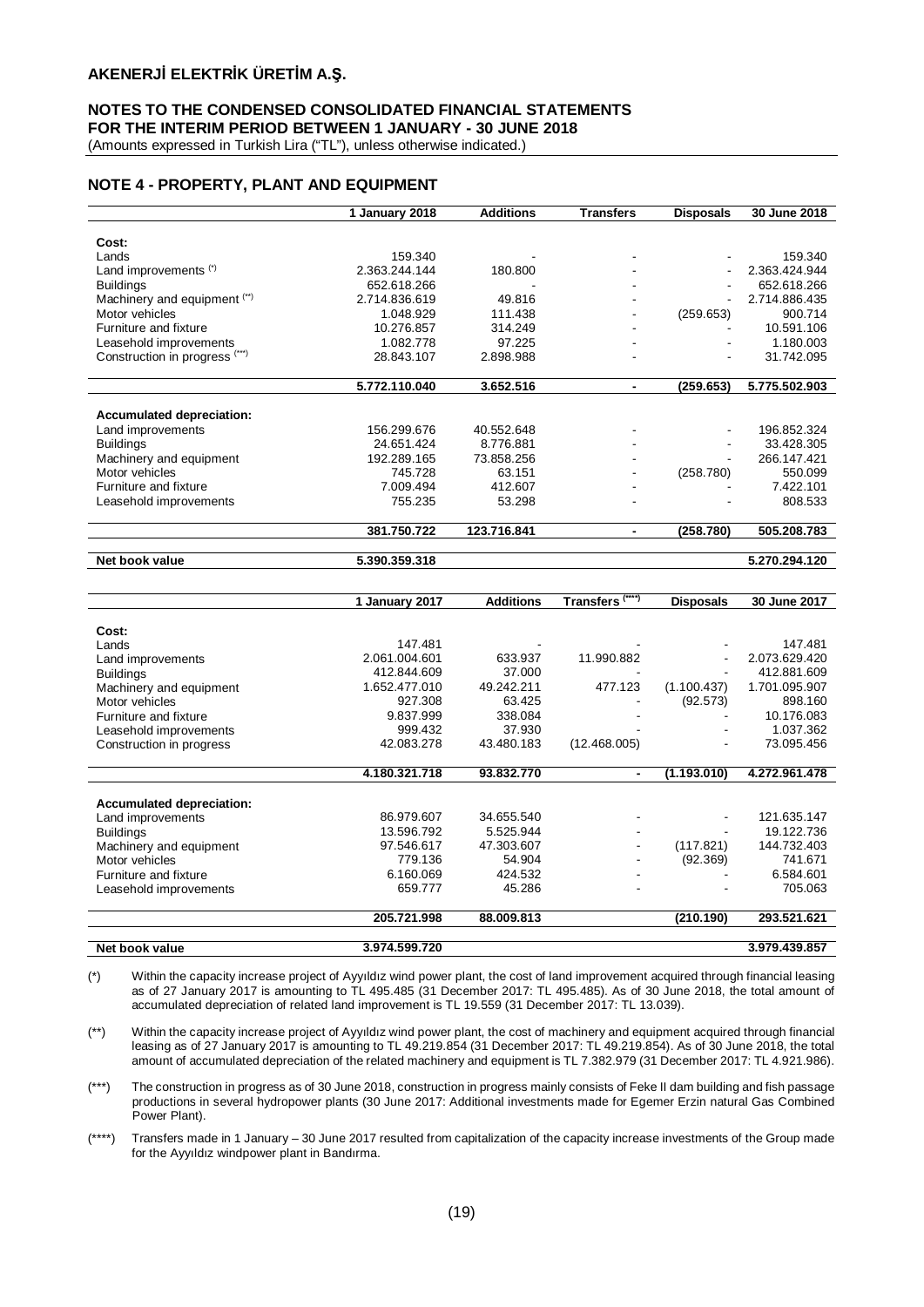# **NOTES TO THE CONDENSED CONSOLIDATED FINANCIAL STATEMENTS FOR THE INTERIM PERIOD BETWEEN 1 JANUARY - 30 JUNE 2018**

(Amounts expressed in Turkish Lira ("TL"), unless otherwise indicated.)

## **NOTE 4 - PROPERTY, PLANT AND EQUIPMENT (Continued)**

Current period depreciation expense of amounting to TL 123.460.442 TL has been included in cost of sales (30 June 2017: TL 87.753.761) and TL 256.399 has been included in general administrative expenses (30 June 2017: TL 256.052).

There are no borrowing costs capitalized in the cost of construction in progress for the period ended 30 June 2018 (30 June 2017: None).

Details of the guarantees, pledges and mortgages on property, plant and equipment as of 30 June 2018 and 31 December 2017 are disclosed in Note 6.

|                                  | 1 January 2018 | <b>Additions</b> | <b>Transfers</b> | <b>Disposals</b> | 30 June 2018 |
|----------------------------------|----------------|------------------|------------------|------------------|--------------|
|                                  |                |                  |                  |                  |              |
| Costs:                           |                |                  |                  |                  |              |
| <b>Rights</b>                    | 7.339.785      | 12.003           |                  |                  | 7.351.788    |
| Licences                         | 125.931.583    |                  |                  |                  | 125.931.583  |
|                                  |                |                  |                  |                  |              |
|                                  | 133.271.368    | 12.003           | ۰.               | ۰.               | 133,283,371  |
|                                  |                |                  |                  |                  |              |
| <b>Accumulated amortisation:</b> |                |                  |                  |                  |              |
| Rights                           | 3.472.262      | 449.124          |                  |                  | 3.921.386    |
| Licences                         | 16.490.947     | 867.042          |                  |                  | 17.357.989   |
|                                  |                |                  |                  |                  |              |
|                                  | 19.963.209     | 1.316.166        | ۰                | ۰                | 21.279.375   |
|                                  |                |                  |                  |                  |              |
| Net book value                   | 113.308.159    |                  |                  |                  | 112.003.996  |
|                                  |                |                  |                  |                  |              |
|                                  | 1 January 2017 | <b>Additions</b> | <b>Transfers</b> | <b>Disposals</b> | 30 June 2017 |
|                                  |                |                  |                  |                  |              |
| Costs:                           |                |                  |                  |                  |              |
| <b>Rights</b>                    | 5.326.229      | 153.107          |                  |                  | 5.479.336    |
| Licences                         | 125.878.527    |                  |                  |                  | 125.878.527  |
|                                  |                |                  |                  |                  |              |
|                                  | 131.204.756    | 153.107          | $\blacksquare$   | ۰.               | 131.357.863  |
|                                  |                |                  |                  |                  |              |
| <b>Accumulated amortisation:</b> |                |                  |                  |                  |              |
| <b>Rights</b>                    | 3.136.815      | 132.186          |                  |                  | 3.269.001    |
| Licences                         | 14.703.898     | 894.913          |                  |                  | 15.598.811   |
|                                  |                |                  |                  |                  |              |
|                                  | 17.840.713     | 1.027.099        | -                | ٠                | 18.867.812   |
| Net book value                   | 113.364.043    |                  |                  |                  |              |
|                                  |                |                  |                  |                  | 112.490.051  |

#### **NOTE 5 - INTANGIBLE ASSETS**

Current period amortization expense amounting to TL 80.861 (30 June 2017: TL 57.289) has been included in cost of sales and remaining TL 1.235.305 (30 June 2017: TL 969.810) has been included in general administrative expenses.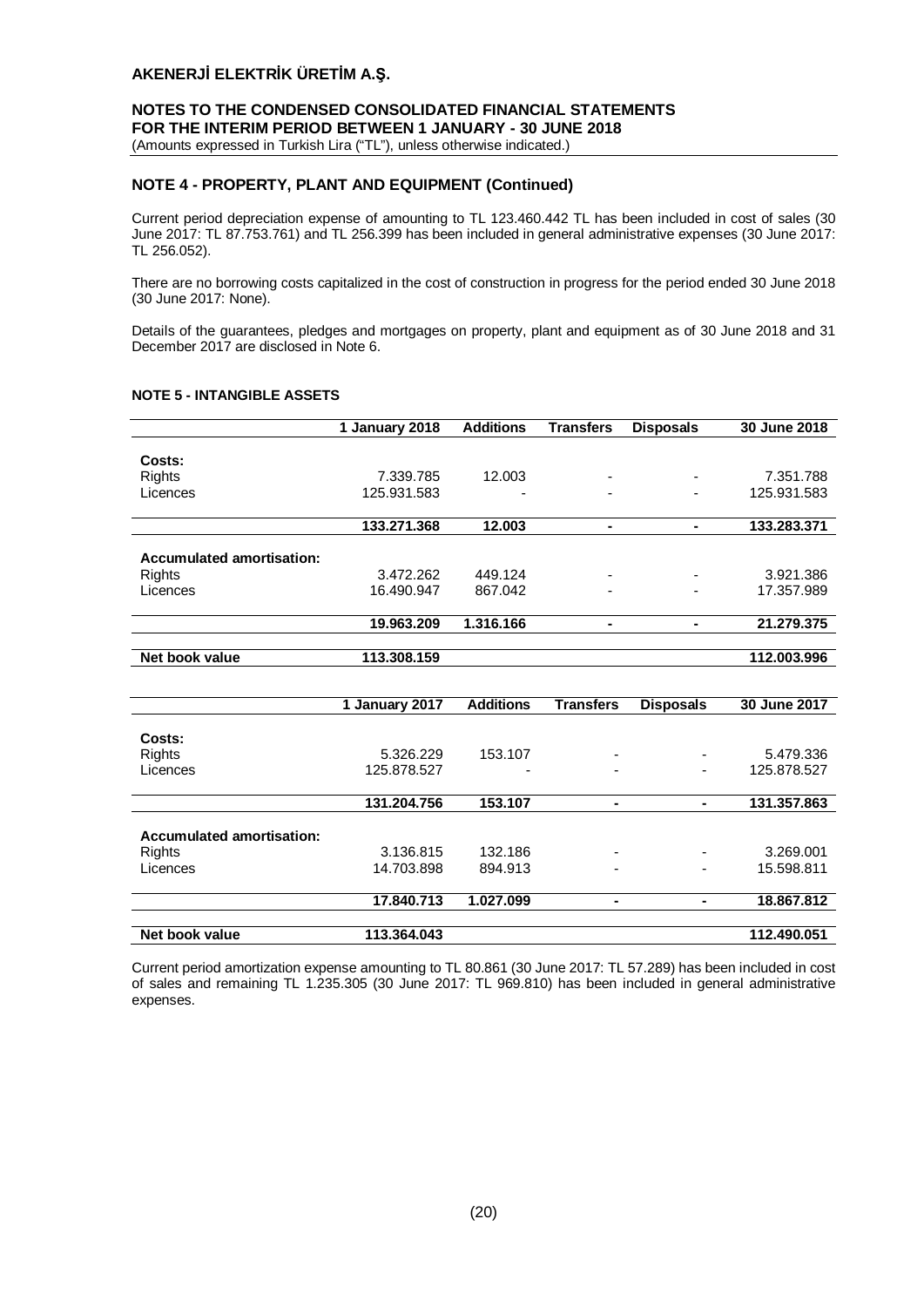**NOTES TO THE CONDENSED CONSOLIDATED FINANCIAL STATEMENTS FOR THE INTERIM PERIOD BETWEEN 1 JANUARY - 30 JUNE 2018** (Amounts expressed in Turkish Lira ("TL"), unless otherwise indicated.)

# **NOTE 6 - PROVISIONS, COMMITMENTS, CONTINGENT ASSETS AND LIABILITIES**

## **6.1 Other short-term provisions**

As of 30 June 2018, there are various lawsuits against or in favor of the Group. The Group management estimates the outcomes of these lawsuits and the financial effects thereof, and the required provisions are accounted for based on these estimates. The amount of provisions for the lawsuits as of 30 June 2018 is TL 16.252.315 (31 December 2017: TL 16.355.919).

|                      | 30 June 2018 | 31 December 2017 |
|----------------------|--------------|------------------|
|                      |              |                  |
| Litigation provision | 16.252.315   | 16.355.919       |
| Expense accruals (*) | 1.157.278    | 1.085.058        |
|                      |              |                  |
|                      | 17.409.593   | 17.440.977       |

(\*) Provision for cost expenses consists of periodical maintenance provisions.

The movements of litigation provision are as follows:

|                        | 2018       | 2017      |
|------------------------|------------|-----------|
|                        |            |           |
| 1 January              | 16.355.919 | 8.411.591 |
| Current period charges | 370.146    | 1.338.186 |
| Released provisions    | (473.750)  | (965.493) |
| 30 June                | 16.252.315 | 8.784.284 |

## **6.2 Contingent Liabilities**

## **a. Guarantees given**

The commitments and contingent liabilities of the Group those are not expected to be resulted in a significant loss or liability to the Group are summarized below:

|                                                            |                 |                        | 30 June 2018             |                        | 31 December 2017       |
|------------------------------------------------------------|-----------------|------------------------|--------------------------|------------------------|------------------------|
|                                                            | <b>Currency</b> | Original<br>currency   | TL<br>equivalent         | Original<br>currency   | TL<br>equivalent       |
| Letters of guarantees given<br>Letters of guarantees given | TL<br>Euro      | 124.451.226<br>200.000 | 124.451.226<br>1.061.840 | 330.676.117<br>200.000 | 330.676.117<br>903.100 |
|                                                            |                 |                        | 125.513.066              |                        | 331.579.217            |

Guarantees given, in general, comprised of the letters of guarantees given to the government authorities for the electricity transmission and distribution related transactions (mainly to EMRA and electricity transmission and distribution related government authorities).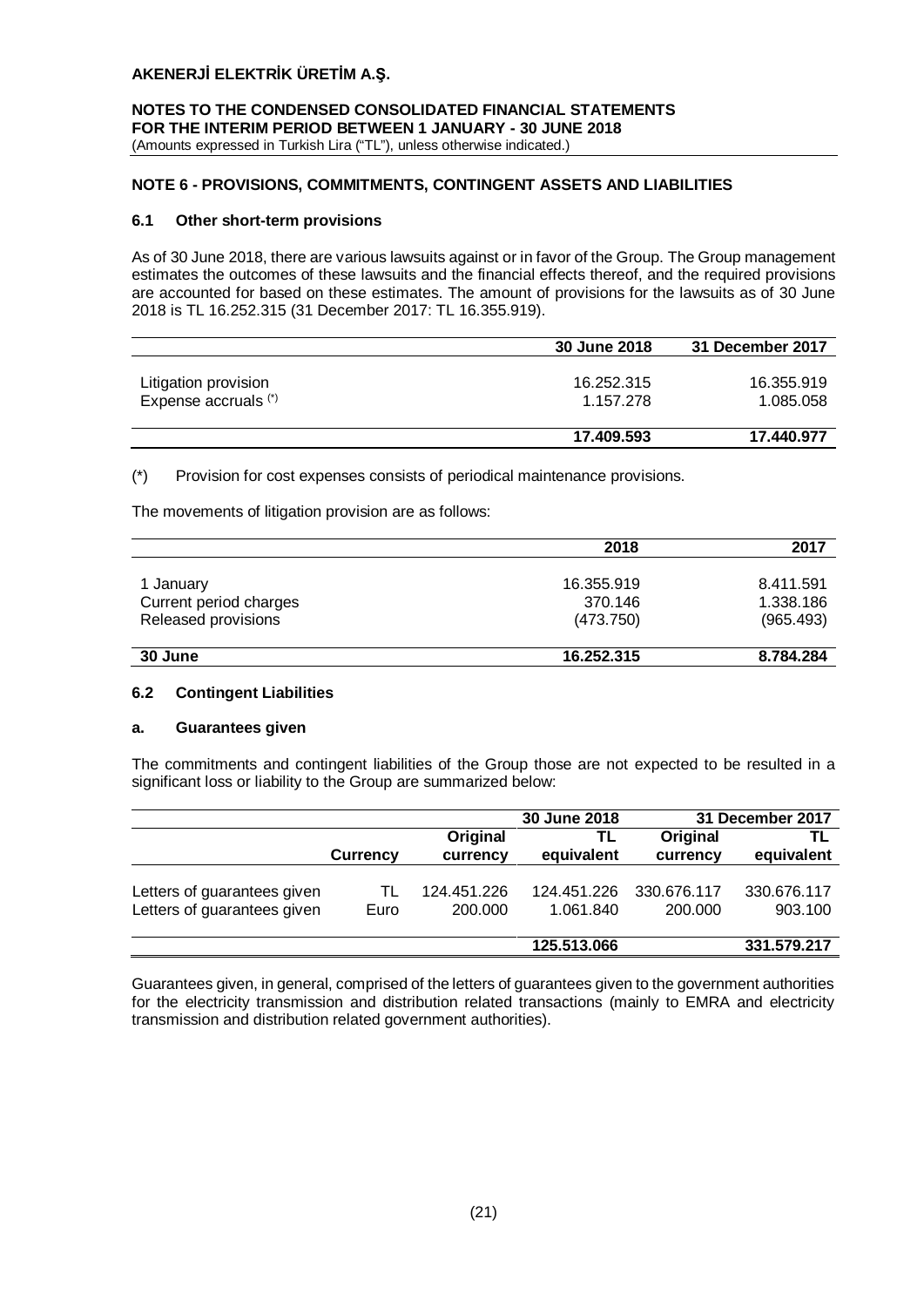## **NOTES TO THE CONDENSED CONSOLIDATED FINANCIAL STATEMENTS FOR THE INTERIM PERIOD BETWEEN 1 JANUARY - 30 JUNE 2018** (Amounts expressed in Turkish Lira ("TL"), unless otherwise indicated.)

## **NOTE 6 - PROVISIONS, COMMITMENTS, CONTINGENT ASSETS AND LIABILITIES (Continued)**

As a result of the lawsuits brought for the Kemah Dam & Hydroelectric Plant Project, a positive Environmental Impact Assessment ("EIA") report was received for the revised EIA prepared on 10 February 2016. Subsequently, a lawsuit requesting the cancellation of the positive EIA report received from the Ministry of Environment and Urban Planning of Turkey in 2014 was finalised and the previous positive EIA report was cancelled.

Another lawsuit was brought against the revised positive EIA report on February 2016 and on 28 February 2018, it has been decided by the court of first instance to cancel the positive EIA report. Both the Company and the Ministry of Environment and Urban Planning of Turkey, lodged an appeal with the Supreme Court for the cancellation of the decision, it is expected that the process in the Supreme Court will be finalized in favor of the Group. Additionally, in accordance with the provisions provided in the decision of the court of first instance, the Company has prepared a revised EIA report and made an application to the Ministry of Environment and Urban Planning of Turkey.

In addition to this, with the decision of EMRA, all rights on the electricity production licence has been suspended and it is decided the period will be elapsed to be added to the term of the licence.

## **b. Purchase Commitment**

## *Electricity purchase and sale commitments:*

As of 30 June 2018, the Group has committed to sell 3.529.203 MWh of electricity energy within the scope of electricity energy sales contracts made with energy companies in 2018 and as of 30 June 2018, 1.999.765 MWh of the electricity energy was comitted to be sold is completed.

As of 30 June 2018, the Group has commited to purchase 1.346.798 MWh of electricity energy within the scope of electricity energy purchase agreements with energy companies in 2018 and as of 30 June 2018, 845.687 MWh of the electricity enerji was committed to be purchased is completed.

Within the context of the electricity purchase and sales transactions and within the scope of risk sharing agreements signed between the energy companies, as of 30 June 2018, the Group has committed to sell 971.010 MWh risk sharing sales and comitted to buy 7.320 MWh risk sharing purchase transactions. As of 30 June 2018, 540.330 MWh of the risk sharing sales transaction committed and 7.320 MWh of the risk sharing purchase transaction committed has been completed.

## **6.3 Contingent Assets**

# **Guarantees received**

|                                |                 |            | 30 June 2018      |             | 31 December 2017  |
|--------------------------------|-----------------|------------|-------------------|-------------|-------------------|
|                                |                 | Original   | TL                | Original    | TL                |
|                                | <b>Currency</b> | currency   | <b>Equivalent</b> | currency    | <b>Equivalent</b> |
|                                |                 |            |                   |             |                   |
| Letters of guarantees received | TL              | 99.589.084 | 99.589.084        | 119.516.381 | 119.516.381       |
| Letters of quarantees received | <b>EURO</b>     | 5.179.375  | 27.498.338        | 15.916.000  | 71.868.698        |
| Letters of guarantees received | USD             | 4.000      | 18.243            | 4.000       | 15.088            |
| Notes of guarantees received   | TL              | 4.130.209  | 4.130.209         | 4.130.209   | 4.130.209         |
| Notes of guarantees received   | USD             | 4.656.023  | 21.234.724        | 4.656.023   | 17.562.053        |
| Notes of guarantees received   | <b>EURO</b>     | 93.229     | 494.971           | 93.229      | 420.976           |
| Notes of guarantees received   | GBP             | 5.675      | 33.942            | 5.675       | 28.831            |
| Cheques of guarantees received | TL              | 408.500    | 408.500           | 408.500     | 408.500           |
| Cheques of guarantees received | USD             | 100.559    | 458.619           | 100.559     | 379.298           |
| Mortgages received             | TL              | 4.242.000  | 4.242.000         |             |                   |
|                                |                 |            | 158.108.630       |             | 214.330.034       |

Letters of guarantees received, in general, comprised of the letters of guarantees received from the customers in relation to the Group's electricity sales operations.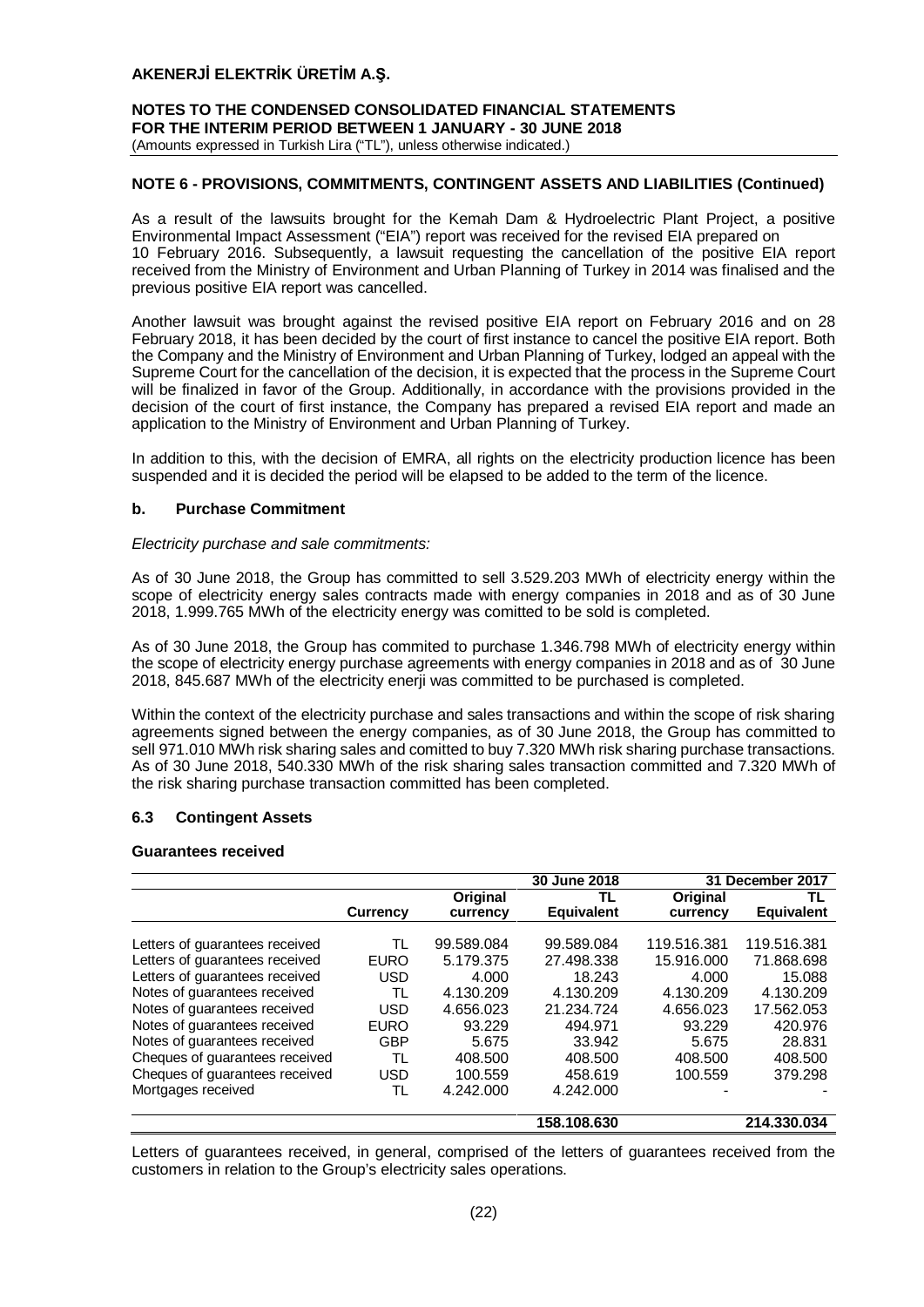**NOTES TO THE CONDENSED CONSOLIDATED FINANCIAL STATEMENTS FOR THE INTERIM PERIOD BETWEEN 1 JANUARY - 30 JUNE 2018** (Amounts expressed in Turkish Lira ("TL"), unless otherwise indicated.)

# **NOTE 6 - PROVISIONS, COMMITMENTS, CONTINGENT ASSETS AND LIABILITIES (Continued)**

## **6.4 Guarantees, pledges, mortgages given by the Group**

Guarantees, pledges, mortgages ("GPM") given by the Group as of 30 June 2018 and 31 December 2017 are as follows:

|                                                                                                                    |                   |                          | 30 June 2018               |                          | 31 December 2017         |
|--------------------------------------------------------------------------------------------------------------------|-------------------|--------------------------|----------------------------|--------------------------|--------------------------|
|                                                                                                                    |                   | Original                 | TL                         | Original                 | TL                       |
|                                                                                                                    | Currency          | currency                 | equivalent                 | currency                 | equivalent               |
| <b>GPMs given by the Group</b><br>A. GPMs given                                                                    |                   |                          |                            |                          |                          |
| for companies' own legal entity                                                                                    | TL<br><b>EURO</b> | 5.734.451.226<br>200.000 | 5.734.451.226<br>1.061.840 | 5.940.676.117<br>200.000 | 5.940.676.117<br>903.100 |
| B Total amount of GPM given for<br>the subsidiaries and associates in<br>the scope of consolidation                |                   |                          |                            |                          |                          |
| C. Total amount of GPM given for the<br>purpose of maintaining operating<br>activities                             |                   |                          |                            |                          |                          |
| D. Total other GPMs given<br>Total amount of CPMB's given<br>i)                                                    |                   |                          |                            |                          |                          |
| on behalf of the majority<br>shareholder<br>Total amount of CPMB's given<br>iv)<br>to on behalf of other which are |                   |                          |                            |                          |                          |
| not in scope of B and C.<br>Total amount of CPMB's given<br>V)                                                     |                   |                          |                            |                          |                          |
| on behalf of third parties which<br>are not in scope of C.                                                         |                   |                          |                            |                          |                          |
|                                                                                                                    |                   |                          | 5.735.513.066              |                          | 5.941.579.217            |

Details of the guarantees given by Akenerji for its own legal entity as of 30 June 2018 are as follows:

On 30 September 2015, a Refinancing Loan Agreement of USD 1.1 billion was concluded by and between Yapı Kredi Bankası A.Ş. ("Bank") and Akenerji and Egemer (collectively "Borrowers") for a total period of 12 years, 1 year of which is nonrefundable, in order to ensure refinancing and extension of term for all current debts of our the Group. In addition to the related Loan Agreement to provide guarantees for the loans that it has used under the loan contract, Akenerji has signed the following agreements: Loan Settlement (Trade receivables including EPİAŞ, insurance, shareholder receivables, etc.), Account Pledge, Share Pledge (only for Egemer shares in Akenerji) and Mortgage Agreements. In accordance with the Commercial Business Pledge Agreements signed between Akenerji and Egemer and the Bank, a commercial enterprise pledge amounting to TL 5.610.000.000 has been established in order to create an upper limit together for Akenerji and Egemer.

In order to constitute guarantee of the loan repayments of Egemer amounting to a borrowing of USD 633.000.000 retained, a pledge (shares, accounts and pledges of commercial enterprises) and a claim of receivables and mortgage agreements signed between Yapı Kredi Bank and Egemer.

In addition, within the context of the guarantee letters signed between borrowers and Yapı Kredi Bankası A.Ş., Akenerji and Egemer stood a guarantor for each other regarding the repayment of the loan borrowed and provided the necessary commitments to the bank to pay the debt service and the debt. In addition, Yapı Kredi Bankası A.Ş. is defined as a pledge creditor in insurance policies of power plants.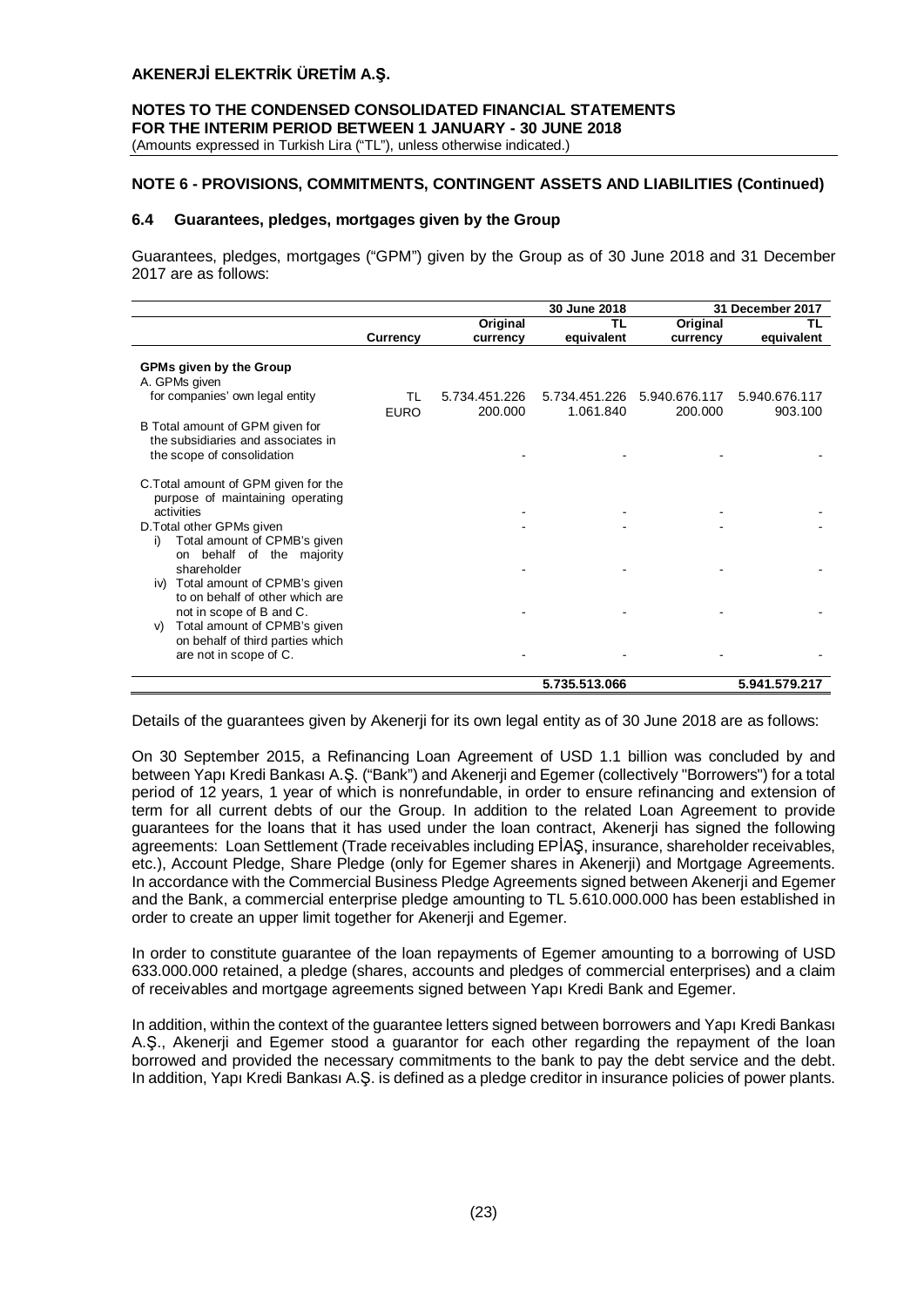# **NOTES TO THE CONDENSED CONSOLIDATED FINANCIAL STATEMENTS FOR THE INTERIM PERIOD BETWEEN 1 JANUARY - 30 JUNE 2018**

(Amounts expressed in Turkish Lira ("TL"), unless otherwise indicated.)

# **NOTE 7 - DERIVATIVE FINANCIAL INSTRUMENTS**

## **Derivative financial instruments held for hedging:**

|                                         |                    | 30 June 2018  |                           | 31 December 2017 |
|-----------------------------------------|--------------------|---------------|---------------------------|------------------|
|                                         | Contract<br>amount | Fair<br>value | <b>Contract</b><br>amount | Fair<br>value    |
| Forward contracts                       |                    |               |                           |                  |
| Short term                              | 3.648.560          | 6.805         | 33.947.100                | 497.923          |
| Derivative financial assets             |                    | 6.805         |                           | 497.923          |
| Forward contracts<br>Short term         | 5.928.910          | 88.025        |                           |                  |
| Interest rate swaps                     |                    |               |                           |                  |
| Short term                              | 140.437.635        | 2.331.874     | 386.071.336               | 15.163.211       |
| Long term                               | 764.457.693        | 12.693.314    | 447.750.536               | 17.585.703       |
| <b>Derivative financial liabilities</b> |                    | 15.113.213    |                           | 32.748.914       |

At the time the derivative contract is concluded, the Group determines that a cash flow hedge is a cash flow hedge that arises from a particular risk in the cash flows of a recorded asset or liability or a transaction that is probable and a possible outcome of a particular risk.

Interest rate swap transactions that provided effective economic hedges under the Group risk management position and carrying the necessary conditions for hedge accounting, were accounted as hedging derivative financial instruments in the consolidated financial statements. The effective portion of the gains and losses of the derivative instruments designated as hedging instrument were accounted under equity under as "Gains/(losses) on cash flow hedging". Due to the change in principle amount and repayment dates of Group's borrowings following the Loan Agreement signed on 30 September 2015, the Group ceased the hedge accounting for interest rate swap contracts.

When a hedging instrument sold, expired or when hedge no longer met the criteria for hedge accounting or when a pledged or forecasted transaction is no longer expected to be occurred, the Group continues to classify separately within equity as far as the commitments or possible future transactions will realized.

The realization of promised or probable future transactions are recorded in the statement of profit or loss, if not realized, accumulated gains or losses are recognized as profit or loss in the consolidated financial statements. Since the Group has ceased to apply hedge accounting on September 30, 2015, the " Gains/(losses) on cash flow hedging ", which is included in equity, has been recorded in the profit or loss statement for the duration of related contracts.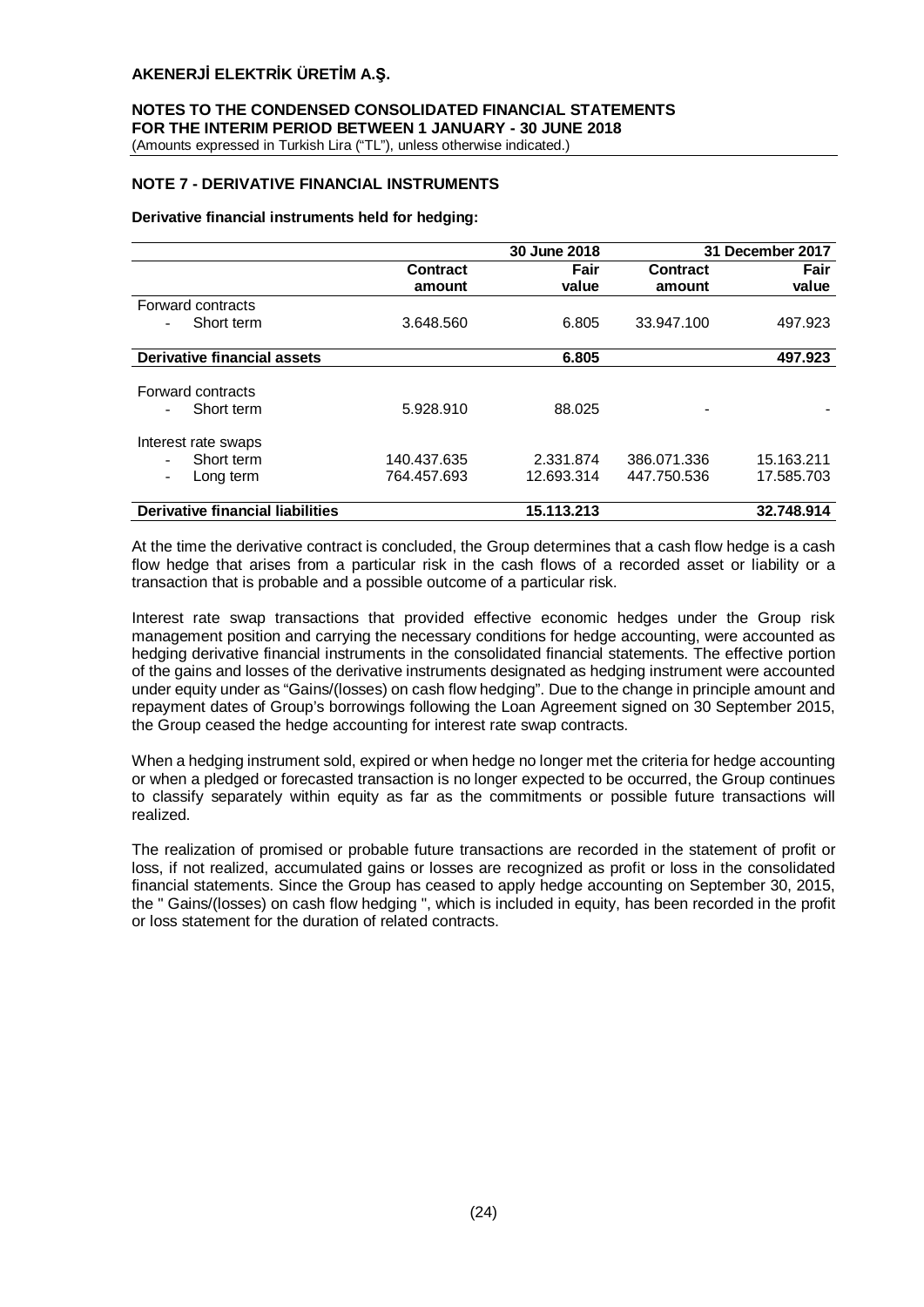## **NOTES TO THE CONDENSED CONSOLIDATED FINANCIAL STATEMENTS FOR THE INTERIM PERIOD BETWEEN 1 JANUARY - 30 JUNE 2018** (Amounts expressed in Turkish Lira ("TL"), unless otherwise indicated.)

## **NOTE 8 - EQUITY**

## **Share capital**

Akenerji adopted the registered capital system applicable to the companies registered on the CMB and defined a limit to its registered capital for shares whose nominal value is TL1 ("One Turkish Lira"). As of 30 June 2018 and 31 December 2017 the share capital held is as follows:

|                                                | 30 June 2018  | 31 December 2017 |
|------------------------------------------------|---------------|------------------|
|                                                |               |                  |
| Limit on registered share capital (historical) | 1.500.000.000 | 1.500.000.000    |
| Issued capital                                 | 729.164.000   | 729.164.000      |

The Company's shareholders and shareholding structure as of 30 June 2018 and 31 December 2017 are as follows:

|                                                                                                                 |                                  | 30 June 2018                                             |                                  | 31 December 2017                                         |
|-----------------------------------------------------------------------------------------------------------------|----------------------------------|----------------------------------------------------------|----------------------------------|----------------------------------------------------------|
|                                                                                                                 | Share (%)                        | Amount                                                   | Share (%)                        | Amount                                                   |
| CEZ a.s.<br>Akkök Holding A.Ş.<br>Akarsu Enerji Yatırımları San.<br>ve Ticaret A.Ş. ("Akarsu")<br>Publicly held | 37,36<br>20.43<br>16,93<br>25,28 | 272.425.943<br>148.989.090<br>123.436.852<br>184.312.115 | 37.36<br>20,43<br>16.93<br>25,28 | 272.425.943<br>148.989.090<br>123.436.852<br>184.312.115 |
|                                                                                                                 | 100,00                           | 729.164.000                                              | 100,00                           | 729.164.000                                              |
| Adjustment to share capital                                                                                     |                                  | 101.988.910                                              |                                  | 101.988.910                                              |
| Total paid-in capital                                                                                           |                                  | 831.152.910                                              |                                  | 831.152.910                                              |

The share capital of the Company consists of 72.916.400.000 shares with a nominal value of 1 Kr and no privilege rights are provided for any kind of shares.

## **Share Premium**

Share premiums presented in the consolidated financial statements represent the proceeds from the excess of the amount of shares compared to their nominal values.

## **Reserves**

|                | 30 June 2018 | 31 December 2017 |
|----------------|--------------|------------------|
| Legal reserves | 12.053.172   | 12.053.172       |

The legal reserves consist of first and second reserves, appropriated in accordance with the Turkish Commercial Code ("TCC"), The TCC stipulates that the first legal reserve is appropriated out of statutory profits at the rate of 5% per annum, until the total reserve reaches 20% of a company's paid-in share capital. The second legal reserve is appropriated at the rate of 10% per annum of all cash distributions in excess of 5% of the paid-in share capital, Under the TCC, the legal reserves can be used only to offset losses and are not available for any other usage unless they exceed 50% of paid-in share capital. Under the CMB, those amounts are required to be classified in "Reserves on retained earnings".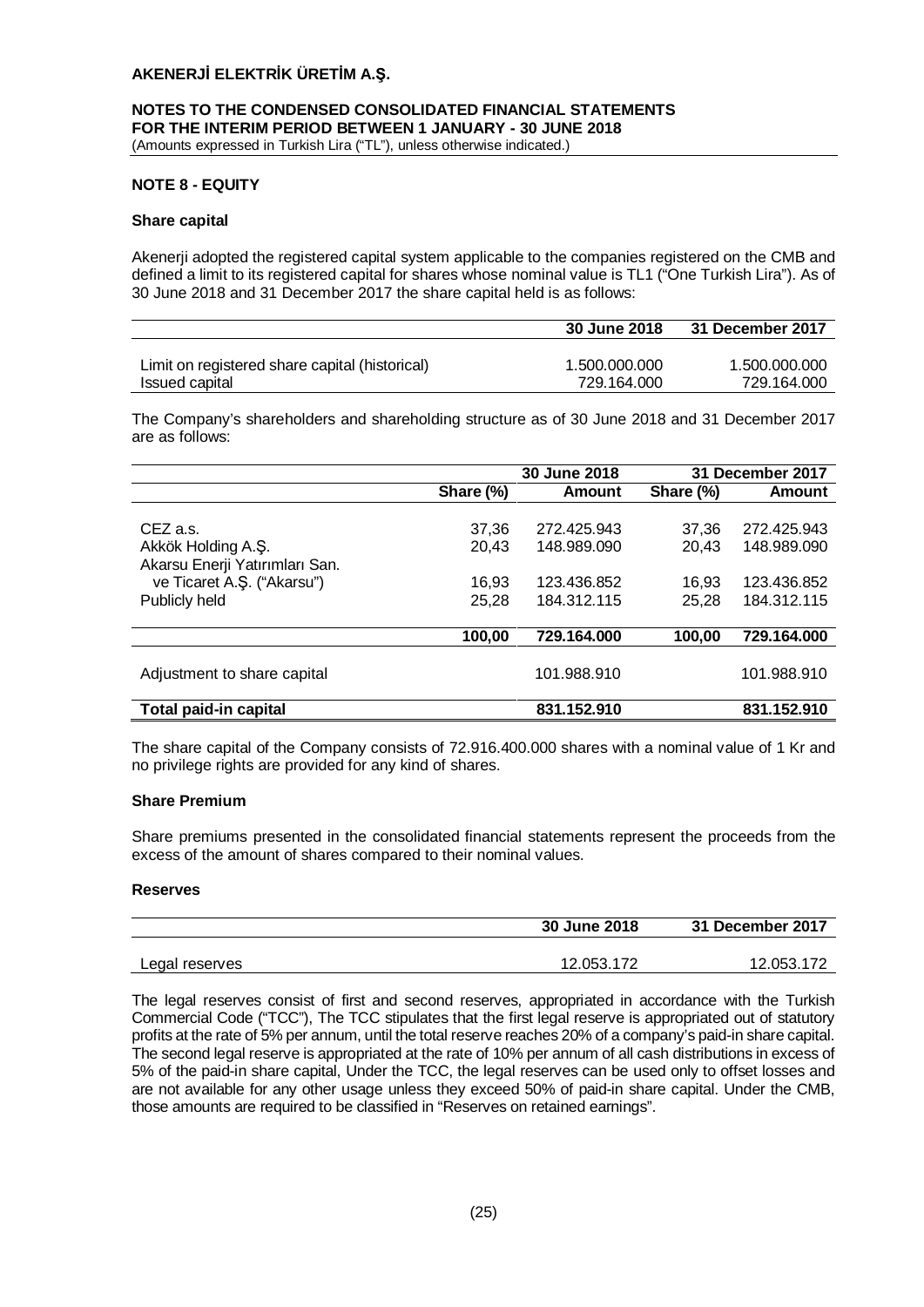## **NOTES TO THE CONDENSED CONSOLIDATED FINANCIAL STATEMENTS FOR THE INTERIM PERIOD BETWEEN 1 JANUARY - 30 JUNE 2018** (Amounts expressed in Turkish Lira ("TL"), unless otherwise indicated.)

# **NOTE 9 - TAXES ASSETS AND LIABILITIES**

|                                  | 30 June 2018  | 31 December 2017 |
|----------------------------------|---------------|------------------|
| Current income tax expense       | 1.433.056     | 2.058.717        |
| Less: Prepaid taxes              | (905.803)     | (3.752.376)      |
| Current income tax liabilities / |               |                  |
| (Current income tax assets), net | 527.253       | (1.693.659)      |
|                                  |               |                  |
|                                  | 30 June 2018  | 31 December 2017 |
|                                  |               |                  |
| Deferred tax assets              | 63.152.130    | 16.795.470       |
| Deferred tax liabilities         | (250.396.304) | (328.626.654)    |
| Deferred tax liabilities, net    | (187.244.174) | (311.831.184)    |

#### *Corporation Tax*

The Group is subject to corporate income tax effective in Turkey. Provisions are made in the accompanying financial statements for the estimated tax liabilities related to the Company's results for the current period.

In Turkey, the corporate tax rate is 20%. However, in accordance with the addition of temporary 10th article to the Corporate Tax Law, 22% corporate tax rate will be applied to the profits of the entities related to their to 2018, 2019 and 2020 tax periods (for the entities with special accounting period, tax periods commenced in the related year) rather than 20%. This rate is applicable to the tax base derived upon exemptions and deductions stated in the tax legislation and by addition of disallowable expenses to the commercial revenues of the companies with respect to the tax legislation. Losses can be carried for a maximum 5 years for deducted from the taxable profit to be incurred in future years. However, the losses cannot be deducted retrospectively from the retained earnings.

In Turkey, there is no application with the tax authorities on the tax reconciliation. The corporate tax declaration is declared until the evening of the 25th day of the fourth month following the end of the accounting period and paid until the end of the month.

Corporations are required to pay advance corporation tax quarterly at the rate of 20% on their corporate income (22% for the taxation periods 2018, 2019 and 2020). Advance tax is payable by the 17th of the second month following each calendar quarter end. Advance tax paid by corporations is credited against the annual corporation tax liability. The balance of the advance tax paid may be refunded or used to offset against other liabilities to the government.

#### *Income Tax Withholding*

Limited taxpayer that earn income through by a permanent establishment or permanent representative and paid to companies (dividends) resident in Turkey not subject to withholding tax. Dividend payments made to persons other than these are subject to 15% withholding tax. The profit included to the capital is not a profit distribution.

The details of tax income / expense for the period 1 January – 30 June 2018 and 2017 are as follows:

|                                 | 1 January -  | 1 January -  | 1 April -    | 1 April -    |
|---------------------------------|--------------|--------------|--------------|--------------|
|                                 | 30 June 2018 | 30 June 2017 | 30 June 2018 | 30 June 2017 |
| Current year income tax expense | (1.433.056)  | (969.843)    | (785.780)    | (488.136)    |
| Deferred tax (expense)/income   | 125.168.472  | (26.012.136) | 88.131.657   | (34.878.862) |
|                                 | 123.735.416  | (26.981.979) | 87.345.877   | (35.366.998) |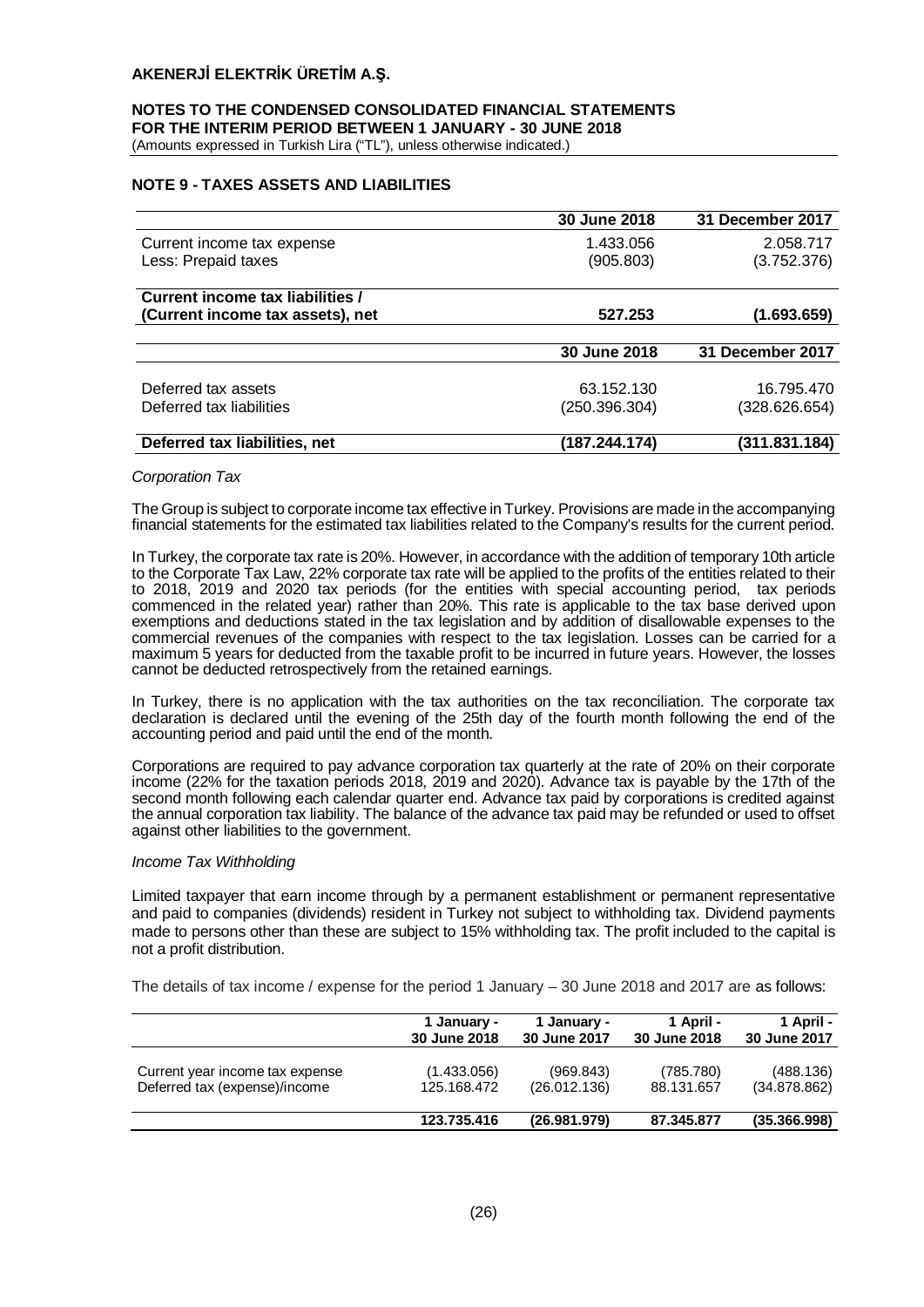## **NOTES TO THE CONDENSED CONSOLIDATED FINANCIAL STATEMENTS FOR THE INTERIM PERIOD BETWEEN 1 JANUARY - 30 JUNE 2018** (Amounts expressed in Turkish Lira ("TL"), unless otherwise indicated.)

**NOTE 9 - TAXES ON INCOME (Continued)**

#### *Deferred taxes*

The Group recognizes deferred tax assets and liabilities based upon temporary differences arising from its financial statements prepared in compliance with TAS and its statutory tax financial statements. The temporary differences usually result from the recognition of revenue and expenses in different reporting periods according to TAS and Tax Laws.

The tax rate applied in calculation of deferred tax asset and liabilities for the temporary differences expected to be closed by 2018, 2019 and 2020 is 22% and after 2020 is 20%. (2017: temporary differences expected to be closed in 2018, 2019 and 2020 22% and after 2020 is 20%).

The breakdown of cumulative temporary differences and the resulting deferred income tax assets / (liabilities) are as follows:

|                                                                                                                                                                                                                                                                                                                                                                                                                                             |                                                                                                                                                                                      | Temporary<br>differences                                                                                                                                                                   |                                                                                                                                                       | Deferred tax<br>assets / (liabilities)                                                                                                                         |
|---------------------------------------------------------------------------------------------------------------------------------------------------------------------------------------------------------------------------------------------------------------------------------------------------------------------------------------------------------------------------------------------------------------------------------------------|--------------------------------------------------------------------------------------------------------------------------------------------------------------------------------------|--------------------------------------------------------------------------------------------------------------------------------------------------------------------------------------------|-------------------------------------------------------------------------------------------------------------------------------------------------------|----------------------------------------------------------------------------------------------------------------------------------------------------------------|
|                                                                                                                                                                                                                                                                                                                                                                                                                                             | 30 June<br>2018                                                                                                                                                                      | 31 December<br>2017                                                                                                                                                                        | 30 June<br>2018                                                                                                                                       | 31 December<br>2017                                                                                                                                            |
| Deferred tax assets on tax losses<br>Derivative financial instruments<br>Investment incentives (*)<br>Provisions for lawsuits<br>termination<br>Provision for employment<br>benefit<br>Provision for unused vacations<br>Other provisions<br>Adjustments<br>to<br>plant<br>and<br>property,<br>equipment<br>Borrowing commissions<br>Unrecognised credit finance expense<br>Unrecognised credit finance revenue<br>Bonus provision<br>Other | (349.602.731)<br>(13.271.741)<br>(78.906.675)<br>(16.252.315)<br>(3.076.617)<br>(964.335)<br>(435.453)<br>1.379.412.71<br>2<br>27.828.513<br>2.229.529<br>(1.405.000)<br>(1.062.923) | (245.045.520)<br>(28.914.130)<br>(78.906.675)<br>(16.355.919)<br>(3.244.119)<br>(502.185)<br>(111.376)<br>1.906.166.416<br>31.593.508<br>(223.114)<br>3.679.640<br>(2.975.000)<br>(81.475) | 71.957.637<br>2.654.348<br>15.781.335<br>3.250.463<br>615.323<br>211.326<br>87.091<br>(276.288.055)<br>(5.565.703)<br>(490.496)<br>308.713<br>233.844 | 50.579.904<br>5.782.826<br>15.781.335<br>3.271.184<br>648.824<br>107.533<br>22.275<br>(381.676.492)<br>(6.318.702)<br>44.623<br>(731.534)<br>640.745<br>16.295 |

#### **Deferred tax assets/(liabilities), net (187.244.174) (311.831.184)**

(\*) In the scope of Article 19 of GVK Mülga, the amount of depreciated investment is mainly due to investment expenditures of Uluabat Hes.

The details of tax losses on which deferred taxes are recognized, along with the year it is incurred and the maximum year it can be utilized, are provided below:

| <b>Year incurred</b> | Year can be used |             | June 30, 2018 December 31, 2017 |
|----------------------|------------------|-------------|---------------------------------|
|                      |                  |             |                                 |
| 2015                 | 2020             | 78.543.767  | 78.540.000                      |
| 2016                 | 2021             | 100.548.498 | 100.550.000                     |
| 2017                 | 2022             | 84.237.706  | 65.955.520                      |
| 2018                 | 2023             | 86.272.760  |                                 |
|                      |                  | 349.602.731 | 245.045.520                     |

The details of tax losses on which deferred taxes are not recognized, along with the year it is incurred and the maximum year it can be utilized, are provided below:

| Year incurred | Year can be used |             | June 30, 2018 December 31, 2017 |
|---------------|------------------|-------------|---------------------------------|
|               |                  |             |                                 |
| 2013          | 2018             | 74.805.541  | 74.805.541                      |
| 2014          | 2019             | 233.051.421 | 235.153.357                     |
| 2015          | 2020             | 4.934.047   | 4.934.047                       |
| 2016          | 2021             | 63.729.320  | 63.729.320                      |
| 2017          | 2022             | 152.664.573 | 155.831.815                     |
| 2018          | 2023             | 90.961.034  |                                 |
|               |                  | 620.145.936 | 534.454.080                     |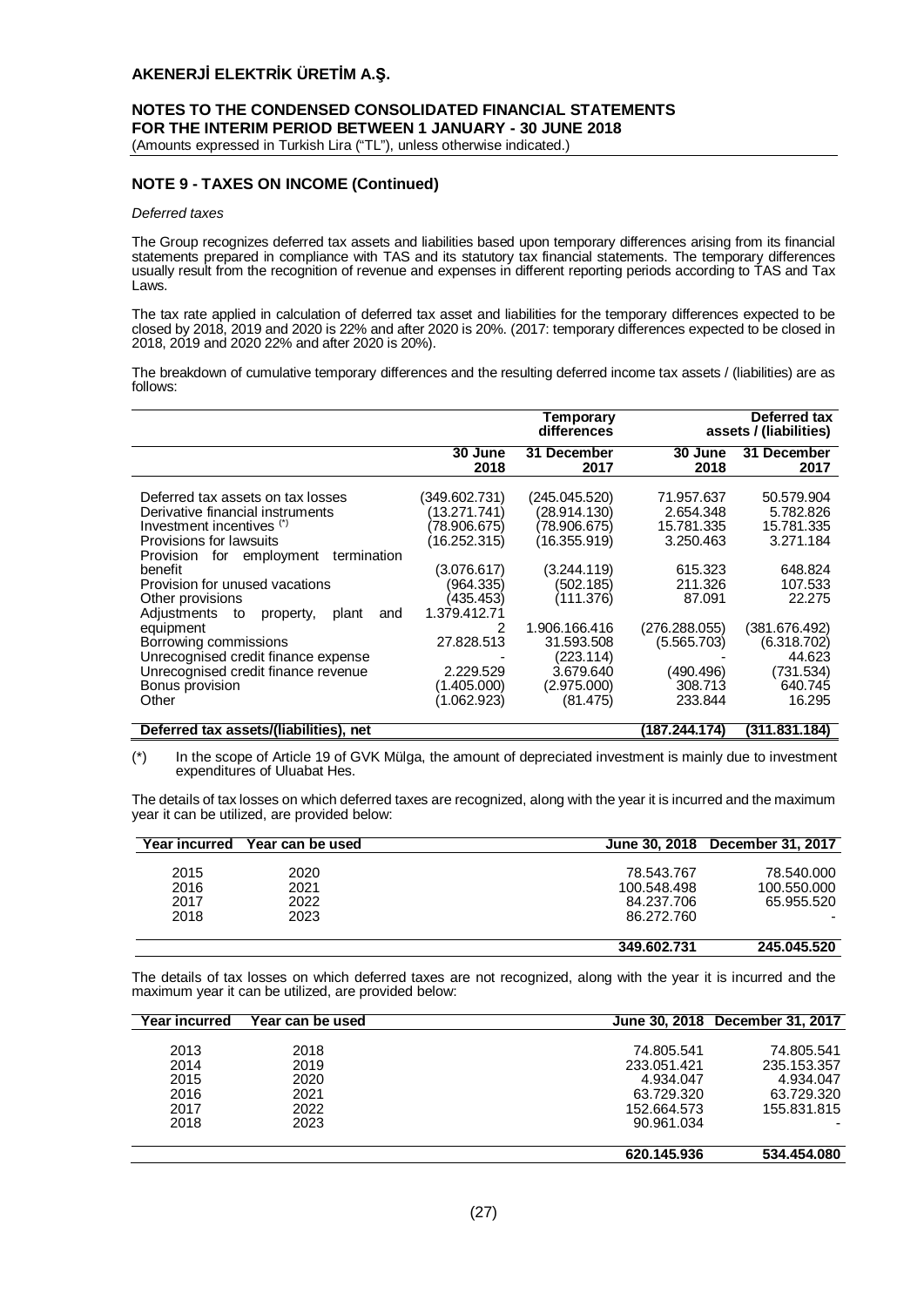## **NOTES TO THE CONDENSED CONSOLIDATED FINANCIAL STATEMENTS FOR THE INTERIM PERIOD BETWEEN 1 JANUARY - 30 JUNE 2018**

(Amounts expressed in Turkish Lira ("TL"), unless otherwise indicated.)

## **NOTE 10 – REVENUE**

The Group distinguishes the revenue in the financial statements by categories that sets out how the quality, amount, timing and uncertainty of revenue are affected by economic factors.

|                                        | 1 January -<br>30 June<br>2018 | 1 January -<br>30 June<br>2017 | 1 April -<br>30 June<br>2018 | 1 April -<br>30 June<br>2017 |
|----------------------------------------|--------------------------------|--------------------------------|------------------------------|------------------------------|
| Wholesale electricity sales revenue    | 739.268.335                    | 665.950.317                    | 330.066.558                  | 335.177.288                  |
| Revenue on YEKDEM mechanism            |                                |                                |                              |                              |
|                                        | 63.041.064                     | 42.528.788                     | 33.187.820                   | 22.689.903                   |
| Revenue on imbalance mechanism         | 52.196.984                     | 35.605.135                     | 29.815.942                   | 15.112.695                   |
| Revenue on capacity mechanism          | 31.130.881                     | $\overline{\phantom{a}}$       | 20.659.862                   |                              |
| Revenue on seconder frequency control  | 24.068.743                     | $\overline{\phantom{a}}$       | 13.333.306                   |                              |
| Revenue on loading instructions        | 21.600.669                     | 61.299.874                     | 7.900.359                    | 35.926.539                   |
| Revenue on past period correction item | 1.310.098                      | 1.481.703                      | 772.706                      | 1.481.660                    |
| Revenue on primary frequency control   | 121.778                        | -                              | 97.318                       |                              |
| Other                                  | 224.444                        | 333.381                        | 14.774                       | 87.497                       |
|                                        | 932.962.996                    | 807.199.198                    | 435.848.645                  | 410.475.582                  |

# **NOTE 11 – EXPENSES BY NATURE**

|                                            | January -<br>30 June<br>2018 | January -<br>30 June<br>2017 | 1 April -<br>30 June<br>2018 | 1 April -<br>30 June<br>2017 |
|--------------------------------------------|------------------------------|------------------------------|------------------------------|------------------------------|
| Direct raw materials consumed              | 726.718.231                  | 662.496.264                  | 336.454.219                  | 342.247.839                  |
| Depreciation and amortization expenses (*) | 125.033.007                  | 89.036.912                   | 62.506.924                   | 44.519.833                   |
| Personnel expenses (**)                    | 16.528.580                   | 17.136.019                   | 7.741.488                    | 7.901.113                    |
| General overhead expenses                  | 14.479.417                   | 10.558.532                   | 7.943.974                    | 5.682.877                    |
|                                            |                              |                              |                              |                              |
| Consultancy expenses                       | 7.404.409                    | 5.799.710                    | 4.302.566                    | 3.287.095                    |
| Insurance expenses (***)                   | 6.097.343                    | 5.682.333                    | 3.063.735                    | 2.894.532                    |
| Other materials and spare parts consumed   | 4.294.977                    | 890.075                      | 3.639.689                    | 519.091                      |
| Taxes and duties                           | 1.578.673                    | 2.283.641                    | 790.939                      | 1.682.877                    |
| Rent expenses                              | 1.129.652                    | 802.613                      | 619.149                      | 455.945                      |
| Office expenses                            | 951.136                      | 910.750                      | 429.689                      | 456.843                      |
| IT expenses                                | 927.841                      | 991.443                      | 465,600                      | 497.537                      |
| Vehicle expenses                           | 713.967                      | 659.337                      | 366.950                      | 347.387                      |
| Travel expenses                            | 343.427                      | 502.501                      | 181.955                      | 271.946                      |
| Advertising expenses                       | 192.287                      | 193.749                      | 37.437                       | 150.558                      |
| Other expenses                             | 3.157.167                    | 1.444.302                    | 1.763.881                    | 619.784                      |
|                                            | 909.550.114                  | 799.388.181                  | 430.308.195                  | 411.535.257                  |

- (\*) Depreciation and amortization expenses amounting to TL 123.541.303 (30 June 2017: TL 87.811.050) is classified in cost of sales, TL 1.491.704 (30 June 2017: TL 1.225.862) of amortization and depreciation expenses is classified in general administrative expenses.
- (\*\*) Personnel expenses amounting to TL 7.810.130 (30 June 2017: TL 7.059.804) is classified in cost of sales, TL 8.718.450 (30 June 2017: TL 10.076.215) is classified in general and administrative expenses.
- (\*\*\*) Insurance expenses amounting to TL 5.997.894 (30 June 2017: TL 5.582.601) is classified in cost of sales, TL 99.449 (30 June 2017: TL 99.732) is classified in general and administrative expenses.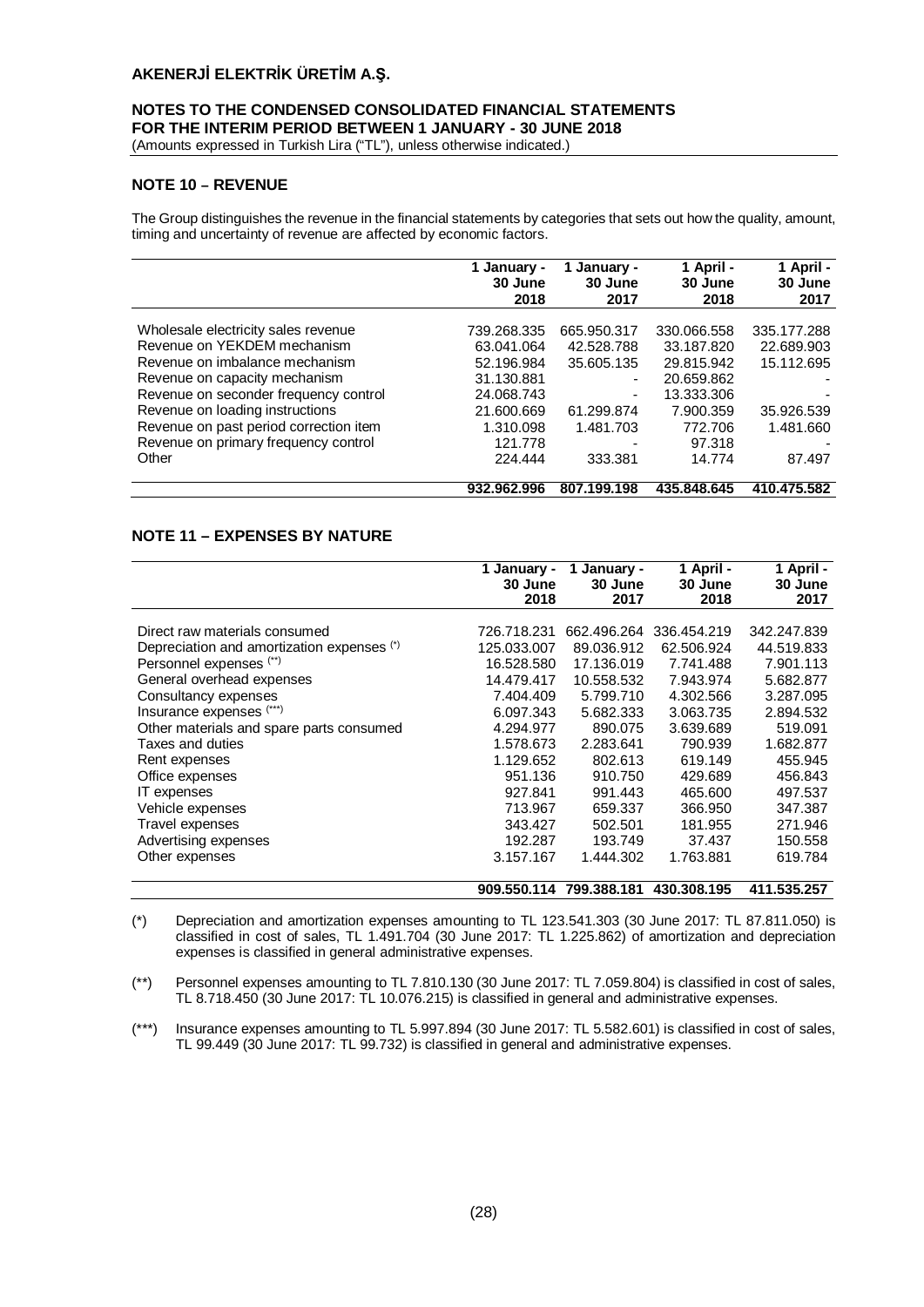# **NOTES TO THE CONDENSED CONSOLIDATED FINANCIAL STATEMENTS FOR THE INTERIM PERIOD BETWEEN 1 JANUARY - 30 JUNE 2018**

(Amounts expressed in Turkish Lira ("TL"), unless otherwise indicated.)

# **NOTE 12 - OTHER OPERATING INCOME AND EXPENSE**

## **a) Other operating income**

|                                   | 1 January -<br>30 June 2018 | 1 January -<br><b>30 June 2017</b> | 1 April -<br>30 June 2018 | 1 April -<br>30 June 2017 |
|-----------------------------------|-----------------------------|------------------------------------|---------------------------|---------------------------|
|                                   |                             |                                    |                           |                           |
| Foreign exchange gains from       |                             |                                    |                           |                           |
| trading activities                | 4.460.544                   | 2.456.789                          | 3.397.200                 | 120.664                   |
| Provisions no longer required (*) | 2.277.550                   | 2.480.366                          | 109.554                   | 960.877                   |
| Income from option premiums       | 1.009.008                   | 251.760                            | 676.368                   | 81.840                    |
| Income from insurances            | 448.126                     | 406.071                            | 447.392                   | 406.071                   |
| Rediscount income from            |                             |                                    |                           |                           |
| trading activities                | 223.114                     | 1.096.567                          | (144.959)                 | (789.884)                 |
| Previous period income            | 64.434                      | 1.170.153                          | 3.024                     |                           |
| Income from projects              | 60.146                      | 134.595                            | 13.995                    | 47.117                    |
| Income from delay interest (**)   | 32.056                      | 54.776                             | 18.904                    | 11.268                    |
| Income from carbon certificate    |                             |                                    |                           |                           |
| sales                             | 3.116                       | 94.825                             |                           | 90.688                    |
| Other                             | 2.781.468                   | 311.273                            | 2.670.842                 | 219.396                   |
|                                   |                             |                                    |                           |                           |
| Total                             | 11.359.562                  | 8.457.175                          | 7.192.320                 | 1.148.037                 |

(\*) As of 30 June 2018, TL 473.750 of the provisions no longer required comprised of released provisions of litigation provisions, TL 1.802.175 comprised of the released provisions of the personnel bonus provisions which is not realized and TL 1.625 comprised of the released other provisions.

(\*\*) Comprised of delay interest charges for trade receivables which are not collected at their due dates. The interest rate applied is 1,40% (2017: 1,40%).

#### **b) Other operating expenses**

|                               | 1 January -<br>30 June 2018 | 1 January -<br>30 June 2017 | 1 April $-$<br>30 June 2018 | 1 April -<br>30 June 2017 |
|-------------------------------|-----------------------------|-----------------------------|-----------------------------|---------------------------|
|                               |                             |                             |                             |                           |
| Risk sharing expenses (*)     | 7.573.208                   | 23.707.783                  | 4.416.243                   | 7.883.671                 |
| Foreign exchange losses from  |                             |                             |                             |                           |
| trading activities            | 4.206.257                   | 1.628.765                   | 3.813.249                   | 159.136                   |
| Rediscount expenses from      |                             |                             |                             |                           |
| trading activities            | 1.450.111                   |                             | 1.428.008                   |                           |
| Previous period expenses      | 456.325                     | 1.055.896                   | 97.997                      | 18.523                    |
| Expenses on option premiums   | 372.048                     | 222.024                     | 372.048                     | 81.840                    |
| Provisions for litigations    | 73.657                      | 1.338.186                   | 73.657                      | 1.338.186                 |
| Expenses on energy systems    | 40.085                      | 46,800                      | (22.268)                    | 46,800                    |
| Costs of stopped power plants | 1.040                       | 662.573                     | (184)                       | 348.013                   |
| Other                         | 727.256                     | 1.431.760                   | 653.195                     | 508.949                   |
| Total                         | 14.899.987                  | 30.093.787                  | 10.831.945                  | 10.385.118                |

(\*) Risk sharing expenses consists of the expenses and income incurred under the "Risk Sharing Agreements". Risk sharing agreements are financial assets signed between parties based on electricity Market Clearance Price. In these agreements, the difference between the contract price and the simple average of Market Clearance Price is invoiced as settlement price in cash between the parties depending on the direction of current position. The purpose of these agreements is to compensate financial losses to occur due to daily Market Clearance Price fluctuations.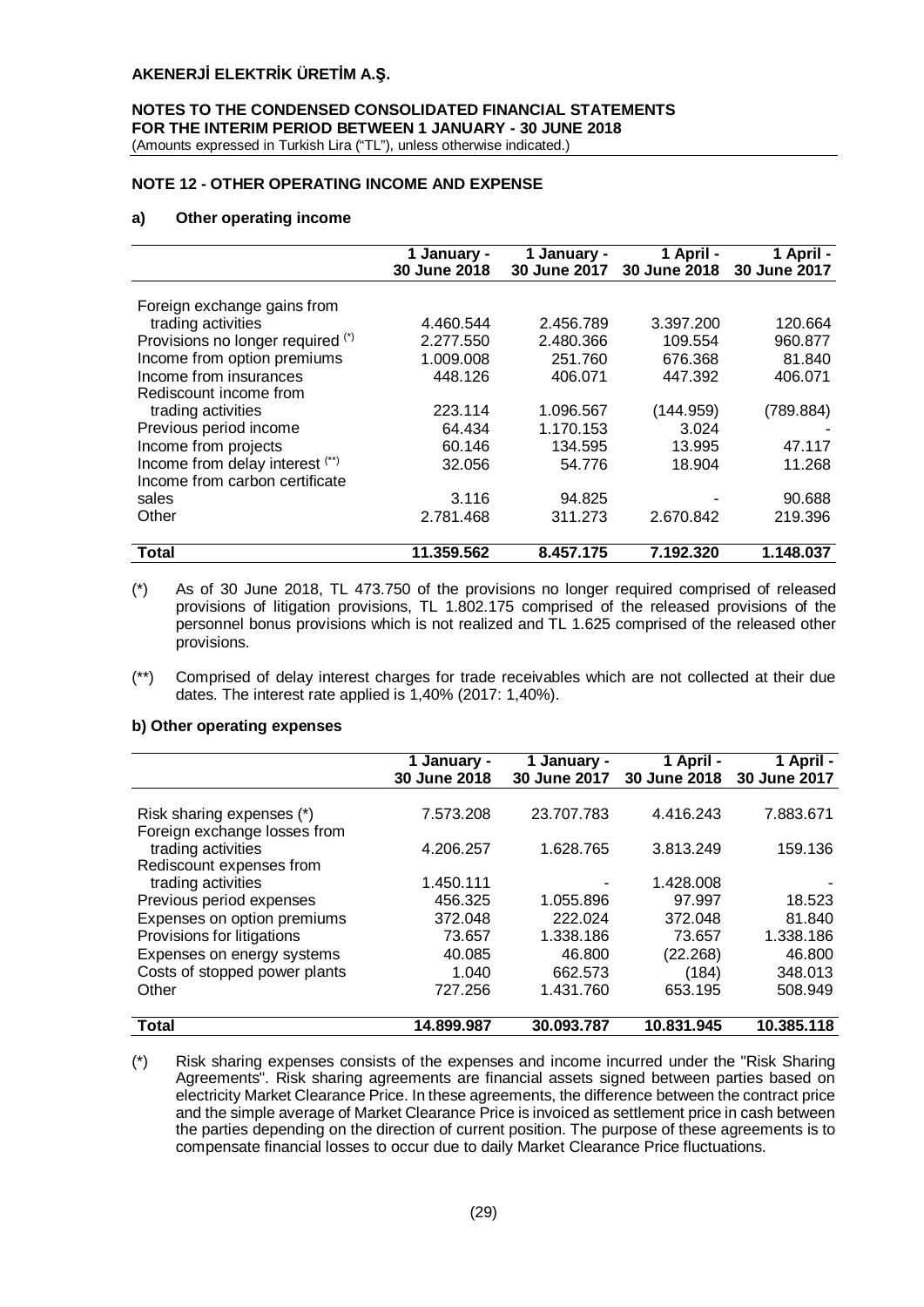# **NOTES TO THE CONDENSED CONSOLIDATED FINANCIAL STATEMENTS FOR THE INTERIM PERIOD BETWEEN 1 JANUARY - 30 JUNE 2018**

(Amounts expressed in Turkish Lira ("TL"), unless otherwise indicated.)

## **NOTE 13 – INCOME AND EXPENSES FROM INVESTING ACTIVITIES**

|                                                                | 1 January -<br>30 June 2018 | 1 January - | 1 April -<br>30 June 2017 30 June 2018 30 June 2017 | 1 April - |
|----------------------------------------------------------------|-----------------------------|-------------|-----------------------------------------------------|-----------|
| Gain/(losses) on sale of property,<br>plant and equipment, net | 166.102                     | (796.226)   | 127.119                                             | (875.281) |
|                                                                | 166.102                     | (796.226)   | 127.119                                             | (875.281) |

## **NOTE 14 - FINANCIAL INCOME AND EXPENSES**

## **a) Financial income:**

|                        | 1 January –<br>30 June 2018 | 1 January – | 1 April –<br>30 June 2017 30 June 2018 30 June 2017 | 1 April – |
|------------------------|-----------------------------|-------------|-----------------------------------------------------|-----------|
| Income from derivative |                             |             |                                                     |           |
| financial instruments  | 16.991.663                  | ٠           | 2.962.465                                           | (351.872) |
| Foreign exchange gain  | 7.841.748                   | 19.361.120  | 1.872.911                                           | 4.058.764 |
| Interest income        | 1.631.060                   | 7.200.060   | 879.653                                             | 2.224.241 |
|                        | 26.464.471                  | 26.561.180  | 5.715.029                                           | 5.931.133 |

# **b) Financial expenses:**

|                                                    | 1 January –<br>30 June 2018 | 1 January – | 1 April $-$<br>30 June 2017 30 June 2018 30 June 2017 | 1 April –    |
|----------------------------------------------------|-----------------------------|-------------|-------------------------------------------------------|--------------|
| Foreign exchange losses<br>Interest and commission | 582.017.002                 | 5.234.426   | 442.381.701                                           | (93.205.644) |
| expenses<br>Expenses from derivative               | 158.713.107                 | 134.041.974 | 86.576.490                                            | 64.198.337   |
| financial instruments                              |                             | 8.469.877   | ۰                                                     | 8.469.877    |
| Other financial expenses (*)                       | 21.339.868                  | 11.541.194  | 13.653.246                                            | 2.441.755    |
|                                                    | 762.069.977                 | 159.287.471 | 542.611.437                                           | (18.095.675) |

(\*) For the period 1 January - 30 June 2018, TL 20.287.843 (1 January – 30 June 2017: TL 10.128.576) of the respective amount is comprised of the indexation difference of the liability due to Uluabat DSİ Water Use Agreement calculated by WPT.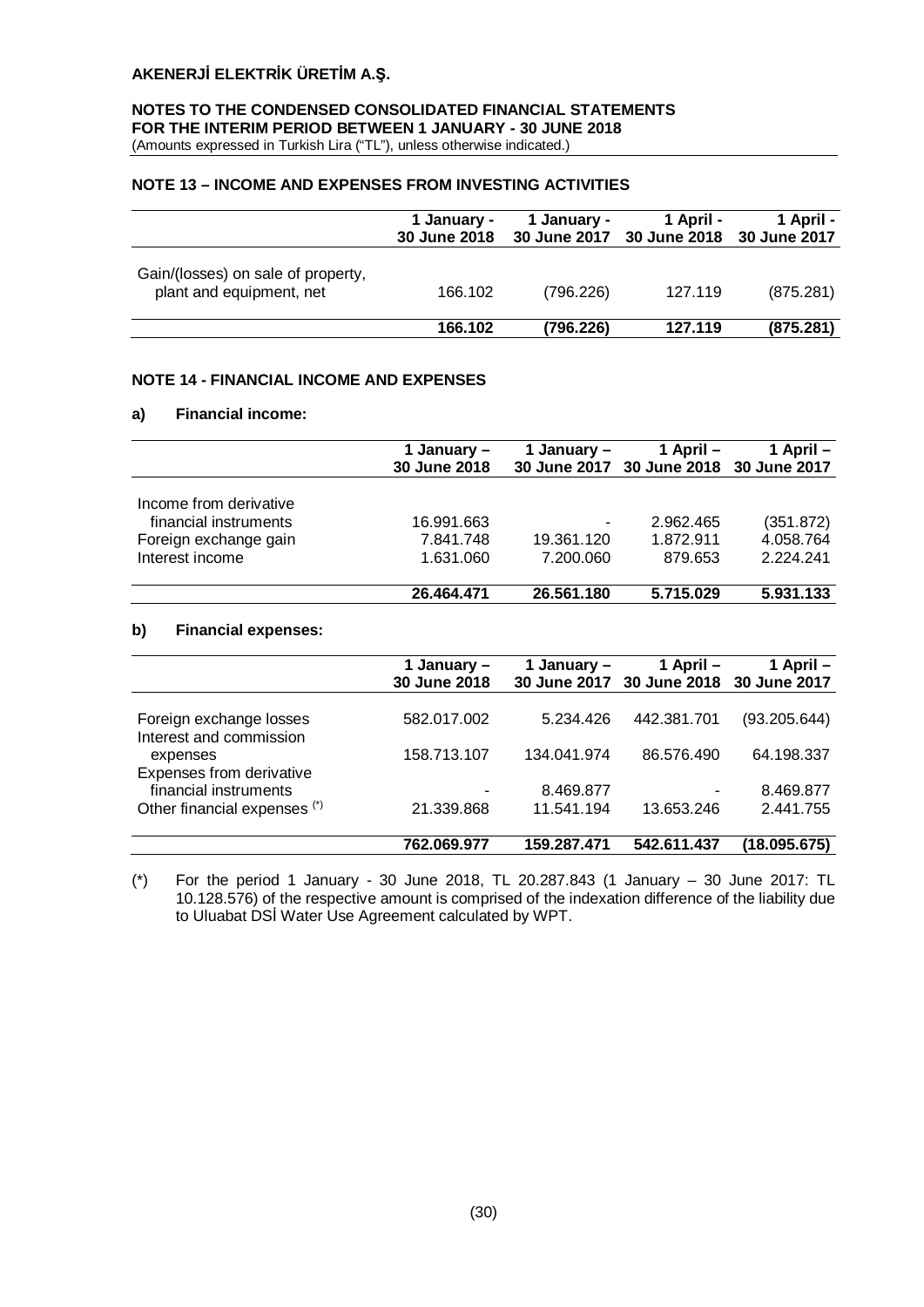# **NOTES TO THE CONDENSED CONSOLIDATED FINANCIAL STATEMENTS FOR THE INTERIM PERIOD BETWEEN 1 JANUARY - 30 JUNE 2018**

(Amounts expressed in Turkish Lira ("TL"), unless otherwise indicated.)

## **NOTE 15 - RELATED PARTY DISCLOSURES**

The Group's subsidiaries and joint ventures and related party balances with other related parties are as follows:

## **a- Transaction with related parties**

- *Purchases from related parties*

|                                                    | 1 January -<br>30 June<br>2018 | January -<br>30 June<br>2017 | 1 April -<br>30 June<br>2018 | 1 April -<br>30 June<br>2017 |
|----------------------------------------------------|--------------------------------|------------------------------|------------------------------|------------------------------|
| Sakarya Elektrik Perakende Satış A.Ş.              |                                |                              |                              |                              |
| ("Sepaş") $(1)$                                    | 20.344.013                     | 36.766.372                   | 15.098.925                   | 12.518.462                   |
| Dinkal Sigorta Acenteliği A.Ş. ("Dinkal") (2)      | 16.507.162                     | 5.697.775                    | 15.785.388                   | 4.725.856                    |
| Cez a.s. Turkey Daimi Tem. (3)                     | 3.479.062                      | 2.156.310                    | 2.081.821                    | 2.147.798                    |
| Akkök Holding A.Ş. ("Akkök") (4)                   | 2.797.029                      | 3.493.016                    | 1.326.098                    | 1.299.204                    |
| Aktek Bilgi İletişim Teknolojisi San. ve Tic. A.Ş. |                                |                              |                              |                              |
| ("Aktek") $(5)$                                    | 1.753.753                      | 1.572.971                    | 1.155.019                    | 1.020.019                    |
| Aksa Akrilik Kimya Sanayi A.Ş. ("Aksa) (6)         | 1.580.004                      |                              | 429.004                      |                              |
| Ak-Han Bakım Yön. Serv. Hiz. Güv. Malz. A.Ş.       |                                |                              |                              |                              |
| ("Ak-Han") $(7)$                                   | 1.060.287                      | 852.692                      | 552.700                      | 407.744                      |
| Ak-pa Tekstil İhracat Pazarlama A.Ş. ("Ak-pa")     | 39.450                         | 51.502                       | 19.725                       | 31.095                       |
| Cez a.s.                                           | 7.137                          | 44.320                       |                              | 27.165                       |
| Ak Havacılık ve Ulaştırma Hiz. A.Ş. ("Ak-          |                                |                              |                              |                              |
| Hava")                                             |                                | 60.890                       |                              | 60.890                       |
| Diğer                                              | 908                            | 5.976                        |                              | 5.976                        |
|                                                    |                                |                              |                              |                              |
|                                                    | 47.568.805                     | 50.701.824                   | 36.448.680                   | 22.244.209                   |

Comprised of the insurances purchased from several insurance companies by the intermediary of Dinkal.

Consists of the consultancy services purchased.

(1) Comprised of the Group's risk sharing electricity purchases.<br>
(2) Comprised of the insurances purchased from several insura<br>
(3) Consists of the consultancy services purchased.<br>
(4) Comprised of the consultancy service Comprised of the consultancy services received and the rent services received.

The balance is about the IT services received.

(6) Comprised of sharing of instability savings.

Comprised of building maintenance and other invoices.

- *Sales to related parties*

|                               | 1 January -<br>30 June<br>2018 | January -<br>30 June<br>2017 | 1 April -<br>30 June<br>2018 | 1 April -<br>30 June<br>2017 |
|-------------------------------|--------------------------------|------------------------------|------------------------------|------------------------------|
|                               |                                |                              |                              |                              |
| Sepaş <sup>(1)</sup>          | 134.465.814                    | 102.632.345                  | 85.721.920                   | 49.118.814                   |
| Aksa $(2)$                    | 2.090.657                      | 5.500                        | 373.520                      | 2.000                        |
| Akcez                         | 123.306                        | 12.095                       | 109.311                      | 10.867                       |
| Akiş Gayrimenkul Yatırım A.Ş. | 90.000                         | 30.000                       | 45.000                       | 30,000                       |
| Aktek                         | 32.156                         | 195,000                      |                              |                              |
| Cez a.s. Turkey Daimi Tem.    | 18.084                         | 15.000                       | 10.131                       | 7.500                        |
|                               | 136.820.017                    | 102.889.940                  | 86.259.882                   | 49.169.181                   |

(1) In general, comprised of sale of electricity.<br>(2) In general, comprised of sharing of instabil

In general, comprised of sharing of instability saving.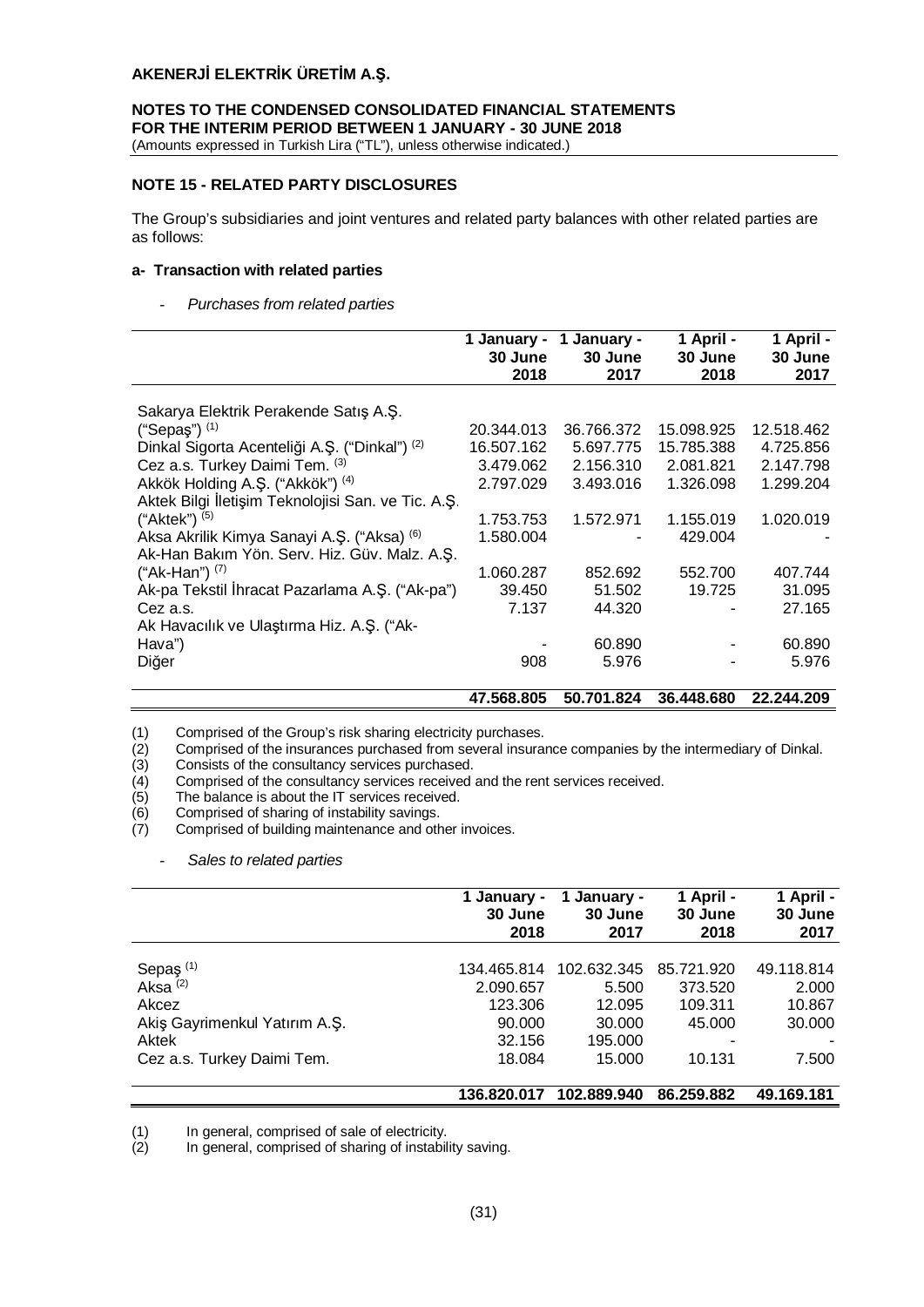# **NOTES TO THE CONDENSED CONSOLIDATED FINANCIAL STATEMENTS FOR THE INTERIM PERIOD BETWEEN 1 JANUARY - 30 JUNE 2018**

(Amounts expressed in Turkish Lira ("TL"), unless otherwise indicated.)

# **NOTE 15 - RELATED PARTY DISCLOSURES (Continued)**

#### **b- Balances with related parties**

- *Short-term trade receivables from related parties*

|                                             |            | 30 June 2018 31 December 2017 |
|---------------------------------------------|------------|-------------------------------|
|                                             |            |                               |
|                                             | 52.752.392 | 20.679.510                    |
| Sepaş <sup>(1)</sup><br>Aksa <sup>(2)</sup> | 116.169    | 431.346                       |
| Akcez                                       | 113.823    | 43.577                        |
| CEZ a.s. Turkey Daimi Tem                   | 7.113      | 9.385                         |
| Diğer                                       | 17.701     | 73.072                        |
|                                             | 53,007.198 | 21.236.890                    |

(1) Comprised of receivables from the sale of electricity.

(2) Comprised of receivables from sharing of instability saving.

The average maturity days of trade receivables from related parties is 20 days.

- *Short-term trade payables to related parties*

|                                | 30 June 2018 | 31 December 2017 |
|--------------------------------|--------------|------------------|
|                                |              |                  |
| Dinkal <sup>(1)</sup>          | 15.880.910   | 1.994.545        |
| Sepaş <sup>(2)</sup>           | 2.758.538    | 6.560.640        |
| CEZ a.s. Turkey Daimi Tem. (3) | 2.727.121    | 891.789          |
| Akkök <sup>(3)</sup>           | 1.546.106    | 1.626.409        |
| Aktek <sup>(4)</sup>           | 369,426      | 412.012          |
| Ak-Han                         | 243.515      | 236.080          |
| Cez a.s                        | 88.666       | 101.336          |
| Aksa                           | 78.874       |                  |
| Diğer                          | 7.759        | 24.627           |
|                                | 23.700.915   | 11.847.438       |

(1) Comprised of the payables will be made to Dinkal for the insurances purchased from several insurance companies by the intermediary of Dinkal.

- (2) Comprised of payables on risk sharing electricity purchases.
- (3) Comprised of payables related to consultancy services.
- (4) Comprised of payables related to IT services received.

The average maturity days of trade payables from related parties is 30 days.

#### - *Key management compensation*

For the purpose of these consolidated financial statements, key management compensation consists of the payments made to Group shareholders and top management (General Manager and Vice General Managers and directors).

|                       | 1 January -<br>30 June 2018 | 1 January -<br>30 June 2017 | 1 April -<br>30 June 2018 | 1 April -<br>30 June 2017 |
|-----------------------|-----------------------------|-----------------------------|---------------------------|---------------------------|
| Salaries and benefits | 1.259.992                   | 1.177.966                   | 628.456                   | 417.717                   |
| <b>Bonus</b>          | 337.895                     | 1.105.557                   |                           | 119.796                   |
| Attendance fee        | 446.694                     | 452.725                     | 230.557                   | 235.894                   |
|                       | 2.044.581                   | 2.736.248                   | 859.013                   | 773.407                   |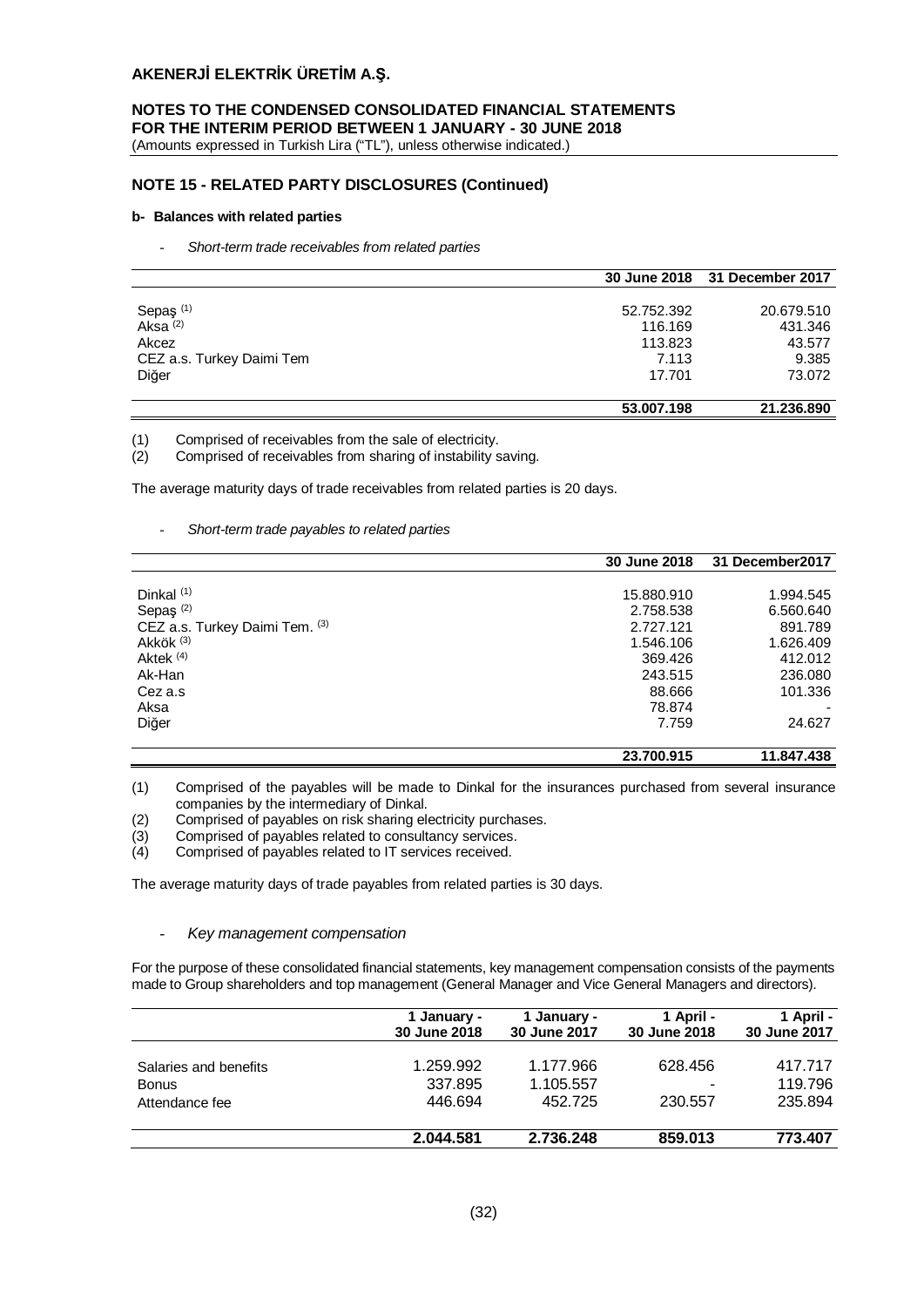## **NOTES TO THE CONDENSED CONSOLIDATED FINANCIAL STATEMENTS FOR THE INTERIM PERIOD BETWEEN 1 JANUARY - 30 JUNE 2018** (Amounts expressed in Turkish Lira ("TL"), unless otherwise indicated.)

# **NOTE 16 – NATURE AND LEVEL OF RISKS DERIVED FROM FINANCIAL INSTRUMENTS**

## *Foreign exchange risk*

The Group is exposed to foreign exchange risks due to foreign currency transactions. Foreign exchange risk results from the commercial activities and foreign currency denominated assets and liabilities. The Group controls that risk in a natural manner through netting off the foreign currency denominated assets and liabilities. The management limits the foreign currency position of the Group through analyzing it.

The details of the net foreign currency position of the Group as of 30 June 2018 and 31 December 2017 are as follows:

|                               | 30 June 2018    | <b>31 December 2017</b> |
|-------------------------------|-----------------|-------------------------|
|                               |                 |                         |
| Assets                        | 17.389.430      | 49.895.211              |
| Liabilities                   | 3.397.913.386   | 3.000.579.473           |
|                               |                 |                         |
| Net foreign currency position | (3.380.523.956) | (2.950.684.262)         |
|                               |                 |                         |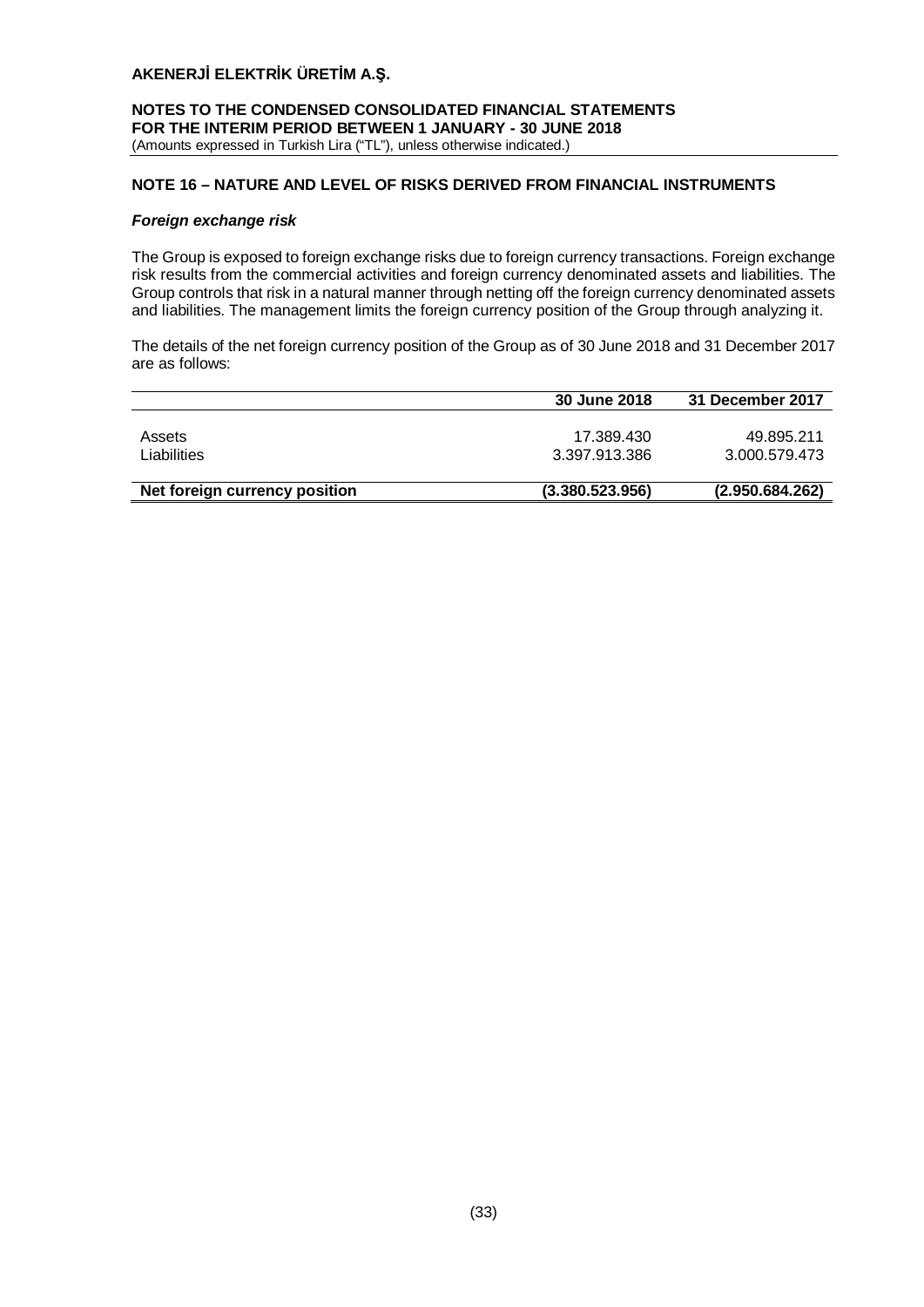## **NOTES TO THE CONDENSED CONSOLIDATED FINANCIAL STATEMENTS FOR THE INTERIM PERIOD BETWEEN 1 JANUARY - 30 JUNE 2018**

(Amounts expressed in Turkish Lira ("TL"), unless otherwise indicated.)

# **NOTE 16 - NATURE AND LEVEL OF RISKS DERIVED FROM FINANCIAL INSTRUMENTS (Continued)**

The exposure of the Group to credit risk as of 30 June 2018 and 31 December 2017 based on type of financial instruments is as follows:

|                                            |                      |               |                | 30 June 2018   |                      |               |                | 31 December 2017 |
|--------------------------------------------|----------------------|---------------|----------------|----------------|----------------------|---------------|----------------|------------------|
|                                            | <b>TL Equivalent</b> | <b>USD</b>    | Euro           | Other          | <b>TL Equivalent</b> | <b>USD</b>    | Euro           | Other            |
|                                            |                      |               |                |                |                      |               |                |                  |
| Cash and cash equivalents                  | 3.454.971            | 323.905       | 372.277        | 208            | 40.324.426           | 8.358.837     | 1.947.897      |                  |
| Trade receivables from third parties       | 2.463.761            |               | 464.055        |                | 83.047               | 13.751        | 6.905          |                  |
| Trade receivables from related parties     | 108.069              |               | 20.355         |                |                      |               |                |                  |
| Other receivables from third parties       | 9.806.982            | 1.917.500     | 200.000        |                | 7.232.618            | 1.917.500     |                |                  |
| Prepaid expenses                           | 1.537.236            | 326.737       | 8.869          |                | 2.239.467            | 327.617       | 222.285        |                  |
| Derivative financial instruments           | 6.805                | 1.492         |                |                |                      |               |                |                  |
| <b>Current assets</b>                      | 17.377.824           | 2.569.634     | 1.065.556      | 208            | 49.879.558           | 10.617.705    | 2.177.087      | $\blacksquare$   |
|                                            |                      |               |                |                |                      |               |                |                  |
| Other receivables from third parties       | 15.506               | 3.400         |                |                | 15.653               | 4.150         |                |                  |
| <b>Non-current assets</b>                  | 15.506               | 3.400         | $\blacksquare$ | $\blacksquare$ | 15.653               | 4.150         | $\blacksquare$ | $\sim$           |
| <b>Total assets</b>                        | 17.393.330           | 2.573.034     | 1.065.556      | 208            | 49.895.211           | 10.621.855    | 2.177.087      |                  |
|                                            |                      |               |                |                |                      |               |                |                  |
| Derivative financial instruments           | 2.419.898            | 530.598       |                |                | 13.059.920           | 3.462.425     |                |                  |
| Short-term portion of long term borrowings | 385.076.666          | 84.433.676    |                |                | 317.406.533          | 84.150.304    |                |                  |
| Trade payables to related parties          | 18.735.546           | 3.396.256     | 611.437        |                | 2.851.128            | 227.879       | 441.056        |                  |
| Trade payables to third parties            | 70.263.207           | 14.387.399    | 875.197        |                | 31.285.644           | 8.001.360     | 244.743        | 35               |
| Financial leasing liabilities              | 5.863.980            |               | 1.104.494      |                | 4.898.505            |               | 1.084.820      |                  |
| Other short-term provisions                | 1.157.279            | 224.099       | 25.471         |                | 5.405.305            | 1.433.046     |                |                  |
|                                            |                      |               |                |                |                      |               |                |                  |
| <b>Current liabilities</b>                 | 483.516.576          | 102.972.028   | 2.616.599      | $\blacksquare$ | 374.907.035          | 97.275.014    | 1.770.619      | 35               |
|                                            |                      |               |                |                |                      |               |                |                  |
| <b>Borrowings</b>                          | 12.693.313           | 2.783.194     |                |                | 33.148.503           | 8.788.277     |                |                  |
| Financial leasing liabilities              | 2.797.890.305        | 613.478.261   |                |                | 2.450.095.044        | 649.565.217   |                |                  |
| Trade payables to third parties            | 56.380.083           |               | 10.619.318     |                | 50.059.418           |               | 11.086.130     |                  |
| Other payables to third parties            | 47.431.280           | 10.400.000    |                |                | 92.367.964           | 24.488.445    |                |                  |
|                                            | 1.824                | 400           |                |                | 1.509                | 400           |                |                  |
|                                            |                      |               |                |                |                      |               |                |                  |
| <b>Non-current liabilities</b>             | 2.914.396.805        | 626.661.855   | 10.619.318     |                | 2.625.672.438        | 682.842.339   | 11.086.130     | $\sim$           |
| <b>Total liabilities</b>                   | 3.397.913.381        | 729.633.883   | 13.235.917     |                | 3.000.579.473        | 780.117.353   | 12.856.749     | 35               |
|                                            |                      |               |                |                |                      |               |                |                  |
| Net foreign currency assets/(liabilities)  | (3.380.520.051)      | (727.060.849) | (12.170.361)   | 208            | (2.950.684.262)      | (769.495.498) | (10.679.662)   | (35)             |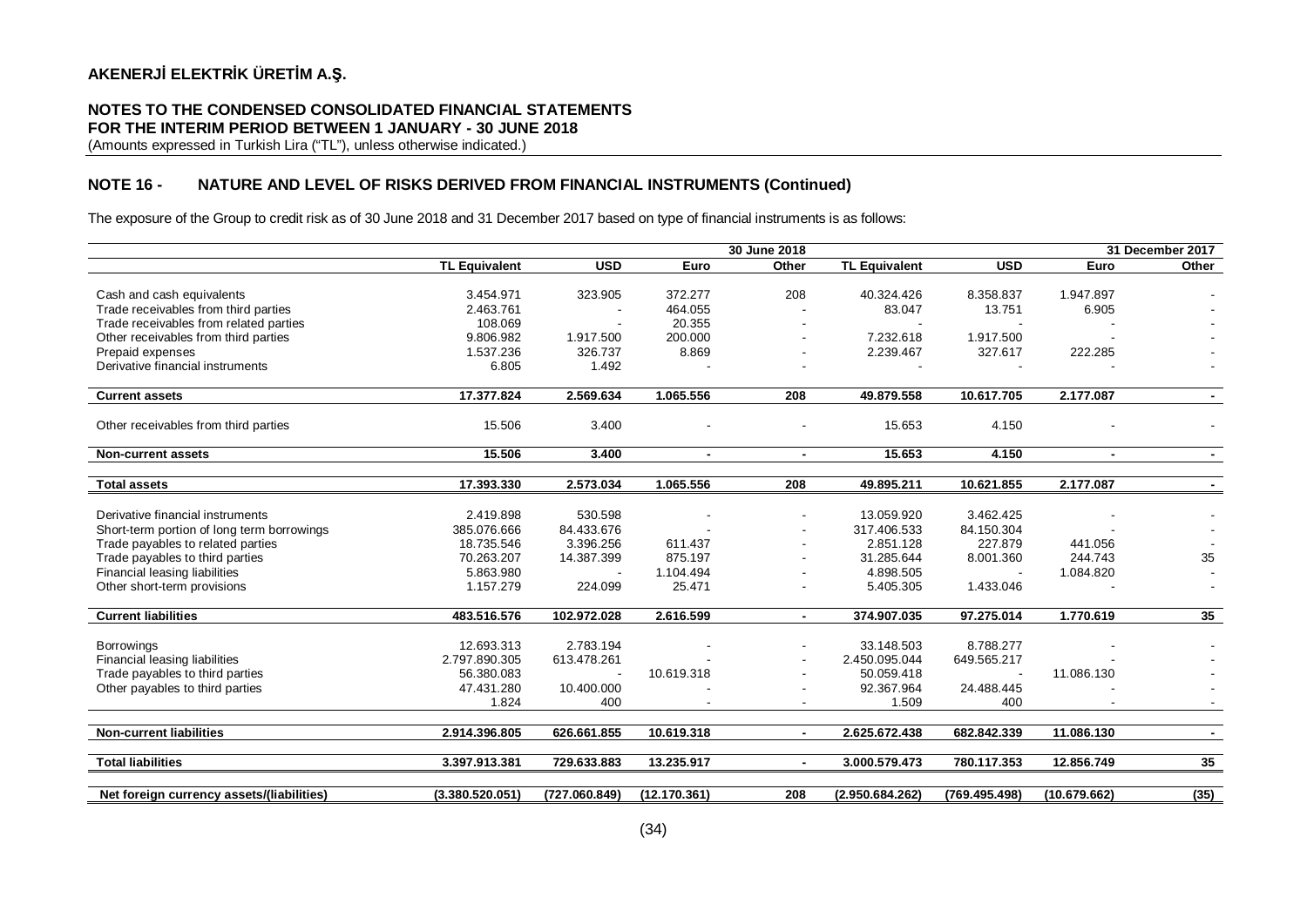## **NOTES TO THE CONDENSED CONSOLIDATED FINANCIAL STATEMENTS FOR THE INTERIM PERIOD BETWEEN 1 JANUARY - 30 JUNE 2018**

(Amounts expressed in Turkish Lira ("TL"), unless otherwise indicated.)

# **NOTE 16 - NATURE AND LEVEL OF RISKS DERIVED FROM FINANCIAL INSTRUMENTS (Continued)**

The Group is mainly exposed to foreign exchange risk through the impact of rate changes in the translation of USD and EUR denominated assets and liabilities to local currency. As of 30 June 2018 and 31 December 2017, had the TL appreciated or depreciated by 20% against USD and EUR with all other variables held constant, the effect over current period consolidated net income would be as follows:

|                                                                                                        |               |                     |              | 30 June 2018        |
|--------------------------------------------------------------------------------------------------------|---------------|---------------------|--------------|---------------------|
|                                                                                                        |               | <b>Profit /Loss</b> |              | <b>Equity</b>       |
|                                                                                                        | Appreciation  | <b>Depreciation</b> | Appreciation | <b>Depreciation</b> |
|                                                                                                        | οf            | οf                  | οf           | οt                  |
|                                                                                                        | foreign       | foreign             | foreign      | foreign             |
|                                                                                                        | currency      | currency            | currency     | currency            |
| +/- 20% fluctuation of USD rate<br>1- USD net asset / liability                                        | (663.181.283) | 663.181.283         |              |                     |
| 2- Part of hedged from USD risk (-)<br>3- USD net effect $(1+2)$                                       | (663.181.283) | 663.181.283         |              |                     |
| +/- 20% fluctuation of EUR rate<br>4- EUR net asset / liability<br>5- Part of hedged from EUR risk (-) | (12.922.976)  | 12.922.976          |              |                     |
| 6- EUR net effect $(4+5)$                                                                              | (12.922.976)  | 12.922.976          |              |                     |
| +/- 20% fluctuation of other currencies rate against to TL                                             |               |                     |              |                     |
| 7- Other currencies net asset / liability                                                              | 249           | (249)               |              |                     |
| 8- Part of hedged from other currencies risk (-)                                                       |               |                     |              |                     |
| 9- Other currencies net effect (7+8)                                                                   | 249           | (249)               |              |                     |
| Total (3+6+9)                                                                                          | (676.104.010) | 676.104.010         |              |                     |

| 31 December 2017                                                    |               |                     |              |                     |
|---------------------------------------------------------------------|---------------|---------------------|--------------|---------------------|
|                                                                     |               | <b>Profit /Loss</b> |              | <b>Equity</b>       |
|                                                                     | Appreciation  | <b>Depreciation</b> | Appreciation | <b>Depreciation</b> |
|                                                                     | οf            | оf                  | οf           | οf                  |
|                                                                     | foreign       | foreign             | foreign      | foreign             |
|                                                                     | currency      | currency            | currency     | currency            |
| +/- 20% fluctuation of USD rate                                     |               |                     |              |                     |
| 1- USD net asset / liability<br>2- Part of hedged from USD risk (-) | (580.492.014) | 580.492.014         |              |                     |
| 3- USD net effect $(1+2)$                                           | (580.492.014) | 580.492.014         |              |                     |
| +/- 20% fluctuation of EUR rate                                     |               |                     |              |                     |
| 4- EUR net asset / liability                                        | (9.644.803)   | 9.644.803           |              |                     |
| 5- Part of hedged from EUR risk (-)                                 |               |                     |              |                     |
| 6- EUR net effect $(4+5)$                                           | (9.644.803)   | 9.644.803           |              |                     |
| +/- 20% fluctuation of other currencies rate against to TL          |               |                     |              |                     |
| 7- Other currencies net asset / liability                           | (36)          | 36                  |              |                     |
| 8- Part of hedged from other currencies risk (-)                    |               |                     |              |                     |
| 9- Other currencies net effect (7+8)                                | (36)          | 36                  |              |                     |
| Total (3+6+9)                                                       | (590.136.853) | 590.136.853s        |              |                     |